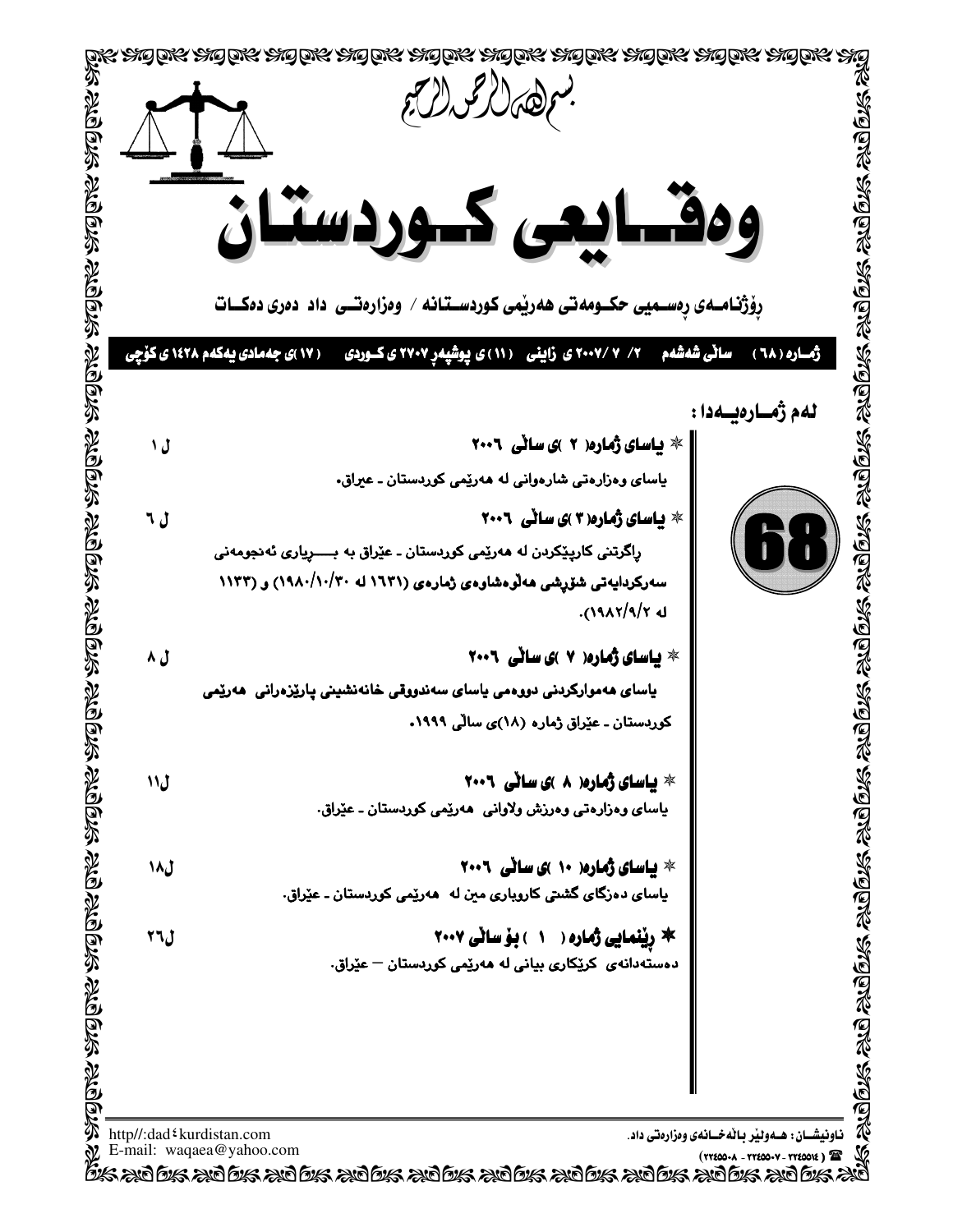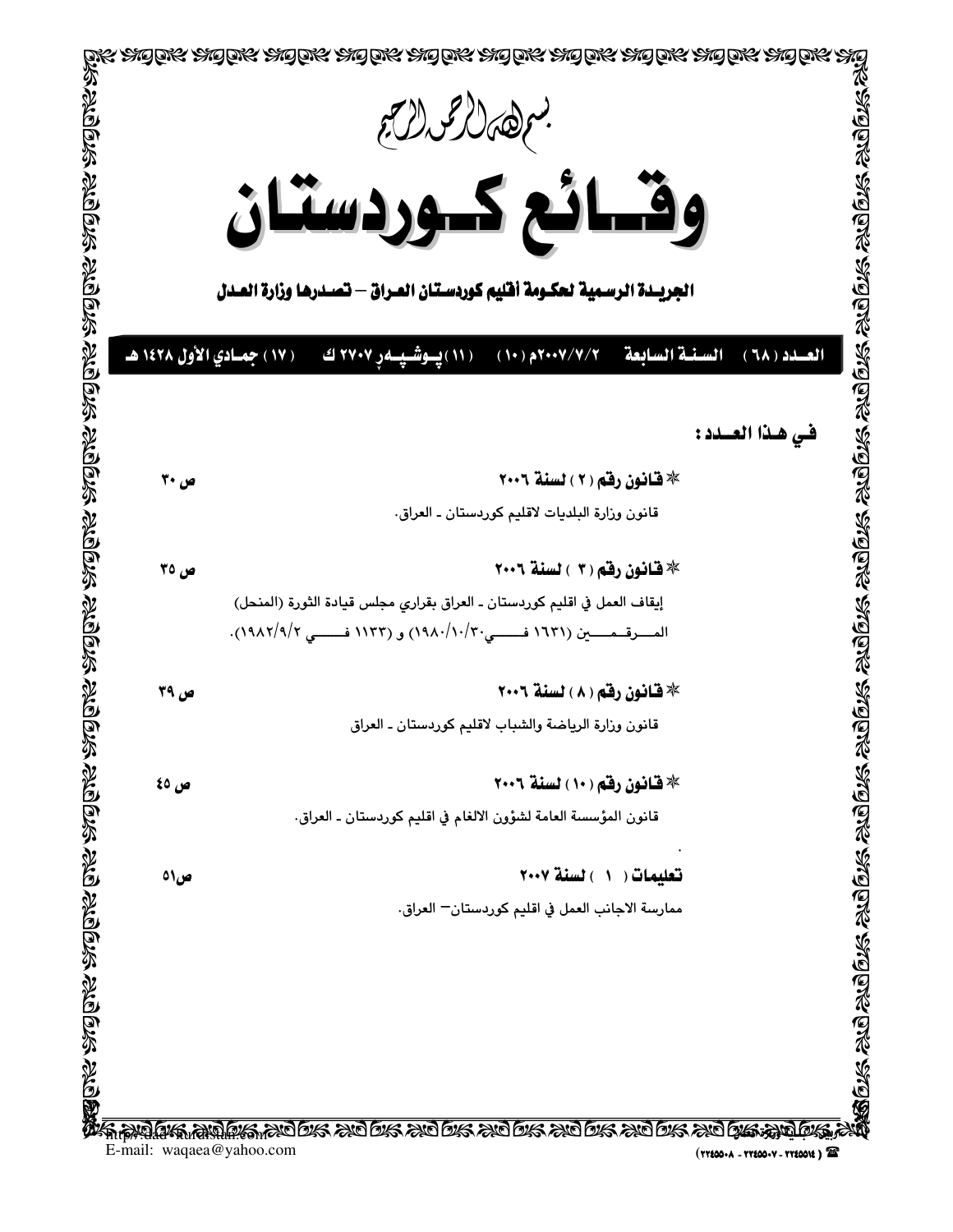#### بهناوی خوای به خشنده و میهرهبان

هەرتمى كوردستانى عنراق سەرۆكايەتى ھەرنم سەرۆك

بەناوي گەلەوە بریباری ژماره ( ٤ )له سالی ٢٠٠٧

## **یاسای ژماره ( ۲ )ی ساڵی ۲۰۰۷** یاسای وہزارہتی شارہوانی پەکانی ھەرپچی کوردستان ــ عیراق

بــه پێــی ئــهو دهســهلآتهى لــه برِگــهى (۱) ی مــاددهى (۱۰) ی (ياســای ســهرۆکاپهتی هــهرێمی کوردسـتان – عیّـراق)ی ژمـاره (۱)ی سـالّی ۲۰۰۵ پیّمـان دراوهو، بــه پالیّــشتی ئــهو پاســاکاری پــهی ئەدجومــەنى نيــشتمانى كوردســتان – عيّــراق لـــه دانيــشتنى ژمــاره (٣)ى رۆژى (٢/١٤/٢) ي خۆيدا كردويەتى بريارمان دا بە دەركردنى .

## باسای ژماره (۲ )ی سانّی ۲۰۰۷ یاسای وہزارہتی شارہوانی پەکانی ھەرپمی کوردستان ــ عیراق

ماددەى ئەكەم: مەبەست لەم زاراوانەي خوارەوە، بۆ مەبەستى ئەم ياسايە ماناكانى بەرامبەريانە: **يەكەم: ھەرتىم :** ھەرتمى كوردستان- عيراق . دووهم:وەزارەت : وەزارەتى شارەوانيەكانى ھەرپم. **سيپهم: وەزير :** وەزيرى شارەوانيەكانى ھەرپىم. **چوارهم: بریکاری وهزارهت :** بریکاری وهزارهتیهشارهوانیهکانی ههریم. **بيٽيچهم: ئەنجومەن:** ئەنجومەنى راوێژكارىي وەزارەتى شارەوانيەكانى ھەرێم.

- ئامانچەكانى وەزارەت -

ماددەى دوومم : ئامانجي وەزارەت ئەمانەي خوإرەوەيە: **۹۵ دستان** کے آپ آئیسیٹسی واقوا کے منابع کی وہ قاسمت کے مسلسلے ووٹ میں ان<br>**بیمکمہ**: پیسشکەش کردنسی خزمسەتگوزاری خۆجییسەتی وشسارەوانی بسۆ دابسین کردنسی <u>پيوي</u>ـــستيەكان<u>ى دانيـــشتوان ائـــلــاولى اپـــالـ</u>ا وشــارونوۆ\ولىلاوى\بـــاران ودروســـتكردنى أماره (٦٨)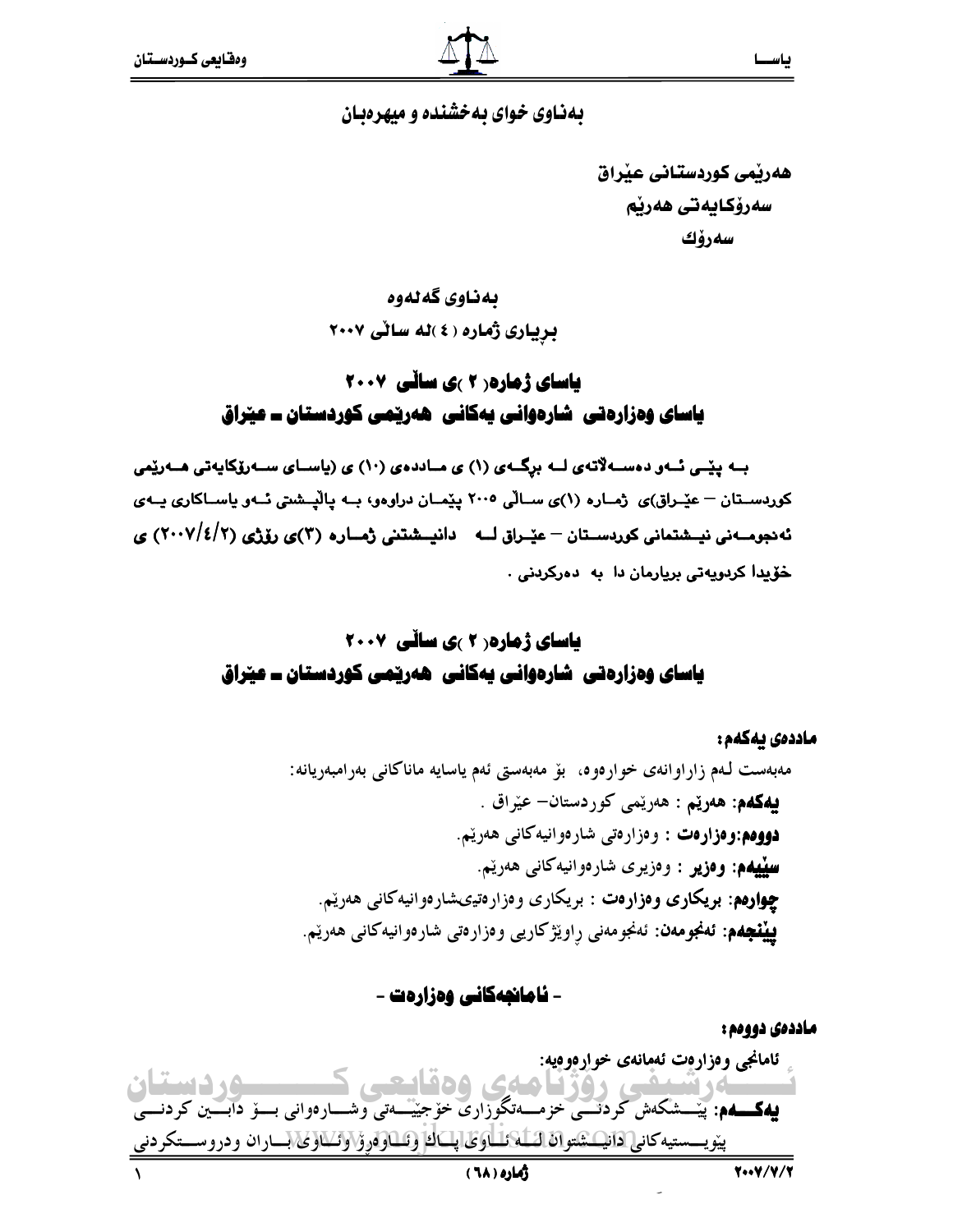رێڴــــــاوپرد وتونێــــــل لـــــــهناو ســـــنووری شـــــارەوانييەکان و بەرزکردنــــــەوەی ئاســــــق ڊ خزمــەتگوزاريى ھەمــەجۆرى شـــارەوانى لـــە رووى چـــەنديى وچــۆنييەوە تــاكو شـــارو شارۆچىكە وگونـىدەكان دەگرێتەوە،لەگـەلْ دابــين كردنــى پێويـــستيەكانى ھاونيـــشتمانيان لـه سەيرانگاو ياريگاكان. **دوومم**: پلانــدان وبــەرِيْوەبردن وراپەرِانــدنى كــارو ئەركــەكان بــەجۆرێكى وا دەگرێتــە ئەســتۆ كە بەشدارىي ك خولقانىدنى گەشــە ســەندنى ئــابوورى خۆجێــەتى بكــات، ئەمــەش كــە ڔ رێڴڡ، گرتنــه بــهری سیاســهتێکی کــارا دهبـیٚ بــوٚ بــهکارهێنانی زەوی ونهخشهکێــشانی بيناسازيي وئاوەدانى. **ســـپیهم:** ئامــاده کردنـــی ئاووهـــهوای لــــهبار بـــۆ پارێزگــاریکردن لــــه ژینگـــهی پــاك ودروســـت وگرنگیدان به ناوچه سەوزەكان لەشارو شارۆچكەكاندا. ڊ **چهوارهم**: کــارکردن لـــه پێنــاوی هێنــانی ســهرمايه وهانــدنی وهبــهرهێنانی بيــانی وخۆجێيــهتی لـــه كەرتــەكانى پەيوەنديـــدار بـــەكارەكانى وەزارەت وئەمـــەش بـــە هـــاو ئاهـــەنگى لـەگـــەلّ

دەستەى وەبەرھێنان لـه ھەرێمدا دەبێت. ڔ

**ـپیکھاتەکانى وەزارەت**-

ماددەى سێيەم :

 $\mathbb{R}^2$ 

ياســ

3@.'9 -,F.'9-\* !&- 33
 33-33-33
&9- -33, G33 ":-33
&336 -/33--33\*33!-''H33?&!33?33+&9- !--,-33
' \* -33--33 '@33-9-33I33?!!-33'#=-33J332& -33 '9-33 -33--= <33K.LB3333 !-33-33-33'B! -33-33''9-33 &33-330--33 - -/33'
&9- 33
-33#M -3 \* @3 -,G- 3
!-3@3--3-3 !-3-0--3.' @- '33+- ! \* -33-3333-' /33B- 2- 33\* 33.& ) !

است. از از وارو ایشی دهدری و قوایی بروانامهی بهرایی زانکوی ههبیت، و پسپور بی و از است آن از است. سر پلیهم: نووسسینگهی وەزیىر: فەرمانىيەرنىڭ سىەرۆكايەتى دەكـات و بــەرنيوەی دەبــات كــە بــە<br>WWW.MOJKUrCIStan.com **دووهم: بریکـــاری وەزارەت:** یارمــــەتی وەزیـــر دەدات لـــــه ئاراســـتهکردنی کاروبـــاری وەزارەت وسەرپەرشــــتى كاروبارەكــــانى لـــــە چوارچــــێوەى ئــــەو دەســــتەلأتانەى كـــە لـەلايــــەن ķ

\*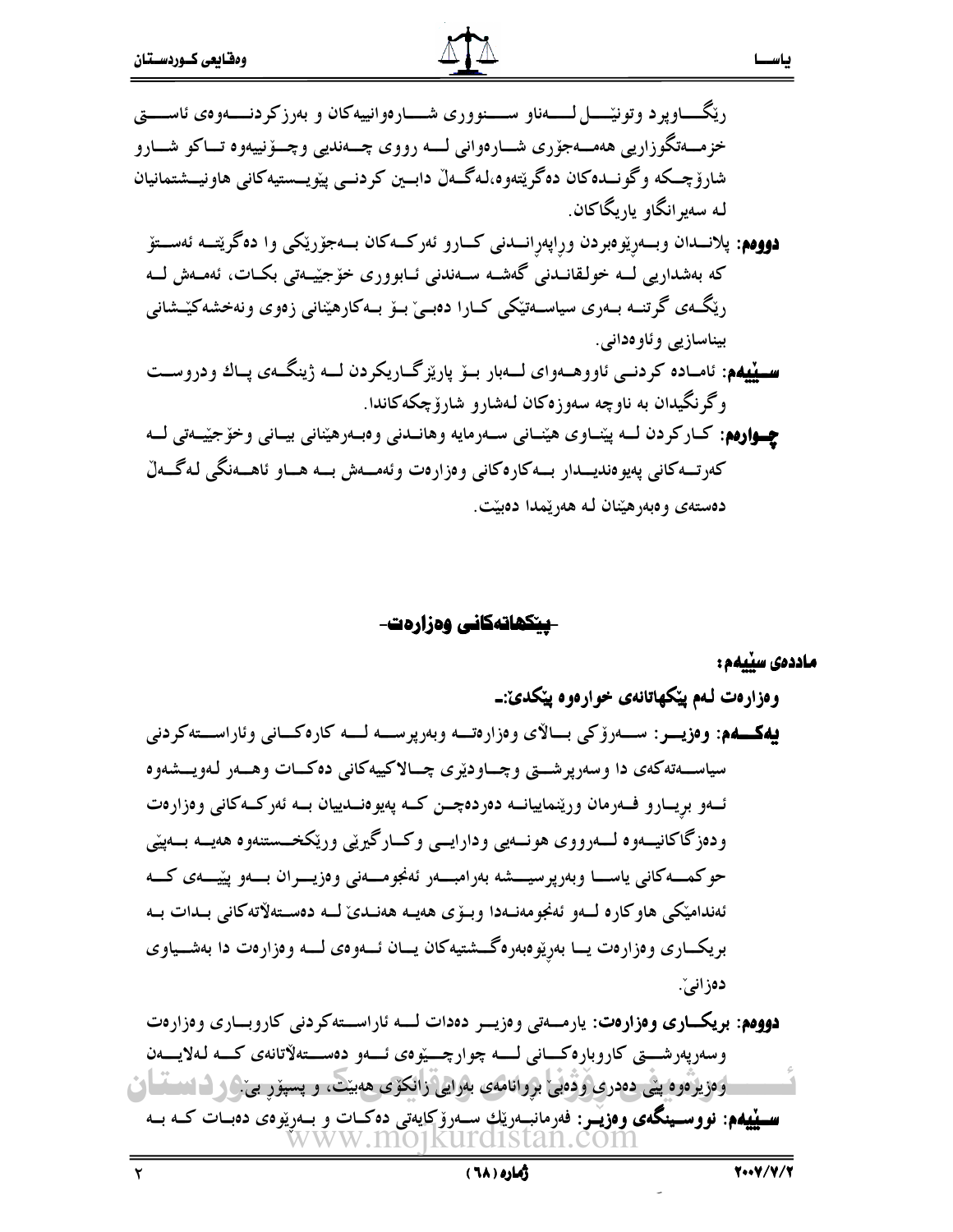$\frac{1}{r}$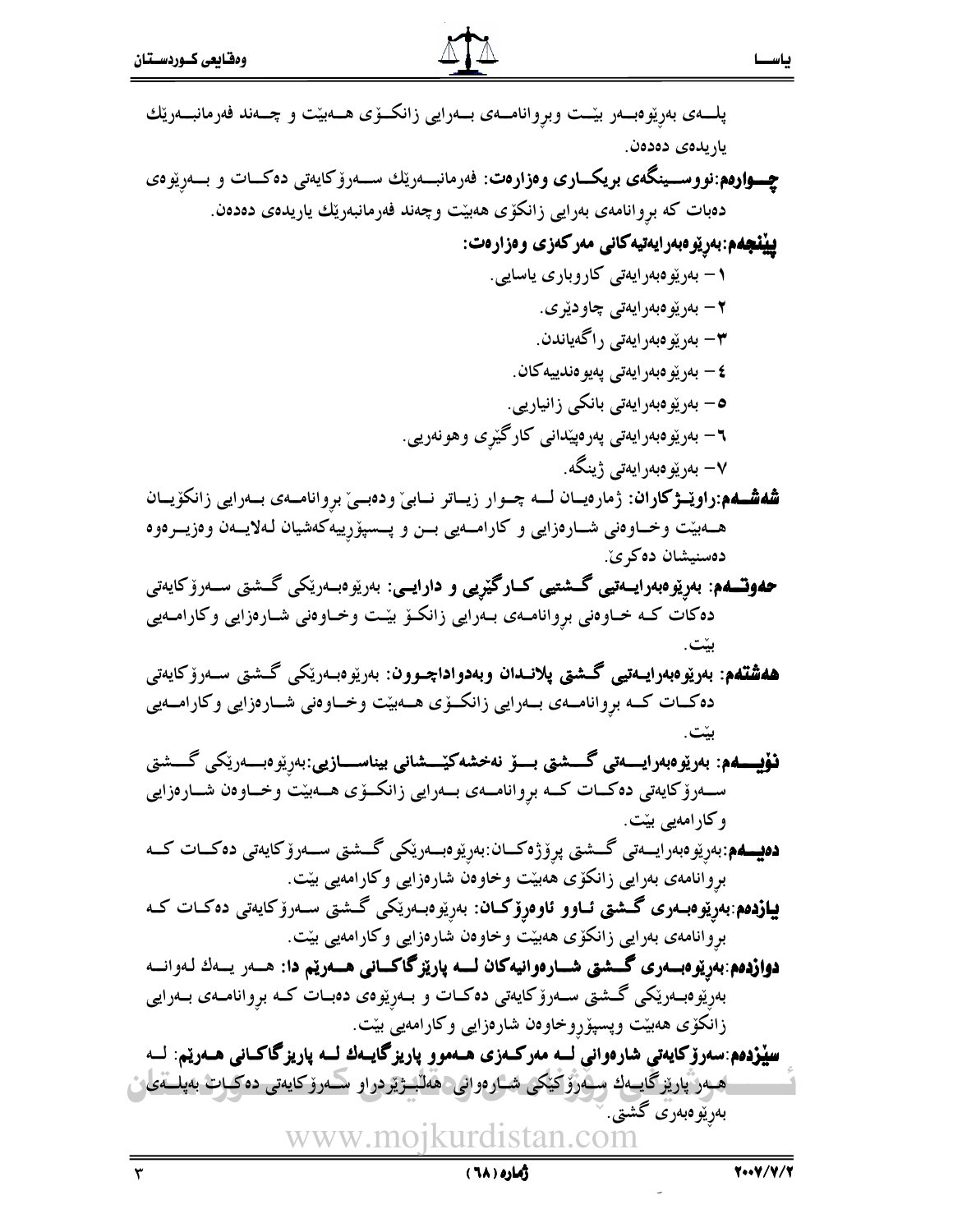ماددهۍ چوارهم:

## ماددەى پيْنجەم:

### ماددەى شەشەم :

#### ماددەى حەوتەم:

یاســای وەزارەتــی شــارەوانيەكان وگەشــتوگوزاری ژمــارە (١٥)ى ســالىي١٩٩٢كــە لـــە ئەنجومــەنى نيــشتمانيى كوردســتان ـ عــيراق دەرچــووە ھەلّدەوەشــيّتەوەو ئــەم ياســايە جيّــى دەگرېتەوە.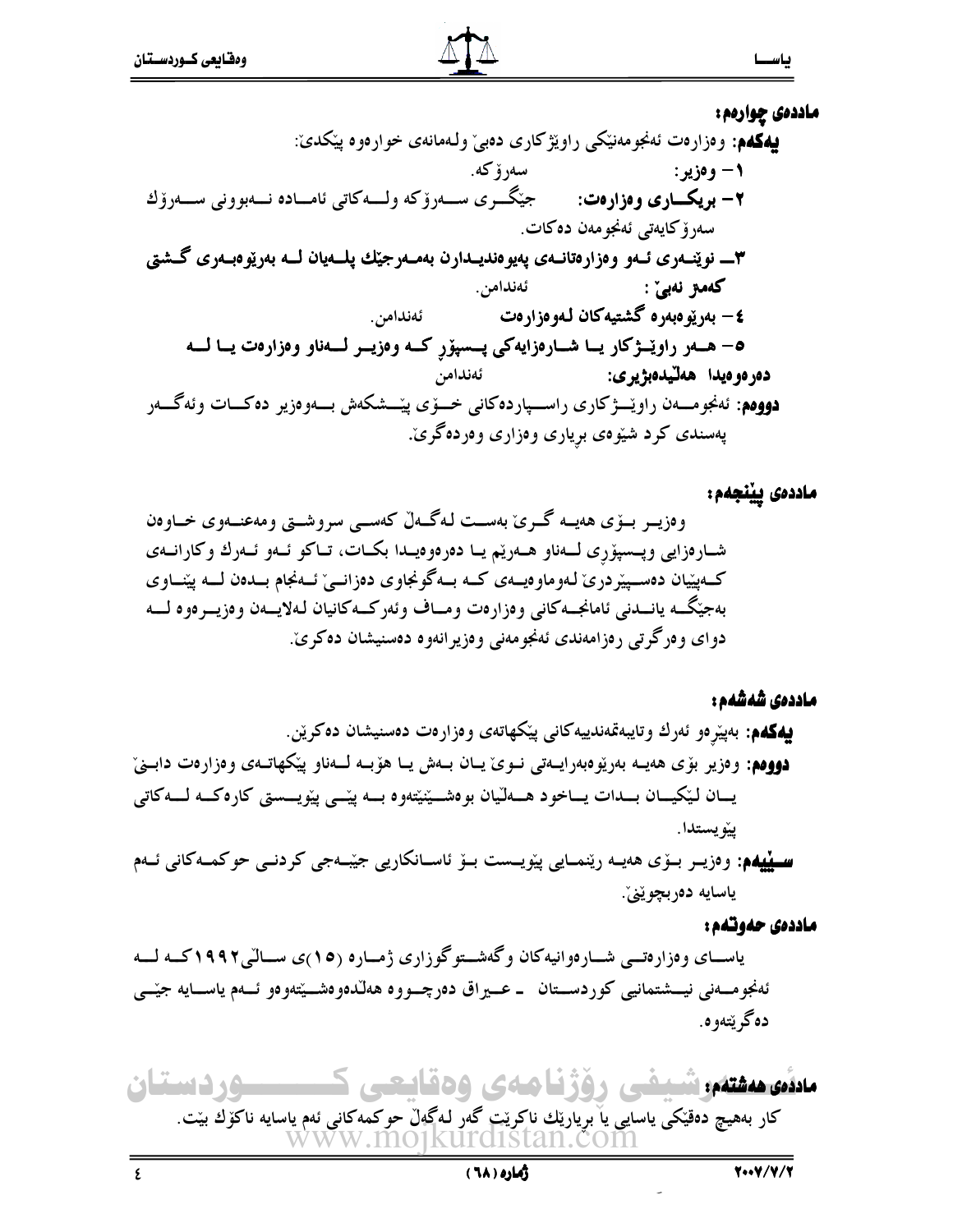#### ماددەى نۆيەم :

دەبىّ ئەنجومەنى وەزيران ولايەنە پەيوەنديدارەكان حوكمەكانى ئەم ياسايە جيّبەجىّ بكەن.

#### ماددەى دەبەم :

ئـــهم پاســــايه لــــه رۆژى دەرچـــوونيەوە كـــارى پێـــدەكرىٰ و لــــه رۆژنامــــەى فـــەرمى ( و دقائيعي کو ردستان)پشدا بلاّوددکو پُتهوه.

## مسعود بارزاني سەرۆكى ھەربىي كوردستان ــ عيراق

#### هــــــهونند

۲۲ / نهوروز / ۲۷۰۷ ی کوردی . ۱۱ / نیسان /۲۰۰۷ ی زایینی. ٢٣ / ربيع الاول / ١٤٢٨ ي كۆچى.

#### - هۆپەكانى دەرچوواندنى ئەم ياسايە -

له بسه د ئسسهو وي دو و وه دار دت بسسه ناو ه كسياني و درار دتسيې شسيار دو انپيه كان وو درار دتسيې گشتوگوزار لــه جێبی وهزارهتــی شــارهوانییهکانی پێــشوو دامــهزران ودهســتهی گهشــتوگوزار لــه وەزارەتــى شــارەوانى جــودا كرايــەوەو ھــەردوولاش لـــە ئەركوفەرمانــدا ســەربەخۆن، بۆيــە ئــەم ياسايه دانوا.

نسسەرشيفى رۆژنامەى وەقايعى كىسسسوردستان www.moikurdistan.com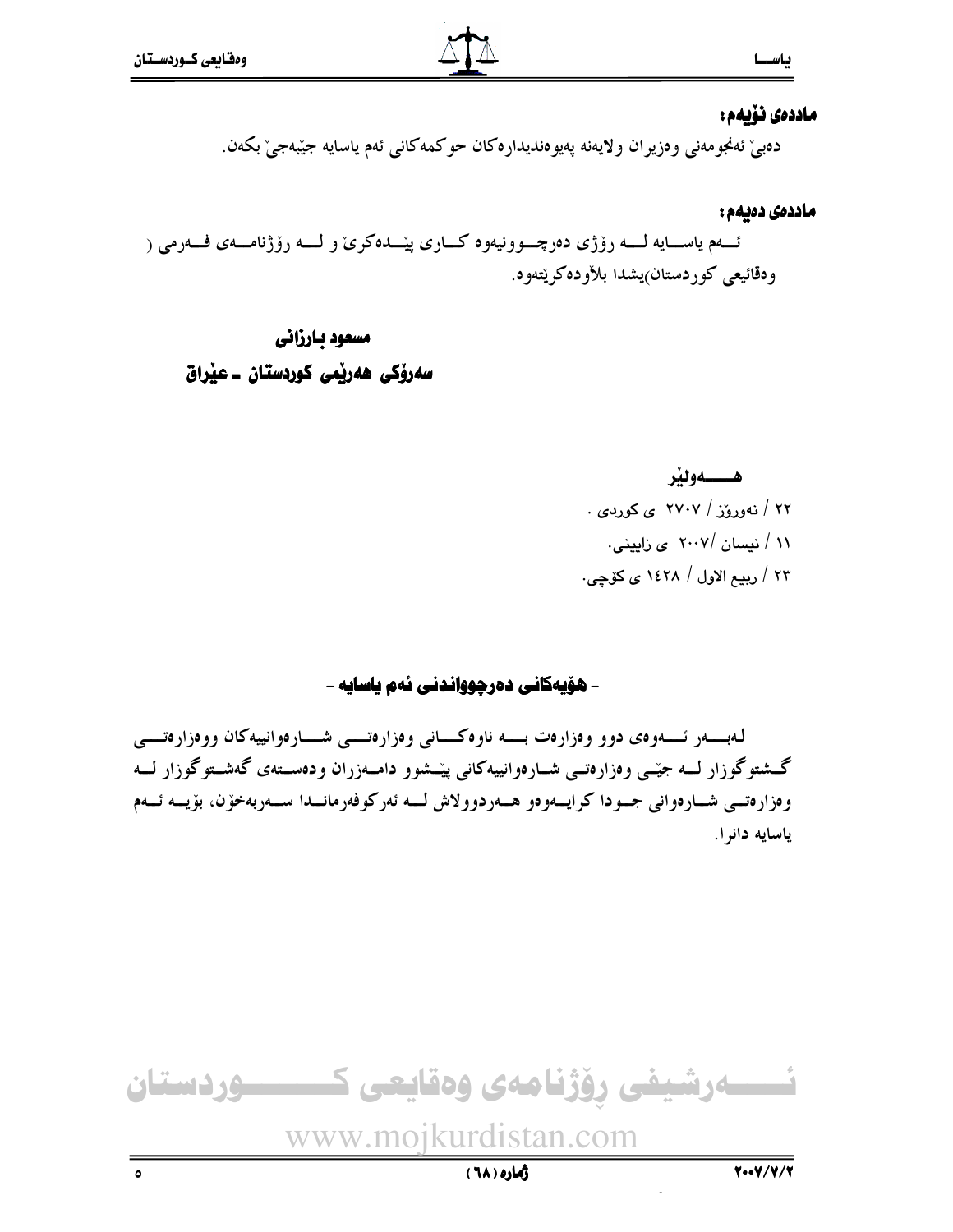## بهناوی خوای بهخشنده و میهرهبان

هەرتمى كوردستانى عنراق سەرۆكايەتى ھەرنم سەرۆك

## بەناوي گەلەوە

بریاری ژماره ( ٤ )له سائی ٢٠٠٧

### **یاسای ژماره ( ۲ )ی سانّی ۲۰۰۷**

بـــه ییّـــی ئــــهو دهســــه لاّتهی لــــه برگــــهی (۱) ی مـــاددهی (۱۰) ی (یاســـای ســــهرزکایهتی ئـــو باســاكارى بـــوى ئەدجومـــونى نيـــشتمانى كورىســتان – عيّــراق لــــه دانيـــشتنى ژمـــار ه (۳)ی رۆژی (۲/٤/۲) ی خۆپدا کردویەتی بریارمان دا به دەرکردنی .

## **یاسای ژماره ( ۳ ) سانی۲۰۰۷**

#### ماددەى ئەكەم :

راگـــــــرتني كــــــارپێكردن لـــــــه هــــــهرێمي كوردســـــتان ــ عێــــــراق بــــــه بريــــــاري ئەنجومــــــــەنى ســـــــــەركردايەتى شۆرشـــــــى ھەلّـوەشـــــــاوەى ژمـــــــارەى (١٦٣١ لـــــــــە  $(19\lambda Y/9/Y \Delta Y)Y(Y)$ ,  $(19\lambda Y)Y(Y)$ 

#### ماددەى دووەم :

دووبساره کسار بسه سسزاکانی دهقسووس لسه مادده کسانی (٤٤٠) و (٤٤١) و (٤٤٢) و (٤٤٣) لـــــه پاســـــای ســــزاکانی ژمــــاره ١١١ای ســــالّی١٩٦٩، هسهموار کراو ده کسری ٌ پسیّش ئسهوهی ئسهو دوو هسهموار کراوه ئامساژه پیکسراوهی کسه لـه مادده یی په کهم لـهم پاسایهدا ههبو و ه کاری پیکر او ه.



رهاره ( ٦٨)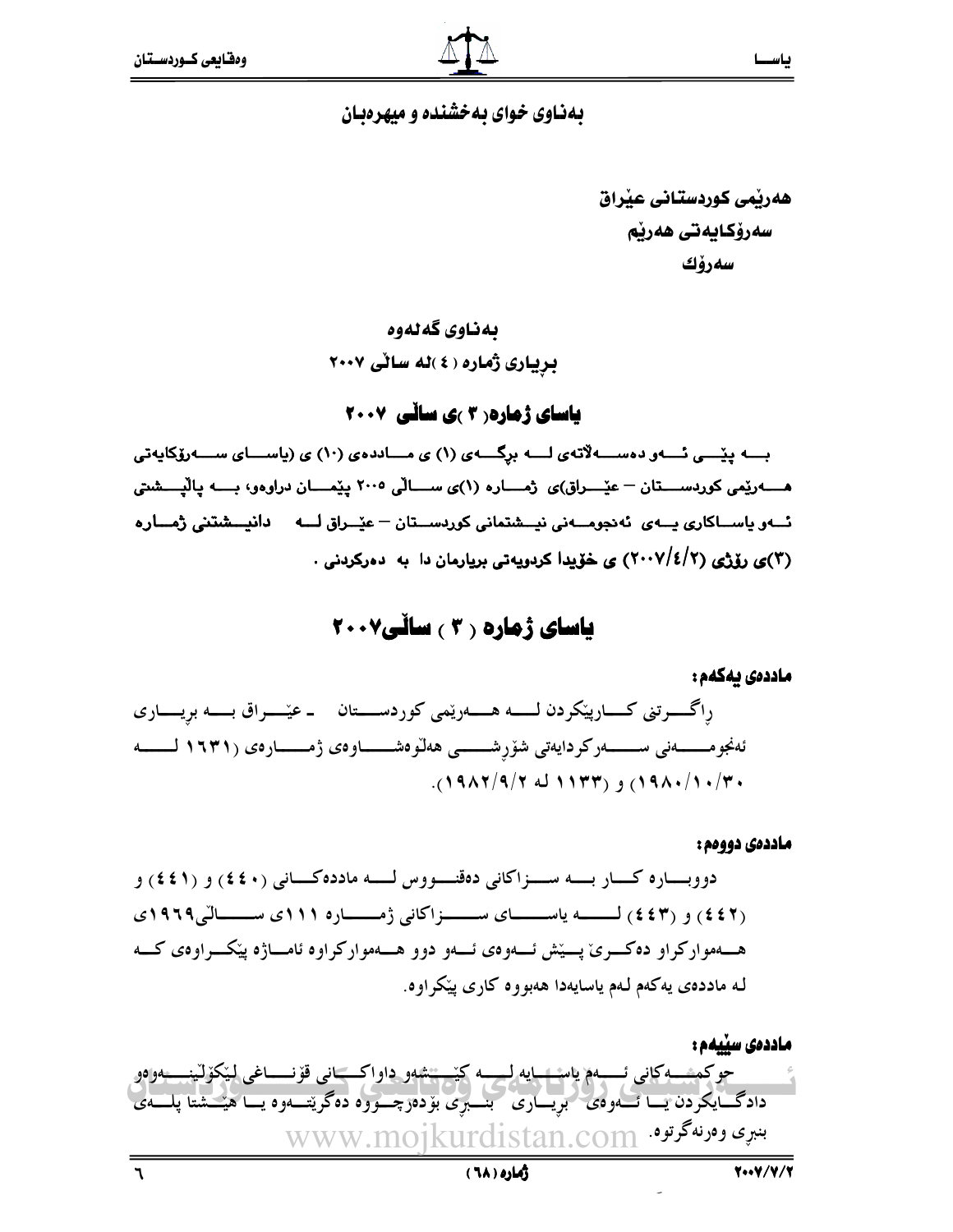ماددەى چوارەم : ئـــــهم ياســــــايه لـــــــه رۆژى بلاوكردنــــــهوەي جيّبــــــهجيّ دەكــــــرىّ ولــــــه رۆژنامـــــهي فەرمى(وەقائعى كوردستان) بلاودەكرېيتەوە.

> مسعود بارزانى سەرۆكى ھەرپمى كوردستان ـ عيراق

> > هـــــــهونير ۲۲ / نهوروْز / ۲۷۰۷ ی کوردی . ۱۱ / نیسان /۲۰۰۷ ی زایینی. ٢٣ / ربيع الاول / ١٤٢٨ ي كۆچى.

هۆكارى دەرچواندنى

لـهبــــــهر ئــــــهوهى ئــــــهو برِيارانـــــهى كـــــه لــــــهم ياســــايهدا ئاماژهيـــــان پــــيّ كــــراوه لـــــــهبار ودۆخـــي جــــەنگى شـــوومى عێـــراق وئێـــران دەرچـــوەو لـەبــــەر ئــــەوەى ھۆكـــارو دۆخەكـــە نــــهماوەو ســــزاكانيش لـهگــــهلّ گــــهورەيي تاوانهكــــه لـــــه بــــارودۆخى ئاســــايي نــــاگونجيّ بۆيــــه ئەم ياسايە دانرا.

ئــــــەرشيفى رۆژنامەى وەقايعى كـــــــــوردستان www.mojkurdistan.com

زهاره ( ٦٨)

 $\mathsf{v}$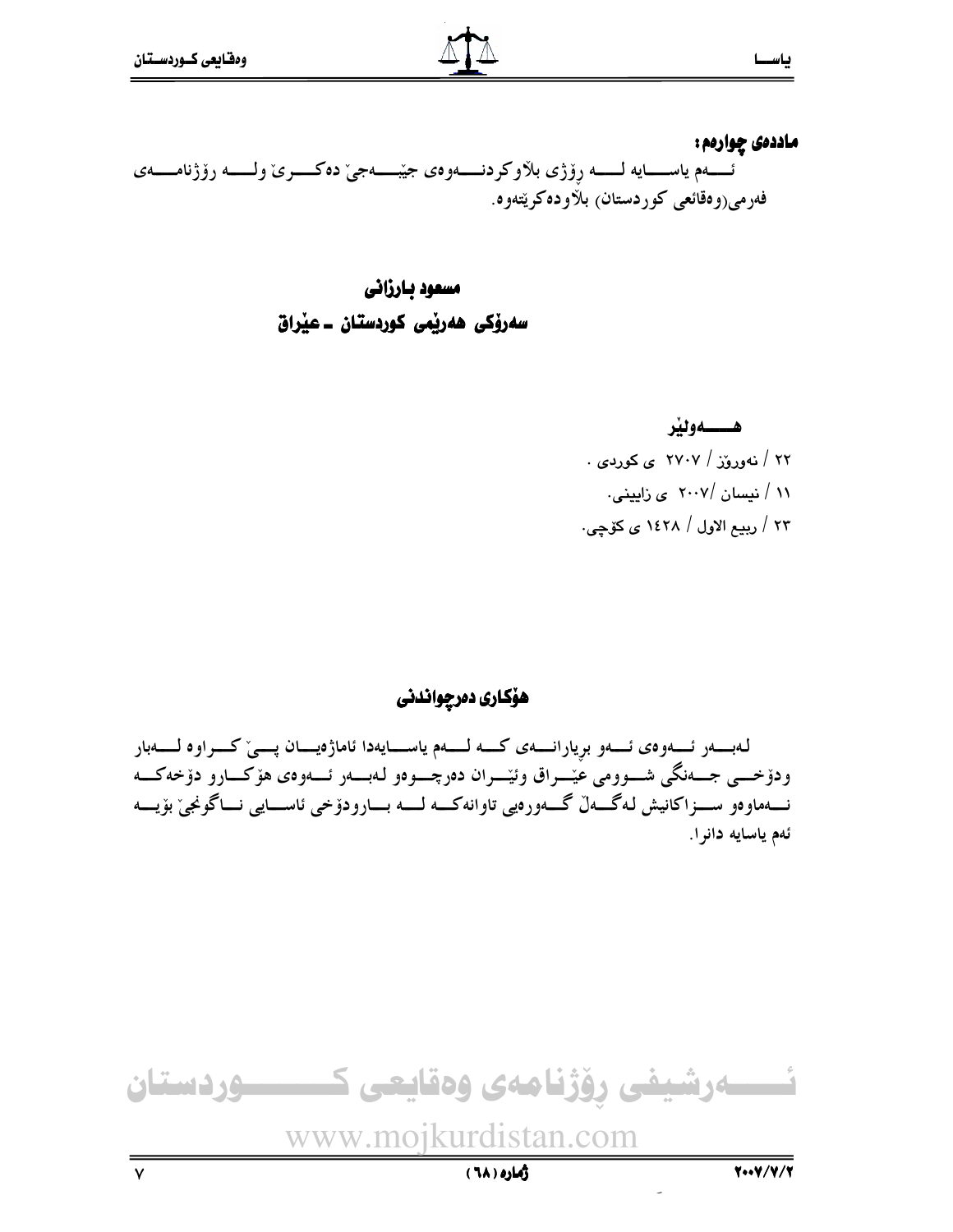#### بهناوی خوای به خشنده و میهرهبان

هەرنمى كوردستانى عنراق سەرۆكايەتى ھەرنم سەرۆك

#### بەناوي گەلەوە

بریباری ژماره ( ٤ )له سالی ٢٠٠٧

بــه یێــی ئــهو دهســهلاّتهى لــه برگــهى (۱) ی مــاددهى (۱۰) ی (یاســای ســهرۆکاپهتی هــهرێمی کوردستان – عٽِـراق)ي ژمــاره (١)ي ســالّي ٢٠٠٥ پٽِمــان دراوهو، بــه پالٽيــشتي ئــهو پاســاکاري پــهي ئەنجومــەنى نيــشتمانى كوردســتان – عيّــراق لـــه دانيــشتنى ژمــاره (١١)ى رۆژى (١٨/٤/١٨) ى خۆيدا كردويەتى بريارمان دا بە دەركردنى .

### **یاسای ژماره ( ۷ )ی سائی ۲۰۰۷**

## یاسای هه موارکردنی دووه می یاسای سەندووقی خانەنشینی پاریزدرانی هەریمی کوردستان = عیّراق ژماره (۱۸)ی سالّی ۱۹۹۹

ماددەى يەكەم :

برگ۵ی (پهکمم) لــه (دووهمــدا) لــه مــاددهی شهشــهمی پاســاکه هــهموار دهکــری نَهمــهی خوارهوه جي ٻي ده گر پُتهوه. یهکهم: بری بهشـداریی کردنـی سـالانه بـهییی مـاوهی تۆمارکردنیان،لــه یـاریز ەران بــهم شـیوّهیهی خوارهوه وهږدهگیریّت. أ– (۲۰۰۰۰) سی هەزار دینار ئەگەر (سیؒ) سالٌ بەسەر تۆمارکردنی تێنەپەری بێت. ب— (٤٠٠٠٠) چل هەزار دينار ئەگەر (سى) سالٌ بەسەر تۆماركردنى دا تێيەرى بێت. ج–(١٠٠٠ه) پهنجا ههزار دينار ئهگهر (پێنج) سالٌ بهسهر تۆمار كردني دا تێيەرى بێت. د– (۲۰۰۰۰) شەست ھەزار دینار ئەگەر(دە) سالٌ بەسەر تۆماركردنى تێيەرى بێت. ه– (۷۰۰۰۰) حــهفتا هـــهزار دینـــار ئهگـــهر (پـــازده) ســـالٌ بهســـهر تۆمـــارکردنی دا تێپـــهری بێت. و− (۷۰۰۰) حەفتا وپێـنـج هـپـەزاړ دينــار ئەگــەر (بيــېست) ســاڵ\_يــا زيــاتر بەســەر تۆمــاركردنبي

د تیره بن یک روز امامی وه قایعی ک www.mojkurdistan.com

**سورد دستان**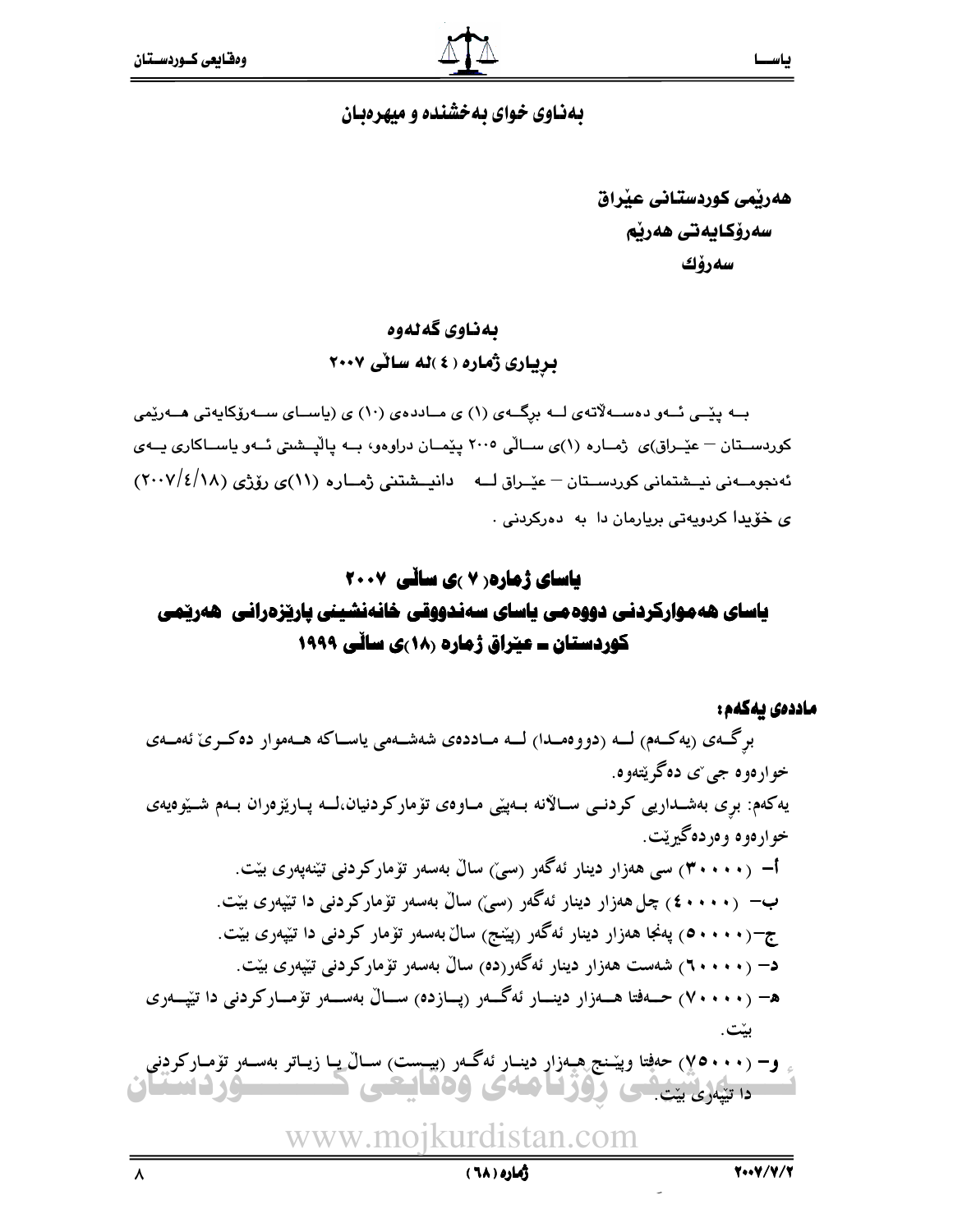$\overline{\mathcal{A}}$ 

#### ماددەى دووەم :

 - &=!5- &! --
-\_QU^!! -33 3=! -3!\_Rddd^-3= -3
-3&!-3,\'/3--3? 3+- 8- 3
- --33 -3
-3-3#M'9-3 \'/3-33 O3'6 ) &! ! -,6- !6

#### ماددەى سێيەم :

 - &B!'5 --- '+@X--
-\_QV^!! .'J33-3333!&3333,-33--J,-33 79\'/33r3333&! \_WUdddd^-33-33O'5-33-33 ;-33-33
-33 &s&33,.'a@=33
-33\'/33- M ) - -=',=! -0-9!-\*-

#### ماددەى چوارەم :

3 - &B!'5 --- '+@X-\_Rd^!!-!-B2& -33330-H-33334/3333-33337333393333!& L c',3333-3333! -333O333',LB!333'-333 ;333=! -333!3339\_QUddd^333! ) - 2-B! -9 -a-- L c'-\*-!

 - &=! '+- - '+@X-- RQ\_ ^!!769(&:!- /- !--- 
!/'9!!-#M-!- 3 3
! t3B-3=,7 0-3-3-3-3 79-33 7' \$Q -3336-333!!3339'='/333---333?333 @'-333+% L333( ) -Y-=! -!- ?\_Tddddd^ -/33 !-33!&3333' !33?-33 79-33-33 7' \$R 33,Q``Q Qde RSe -33 33
!2&'B33-33-33-,G- 33
! X333 Qf\_ ^333E,-333 79\'/333a@=333
333
333?! !-33
33
\_Sddddd^-33-336!@33'9'='/33---33?Q``` ) -Y-=! -


- www.mojkurdistan.com 76;;!- -33!&5-3'5-3-3 Y/3'9-3-3 &B!8-3 79-3-3
-3-#M ) &! --''9- '-? &4/--

#### أثماره (٦٨)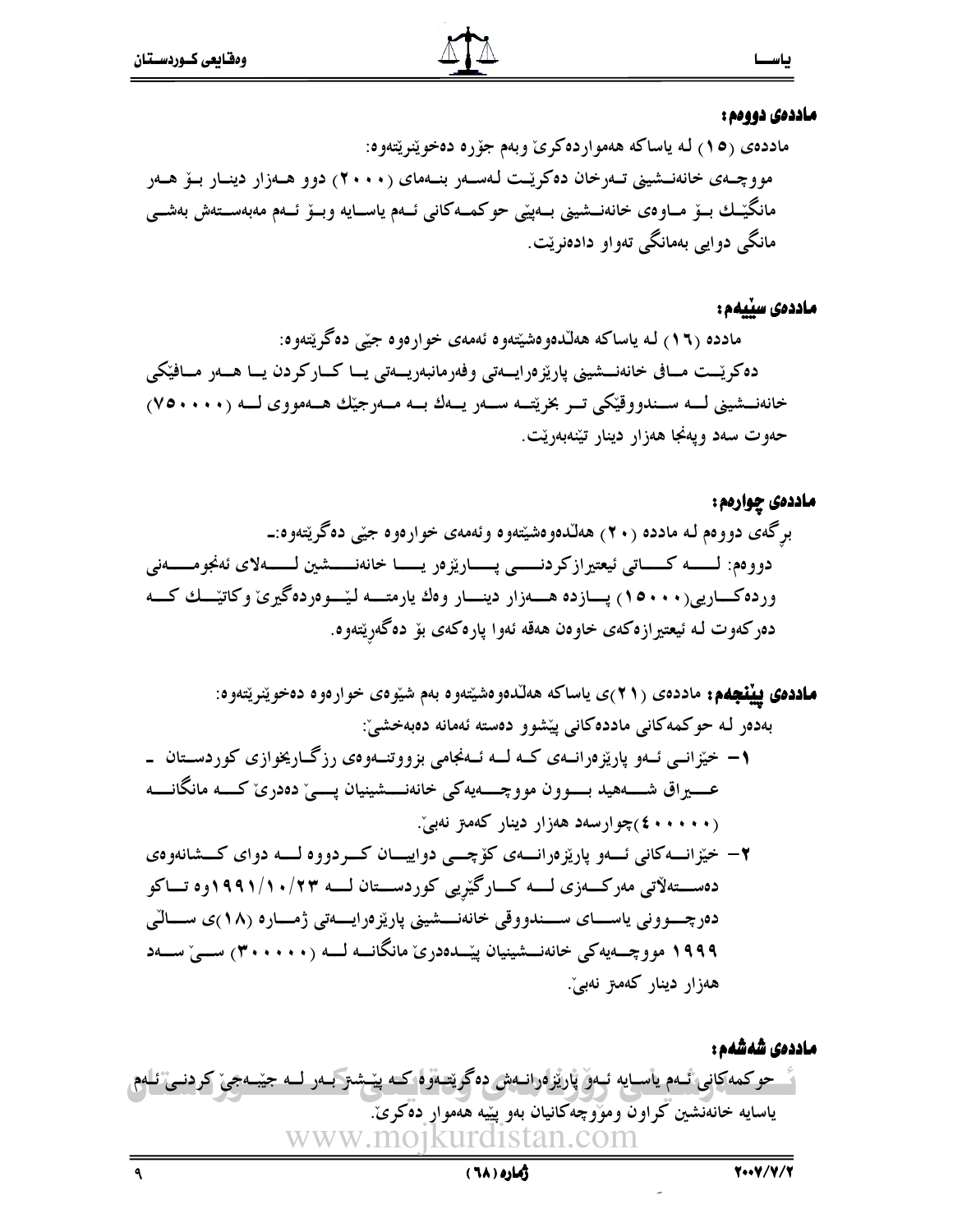#### ماددەى حەوتتەم :

كار بەھيچ دەقێكى ياسايى يا بړياريك ناكرێت گەر لـەگەڵ حوكمەكانى ئەم ياسايە ناكۆك بێت.

#### ماددەى ھەشتەم :

پيْوِيسته لـهسهر وەزيرە تايبەتمەند ولايەنە پەيوەنديدارەكان حوكمەكانى ئەم ياسايە جيْبەجىْ بكەن.

#### ماددەى نۆيەم :

ئەم ياسايە لـه رۆژى بلاوكردنەوەي لـه رۆژنامەي فەرمى (وەقائيعى كوردستان) جيّبەجى دەكريّت.

## مسعود بارزانى سەرۆكى ھەربىي كوردستان ـ عيراق

ھـــــەوننر ۲۲ / نهوروز / ۲۷۰۷ ی کوردی . ۱۱ / نیسان /۲۰۰۷ ی زایینی. ٢٣ / ربيع الاول / ١٤٢٨ ي كۆچى.

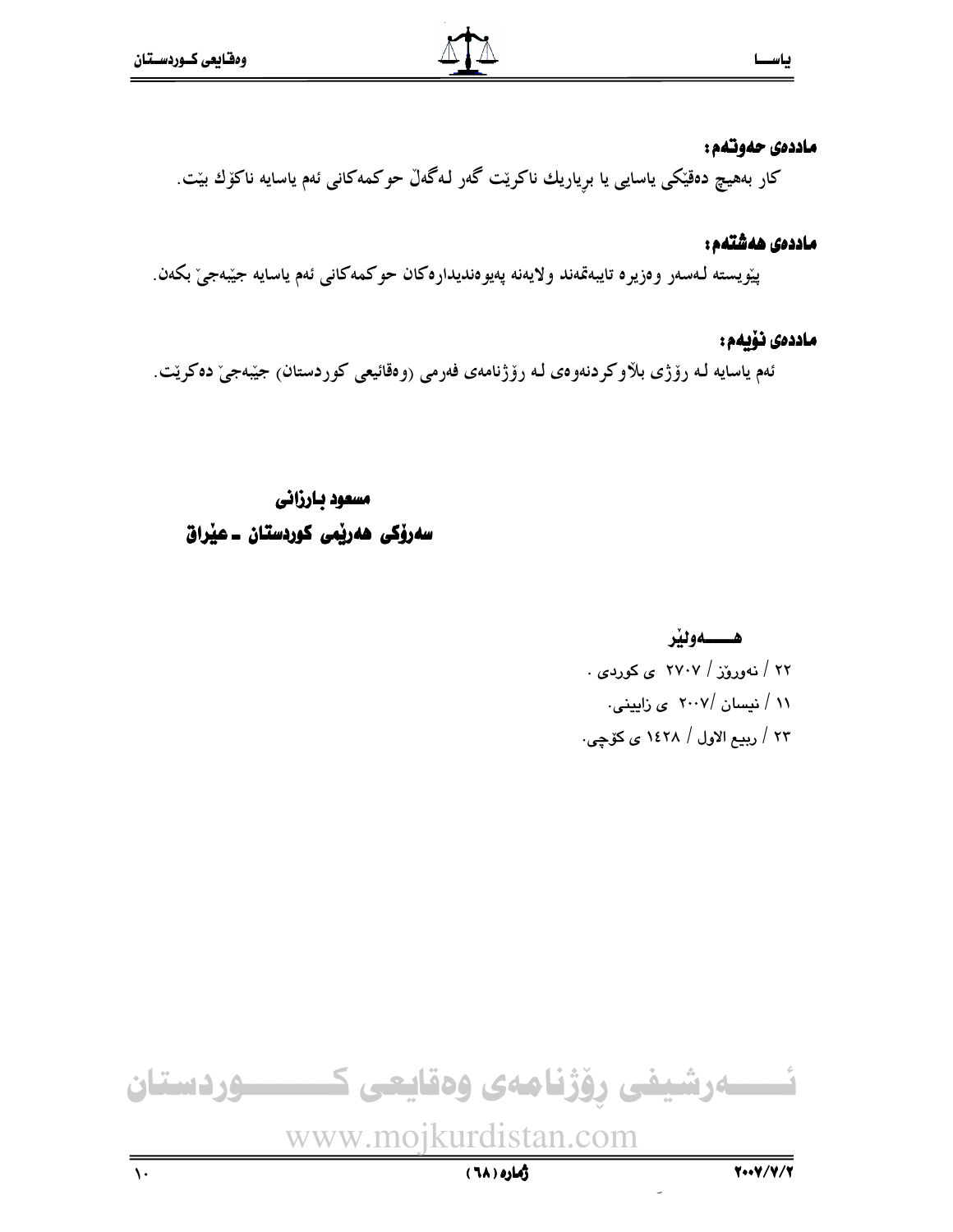#### بهناوی خوای بهخشنده و میهرهبان

هەرتمى كوردستانى عنراق سەرۆكايەتى ھەرنم سەرۆك

بەناوي گەلەوە بریباری ژماره ( ٤ )له سالی ٢٠٠٧

بــه ییّــی ئــهو دهســهلاّتهی لــه برگــهی (۱) ی مــاددهی (۱۰) ی (یاســای ســهروّکایهتی هــهریِّمی کوردسـتان – عێـراق)ی ژمـاره (۱)ی سـالّی ۲۰۰۵ یێمـان دراوهو، بــه یالّیــشتی ئــهو یاســاکاری یــهی ئەدجومــەنى نيــشتمانى كوردسـتان – عێـراق لـــه دانيــشتنى ژمــاره (۷)ى رۆژى (۱۱/٤/۱۱) ي خۆيدا كردويەتى بريارمان دا بە دەركردنى .

## **یاسای ژماره ( ۸ )ی ساڵی ۲۰۰۷** یاسای وهزارهتی وهرزش ولاوانی ههریمی کوردستان ــ عیراق

#### ماددەى يەكەم :

مهبهست لـهم زاراوانهي خواردوه ماناكاني بهرامبهريانه بۆ مەبەستەكانى ئەم ياسايە: **يەكەم: ھەرێم :** ھەرێمى كوردستان- عێراق . **دووهم:وەزارەت :** وەزارەتى وەرزش ولاوانى ھەريم. **سٽيهم: وهزير : وهزيري و 9رزش ولاواني ه**هريم. **چوارهم: بریکاری وهزارهت :** بریکاری وهزارهتی وهرزش ولاوانی ههریم. **بینشجهم: لاوان**: ئەو توپژەيە كە تەمەنيان لـه نیوانبى ١٤ تاكو ٣٠ سالـْه.

- کار و نهرکهکانی وهزارهت -

ماددهی دوومم :

$$
\frac{1}{2}
$$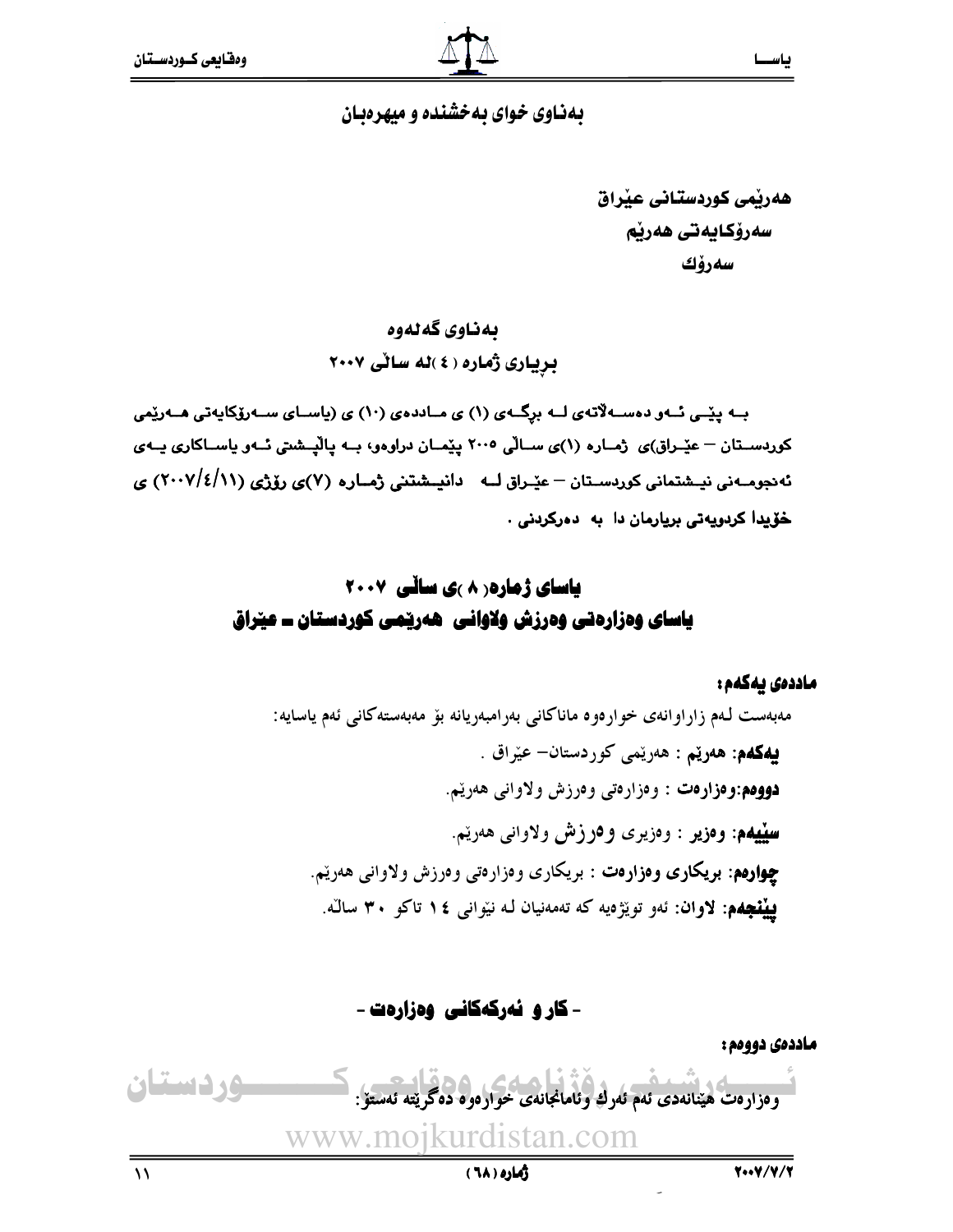- **یهگـهم**: بــلاو کردنــهوهى چــهمك وپرێنــسيپه باشــهکانى بزووتنــهوهى ئۆلــۆمپى ووەرزشــى لـــه كۆمەلّدا.
- **دوومم**: بەرزكردنــەوەي گرنگــي بزووتنــەوەي وەرزشــي وچــالاكييەكانى بــە جۆرێـك كــە رێـك ڊ بكەوێ لـەگەڵ ئامانجەكانى گەلـەكەمان لـە كوردستاندا.
- **ســـيْيهم:** بنيـــاد نـــانى مرۆڤــــ لــــه رِووى جەســـتەيى وپيـــشەيى وســـايكۆلۆجى وپـــەروەردەيى وکۆمەلايىەتى تـاکو بېيّتــە ئەنــدامى بــاش لـــە کۆمەلــْـدا لـــە ريْكَــەى ھاوئاھــانگى كــردن لەگەلْ وەزارەتەكان ولايەنە پەيوەنديدارەكان لە ھەرێمدا.
- **چــوارەم**: ھاوئاھــەنگى وھاوكـــارى كـــردن لـەگـــەڵ وەزراەتـــى لاوان ووەرزش لــــە حكومـــەتى فیــدرالّی بهمهســق خزمــهتکردنی بزووتنــهوهی وهرزش ولاوان لـــه هــهریّمی کوردســتان ڊ وعير اقدا.
- **پِیْنْجِــهم**: هاوئاهــانگی وهاوکــاری کــردن لـهگــهلٌ ئهنجومــهنی ئۆلــۆمپی کوردســتان لـــه پی٘نـــاوی ەرەپێدانى واقيعى وەرزش لـه كوردستانى عيراقدا. إ
- **شەشەم:** دانانى بەرنامـەو پرۆگرامـى پێويــست بــۆ خولقانــدنى ڕاپــەڕينێكى وەرزشــى لــە ھــەموو ڊ كەرتەكانى وەرزش ولاوان لە ھەرێمدا.
- حهفتــهم: کــارکردن لـــه پێــاوی فەراھـــەمکردنى پێويـــستيەکانى بزووتنـــەوەی وەرزشــى هــەر لـــه یاریگـــا وهـــۆل و بینایــــه وههرچــــی بهشــــداریی بکـــات لـــــه پهرەپێـــدانی بزووتنــــهوه، ڔ وەرزشى.
- **ههشـتهم**: بايهخـدان بــهلاواني خــاوەن پێداويــستى تايبــهت ودەســت گرتنيــان وبەرزكردنــەوەى ڊ ئاستى ھونەريان.
- **نۆيەم**: پـشتگيريى كردنـى يانــه ويەكێتييــه وەرزشــيەكان وتيپــه ميلـليــه وەرزشــيەكان لـــه رِووى ماددی ومهعنهوی بهرِادهیهکی وا ببنهمایهی پهرهپێدانی ئاستهکانیان. ڔ
- **دەيــەم**: چــاودێرى كردنــى وەرزشــوانان وبــەهرەدارو بــەتواناكان وپالّـەوانــەكان ورەخــساندنى بار وریگای گونجاو بۆ بەردەوام بوونیان لەسەر بەخششەكانیان لەوبوارەدا. ڊ ڊ
- **يـــازدەم**: ئامــادەكردنى كــاديرى هونـــەريى لــــەبوارى وەرزشـــى ورێكخـــستنى شـــارەزاييان بـــە دواكاره نويْكان وزانياري زانستي تازه.

**دوازده**: بووژاندنـــــهوه وهانـــــداني وەرزش ويارييــــــه ميلـليــــــه كەلـهپوورييـــــهكاني كوردســــتان

تحصیل در سیستان کار کردند کے مطابق کی میں تحصیل کے استعمال کرنے کے استعمال کرنے کے استعمال کرنے کے اس کے اس کے<br>اسس**ینزدہ**: کارکزدن کے پینیاوی دریژ کردندوہی پیلیوہنسلی دوستایەتی وہاریک ری لے نینوان لاوانسی هــه<u>(تیم (لاوانستی ادیک ه<sup>یلی</sup>)عیراق، آبسی (تیگ</u>ــهی بنی<sub>ل</sub>اننتهان و بـــه هیز کردنــــی <u>وريکخستنيان </u>

#### وهاره ( ٦٨ )

\*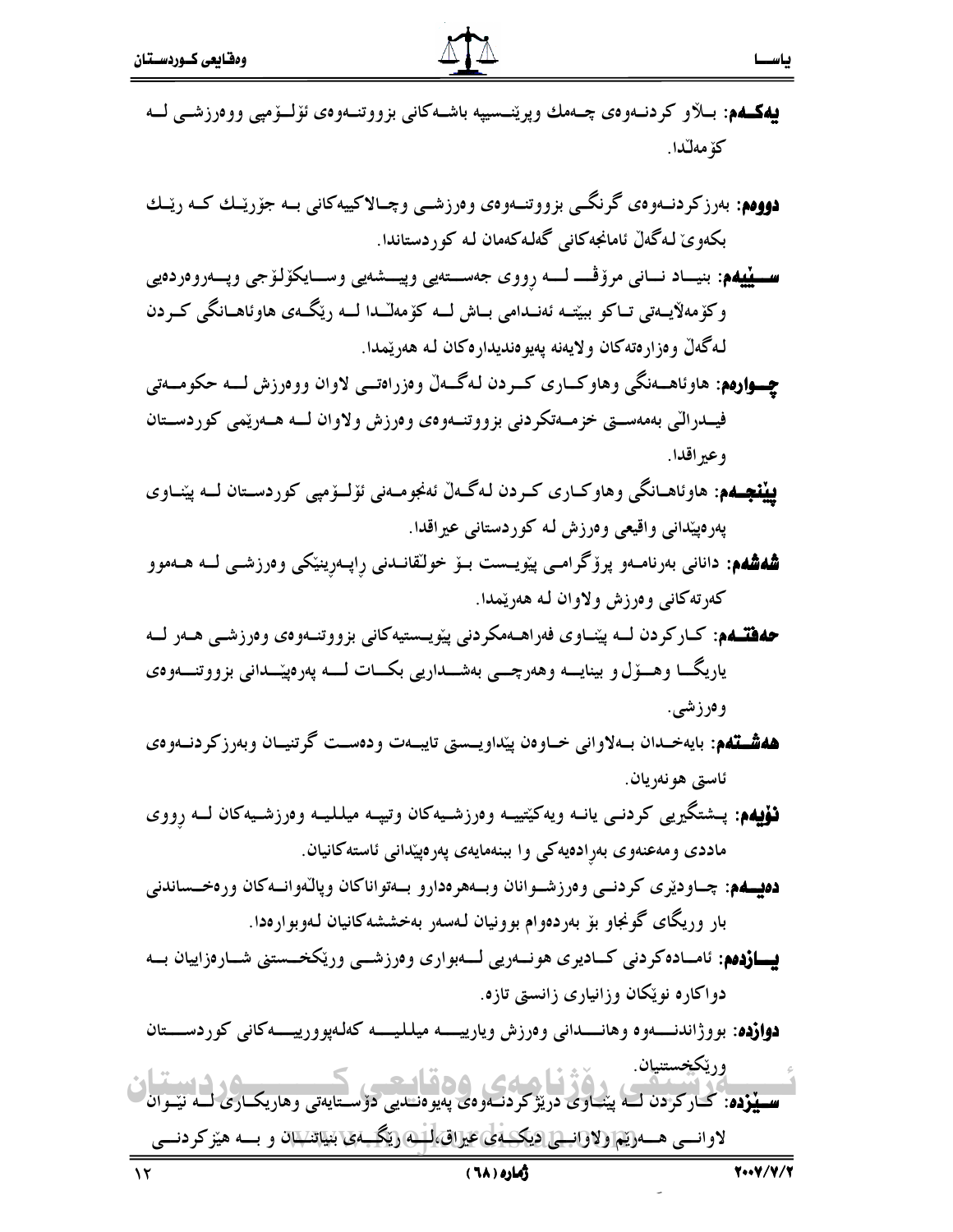| پەيوەنــديى وەرزشــى لـەگــەلّ رێكخــراوو ليژنــە دەولّەتيــە پەوەنديــدارەكان وكــاركردن                    |
|--------------------------------------------------------------------------------------------------------------|
| لـــه پێنـــاوى پتـــهوكردنى هاوكارييـــان لـهگـــهڵ وەرزشـــوان ولاوانـــى كوردىســتان لــــه               |
| ناوەوەو لە دەرەوەى ھەرێم دا.                                                                                 |
| <b>چواردەم</b> : رواندنى چـەمكى ديموكراسـى ورێزلێنـان لــه مـافى مرۆڤــ وچەسـپاندنى گيـانى ئينتيمـا          |
| لە نێوان لاوان وپەروەردەكردنيان لەسەر خۆشويستنى نيشتمان.                                                     |
| <b>پــازدهم</b> : گرنگــي دان بــه وهرزشــي ئافرهتــان وهانــدن وكــاركردن لــه پێنــاوي فراوانكردنــي و     |
| پەرەپێـــدانى ئاســـتەكانى ورەخــــساندنى دەرفــــەتى بەشــــداريى كردنــــى كــــارا لـــــە                |
| بەرێوەبردنى كاروبارى وەرزش لـه ھەرێمدا.                                                                      |
| <b>شازدهم</b> : رەخـساندنى چـاودێريى تەندروسـتى وەرزشـوانان و دوزينـەوەى كـەل وپـەلى پێويــست                |
| بۆيان.                                                                                                       |
| <b>حهڤدهم</b> : گرنگـی دان بـه بـاس ولێکۆلێنـهوهۍ پـهروهردهیی ووهرزشـی وسـوود وهرگـرتن لــه                  |
| ئەنجامەكانى بۆ پەرەپێدانى سيستەمى وەرزشى وبەرزكردنەوەى تواناكەى.                                             |
| هـــهۋەم، سەرپەرشـــتى كردنـــي يانــــه وقوتابخانــــهى وەرزشــــي ولاوان وپـــەيمانگا ئەھليـــەكان         |
| وئاراستەكردنيان بەپێى سياسەتێكى پەسندكراو لەلايەن وەرزاەرتەوە.                                               |
| <b>نــــۆدەم</b> : بەربـــەرەكانى كردنـــى بـــەكارهێنانى مــاددە گورجكــەرەكان وئەوشـــێوازانەي كـــە لـــە |
| ئاستى نێودەوڵەتييەوە قەدەغەن.                                                                                |
| <b>بیستهم</b> : ئاراســتەکردنى بەپيـــشەکردنى وەرزش بەشـــێوەیەکى واكـــە لـەگـــەلّ بـــۆ چـــوونى          |
| حکومەتى ھەرێميى کوردستاندا بگونجىٚ ، بۆ پەرەپێدانى بزووتنەوەي وەرزشى.                                        |

**بیست ویهکـهم:** بهشـداریی کـردن لــه پهرهپێـدانی هۆیــهکانی رِاگهیانــدنی وهرزشــی لـــه پێنــاو بەديھينانى ئامانجەكانى وەزارەت.

بیست ودووهم: کارکردن لــه پیّنــاوی دابــین کردنــی بهشــداریی کردنــی هــهریمی کوردســتانی عێـــراق لــــه کـــۆنگره وبەيەكگەيـــشتنەكانى وەرزشــــې ولاوان لـەســـەر ئاســــق هەرێمى وقارٍى ونێو دەوڵەتى وبەشدارىي كردن لە چالاكيەكانياندا.

**بیست وسینیهم:** مۆلـْەتـىدان بەيانــە وقوتابخانــەو پيمانگــا وياريگــا وهۆلــْـەكانى وەرزشــى ئــەھلـى دواي وەرگـــرتني رەزامەنـــدنى وەزارەتـــي نـــاوخۆ وبـــۆي هەيــــە بـــەيێي ياســـا ليپرسينەوەيان لەگەلىدا بكات.

**بِيست وچوارەم:** هاندانى كەرتى تايبەت لـەبوارى وەرزش ولاوان بەپێى ياسا. **بيست ويبنېممې** هاوکاري ۋهاولناهــانگي کـردن لـهگــهل وەزارەتــي پــەروەردە بىنو پــشتگيريلي، چالاكييەڭانى وەرزشى قوتابييان. www.moikur

ياســا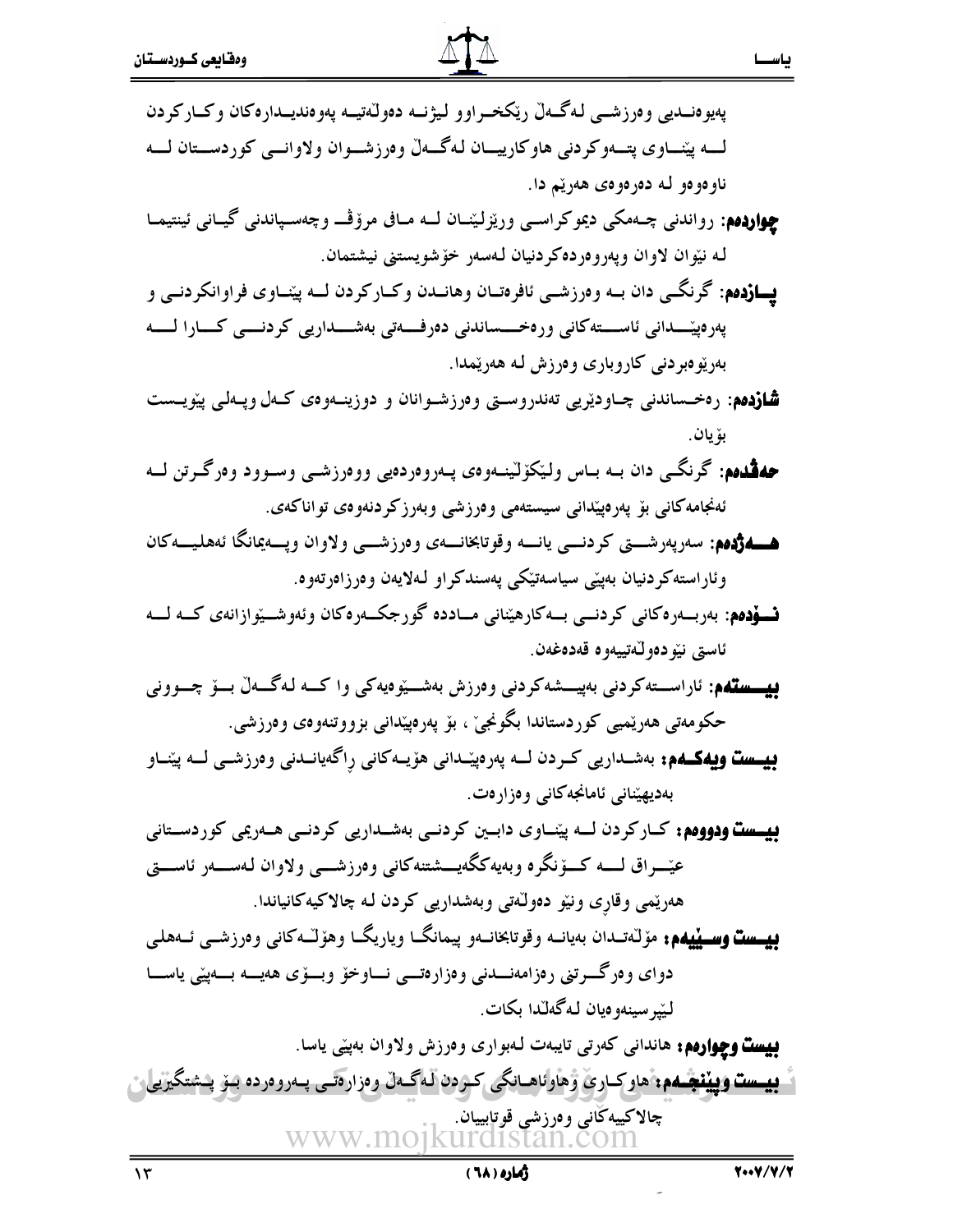ريزه كاني وەرزشوان ولاواندا.

**دیست وحدوت په د** کبار کردن لسه پینساو بتبهو کردنی بسیری کبار کردنی خوّ به *خسشی* لسهلای وەرزشوان ولاوندا.

وهونــــەریی لـــــه لای لاوان لـــــه پێنــــاوی شــــیاندنی توێـــژیکی بـــاوەر بــــهخۆی رۆشنېيرو داهينهن.

**بِيست ونوْيِهم:** كاركردن لـه پيّناوي ريّكخستني بزووتنهوهي لاواني هوشيار وزيندوو.

<u>-سکھاتەکانى وەزارەت-</u>

ماددەى سىيەم :

وسەرپەرشىتى كردنىي كارەكـانى لــە چوارچـێوەي ئــەو دەســتەلاتەي كــە وەزيــر پێــې دهدات ودهبے بروانامــهى بــهرايى زانكــۆى هـــهييّت وخــاوهن شــارەزايى وكارامــهيى بيّت.

**سیّیهم:راویژکاران**: وەزیـر راوێـژکاری دەبیّـت ونـابیّ ژمارەیــان لــه چــوار پــتز بیّـت ویارمــهتی وەزيــر دەدەن لــــه بـــەريوەبردنى كاروبـــارى وەزارەت وجيّبـــهجيّ كردنـــى ئەركـــەكانى ئەمەش بەيێشكەش كردنــى راوێـژ وپێـشنيازى پێويــست بــۆي و، وەزيــر بــەپێي پێويــستي وەزارەت لــه كەسـايەتى خـاوەن پــسپۆرى جياجيــا هــەلىيان دەبــژێرى وراســتەوخۆ بــە وەزيرەوە بەستراونەتەرە: سامت ، ھەقساسىسى م، دستان

**چــوارەم:نووســينگەی وەزيــر: ف**ەرمانبــەرێك بــە پلـــةى بەرێوەبــەر ســەرۆكايەتى دەكــات و بسەريوەي دە<u>بىياتتىكىمە براوانامىمايى، بەرايى</u> زانكىتۆي ھېتەبىبى . جسەند فەرمانبىمريك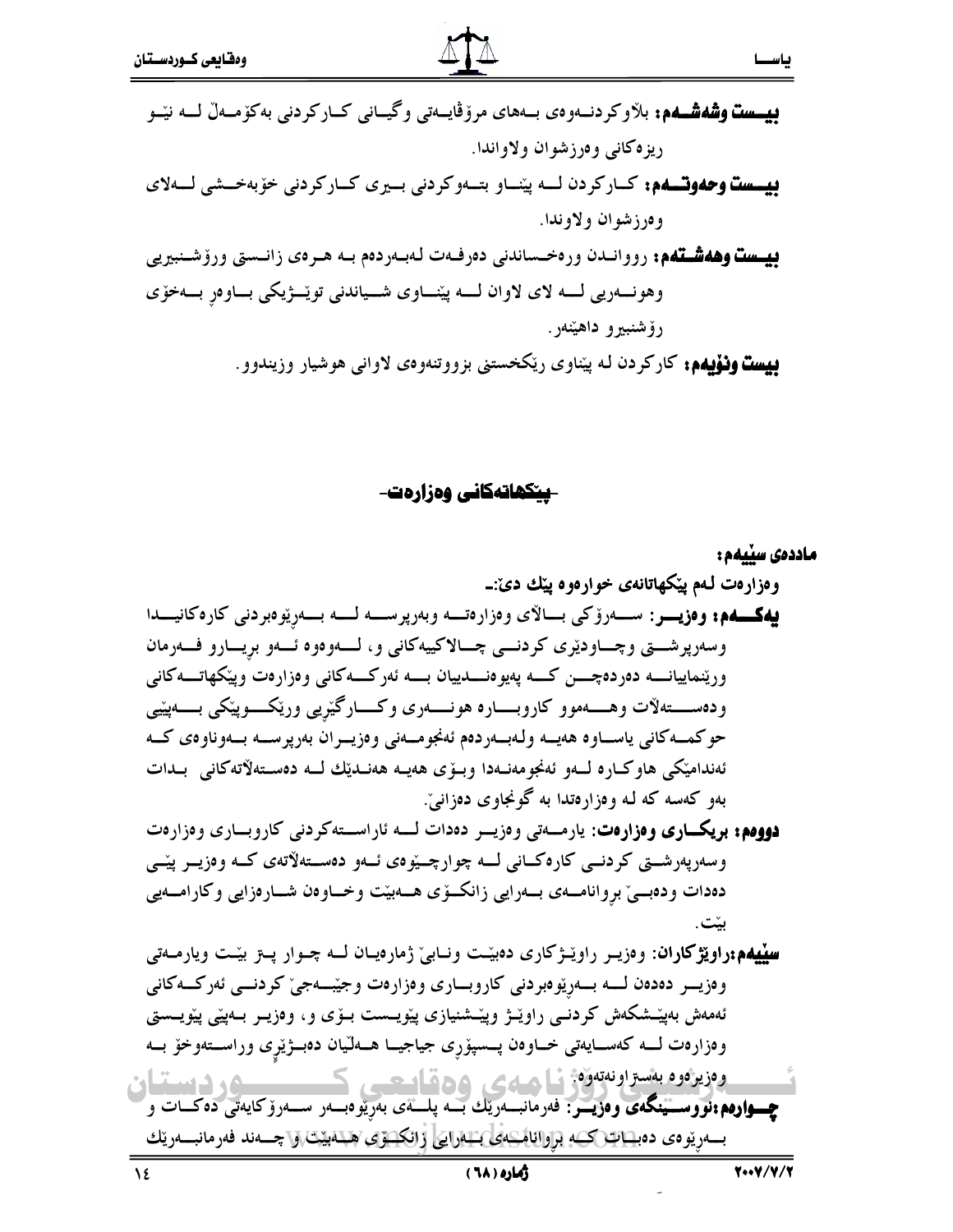

ياريدەي دەدەن.

- **پِینْجِــهم: نووســینگەی بریکــاری وەزارەت**: فەرمانبــەرێك بەپلــەی بە<sub>رِ</sub>ێوەبــەر بــەرپۆوەی دەبــات ڊ ڊ که بړوانامەی بەرايى زانکۆ ھەبێت وچەند فەرمانبەرێك ياريدەی دەدەن. ڊ
	- **شەشــــەم:بەرێوەبەرايـــــەتى گــــــشتى رِاگەيانـــــدن وپەيوەندييـــــەكان**: بەرێوەبــــەرێكى گـــــشتى ڊ  $\ddot{\cdot}$  $\ddot{\cdot}$ ســـهرۆكايەتى دەكـــات وبـــەرِيْوەى دەبـــات كــــە برِوانامــــەى بـــەرايى زانكـــۆ ھـــەبيّت وخاوهن شارەزایی وکارامەیی بیّت بو ماوەیەك لـه (١٠) ده سالٌ كەمىز مەبیّ.
	- /333B.-333 -333? ! !- @333C9/333B',-333 --76.< ڊ  $\ddot{\cdot}$  $\ddot{\cdot}$  $\ddot{\phantom{0}}$ ســـهرۆكايەتى دەكـــات وبـــەرێوەى دەبات،كـــە بږوانامـــەى بـــەرايى زانكـــۆى هـــەبێت وخاوەنى شارەزايى وكارامەيى بێت.
- **هەشــتەم: بەرێوەبەرايــەتىي گـــشتىيى كـــارگێڕيى و دارايـــى**: بەرێوەبــەرێكى گـــشتى ســەرۆكايەتى ڊ  $\ddot{\bm{z}}$  $\ddot{\cdot}$ دەكــات وبــەرێوەى دەبــات كــه بړوانامـــەى بــەرايى زانكــۆ هـــەبێت وخــاوەن شـــارەزايى وکارامەیی بیّت بۆ ماوەيەك لـه دە سالٌکەمىز نەبی٘.
- **نۆيــەم: بەريوەبەرايــەتى گــشتى وەرزش ويارييــە ميلليــەكان**:بەرپوەبــەريكى گــشتى ســەرۆكايەتى ڊ ļ ļ دهکـات وبــهرِیوهی دهبــات کــه برِوانامــهی بــهرایی زانکــوّی هــهبیّت وخــاوهن شــارهزایی وکارامەیی بێت بۆ ماوەیەك کە لـە دە سالْ کەمىز نەبىْ.
- **دەيــــەم:**بەرێوەبەرايــــەتى گــــشتى وەرزش ولاوان لـــــە پارێزگاكــــانى ھەرێمــــدا:ھــــەر يەكــــەيان ڊ ڊ ەرِيْوەبــەرێكى گـــشتى ســەرۆكايەتى دەكــات وبــەرِيْوەى دەبــات كــە برِوانامــەى بــەرايى ڊ زانکــۆی هـــهییّت وخــاوەن شــارەزایی وکارامـــهیی بیّــت بــوّ ماوەیـــەك کــه لـــه ده ســالّ كەمىز نەبىٚ.

#### ماددەى چوارەم :

! O'9--' !1 .'-0-\* ) -:-&\$Q ) \*!-0-,-:-;:- -!,-- @-&>'\$R ) I @-1 \$S ) I @-\* -' /B- - \$T &1 !X-& @!-\* -+'2N<9- +-\$U - @-

) I @-&/'F6 -- @@-9-, -=\$V


- www.mojkurdistan.com 769(&:!- -33' '--3333 !& 2-33 33 \*-33,33.2&'9-33-33 \* 036 @3#-,-3.M-3?3 A-3B--3 .5-3 \3 !-'3+ )' @'9-9y<K.
- --

دهاره ( ٦٨ )

 $\lambda$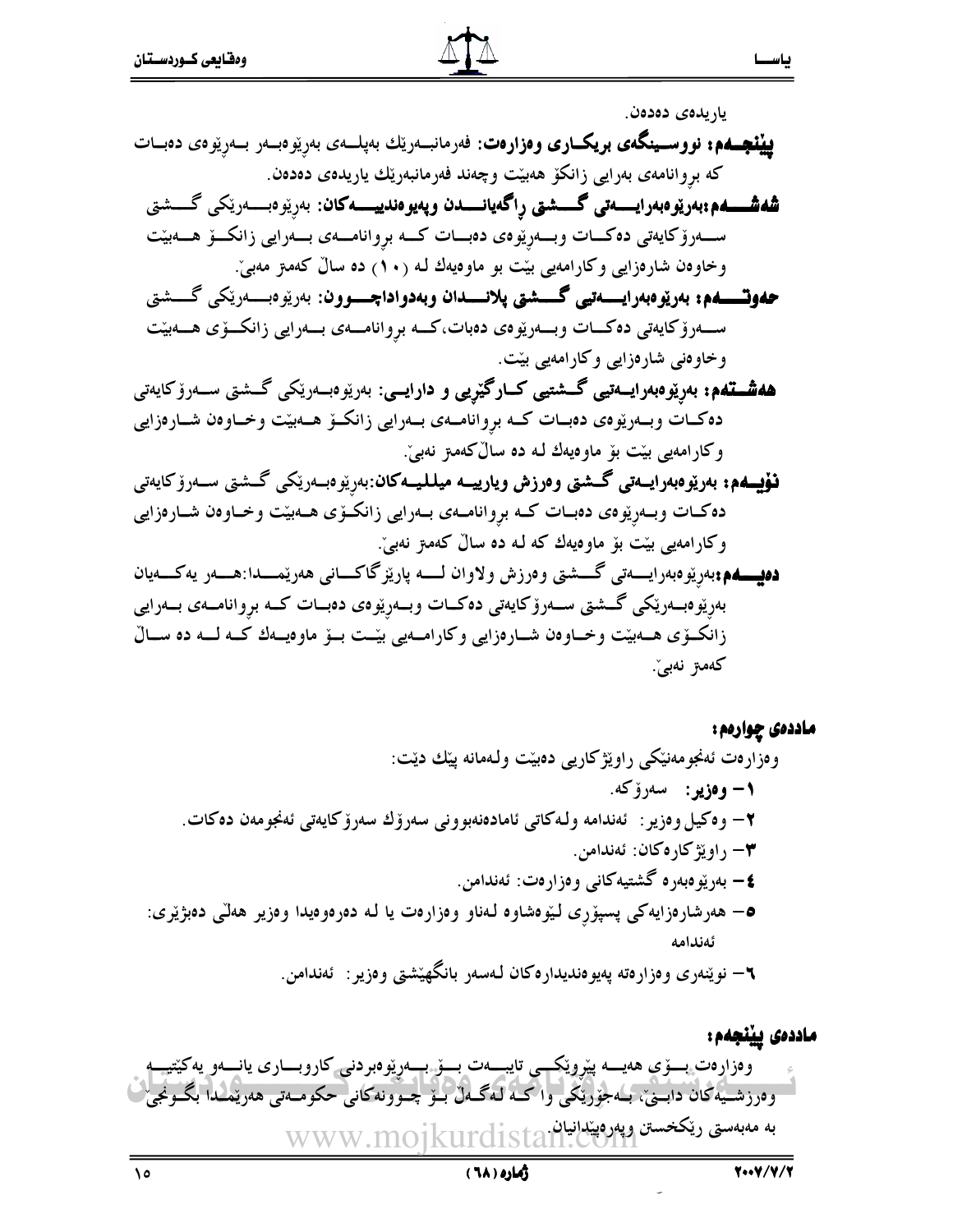#### ماددەى شەشەم :

وهزارەت بىۆى ھەيسە گىرى بەسىت لەگىەلْ كەسىي سروشىتى ومەعنىەوي خىاوەن شىارەزايى وپسپۆرى لــهناو هــهريم يــا دەرەوەيــدا بكــات، تــاكو ئــهو ئــهرك وكارانــهى كــهپيّيان دەســپيّردرىّ لەوماوەيـــەي كـــە بـــەگونجاوي دەزانـــيّ ئـــەنجام بـــدەن لــــە پێنـــاوي بەجێگــە يانـــدنى ئامانجـــەكانى وهزارهت ومساف وئهركسهكانيان لهلايسهن وهزيسرهوه دواي وهرگرتسي رهزامهنسدي ئهنجومسهني وەزيرانەوە دەسنيشان دەكرىّ.

#### ماددەى حەوتەم:

#### ماددەى ھەشتەم :

#### ماددەى نۆىمە:

وهزارەت بۆی هەپــه ســالانه يارمــەتى مــاددی بــدات بــه رێکخــراوی وەرزشــی ولاوان بــەيێی چـــالاكيەكانى هەريــــەك لـەوانـــــە وريكخراوەكــــانيش پيويـــــسته ســــالانه پــــرۆژە وەرزشــــى ولاوانــهكانيان بـــهييّى ريّنمـــايي تايبـــهت بـــهوهزارهت پيّـــشكهش بكـــهن بـــه جۆرپّــك كــه لـهگـــهلّ چەمكى ديمو كراسى دا بگونجىّ.

ماددەى دەىمە : مولکایەتی ھەموو دەزگا وياريگا وەرزشيەکانی کە ھی وەزارەتەکانی پەروەردەو فیرکردنی بالاو کهرتی تایبهت نهبن دهبنه مولکی وهزارهتی وهرزش ولاوان.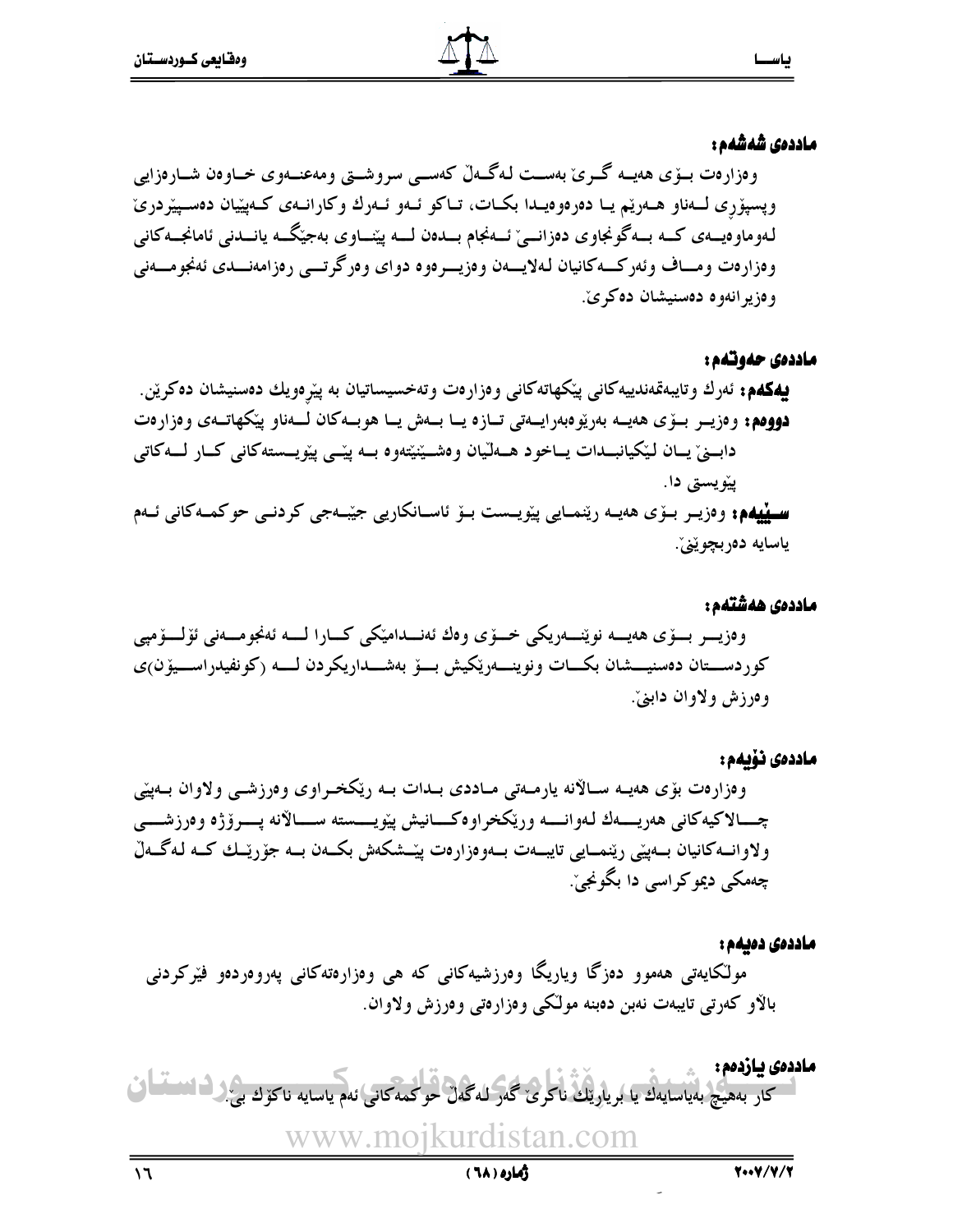#### ماددەى دوازدەم :

پێویسته ئەنجومەنی وەزیران ولایەنە پەیوەندیدارەكان حوكمەكانی ئەم یاسایە جێبەجیٚ بكەن.

#### ماددەى سێر٘دەم :

ئهم ياسايه لـه رۆژى دەرچوونيەوە جيّبەجىّ دەكرىّ و لـه رۆژنامەى فەرمى ( وەقائيعى كوردستان<sub>)</sub> بلأودەكرێتەوە.

## مسعود بارزانی سەرۆكى ھەر<u>ئ</u>مى كوردستان ـ عيراق

#### هـــــهونير

۲۲ / نهوروْز / ۲۷۰۷ ی کوردی . ۱۱ / نیسان /۲۰۰۷ ی زایینی. ۲۳ / ربیع الاول / ۱٤۲۸ ی کۆچی.

#### - هۆيەكانى دەرچوواندنى نەم ياسايە -

ســهبارەت لــــهو فراوانبوونـــهى كـــهرتى وەرزش ولاوان و چــاودێرى زانـــستى لـــه هــــهرێمى كوردسـتاني عيراقــدا ولـــه پێنــاوى رەخــساندنى چــاودێرى وئاراســتەكردنى پێويــستى ئــهم كەرتــه تــاکو دەورى پێويـــستى خــۆى ببــينى وئـــەم وەزارەتــەش لايــەنى بالايـــە لـــە کـــردارى پەرەپێــدانى كۆمـەلگا لـــه لايـــەنى وەرزش ولاوان وبـــۆ رۆيـــشتنى لـەگـــەلْ ئـــارەزووى حكومـــەتى هـــەريْم بـــۆ رەخـــساندنى رێگــــەي پـــشتگيريى كردنــــى پێويــــست بـــۆ كـــەرتى وەرزش ولاوان ، ئـــەم ياســــايە دەرچوپنرا.

ئــــــەرشيفى رِۆژنامەى وەقايعى كــــــــــوردستان www.mojkurdistan.com --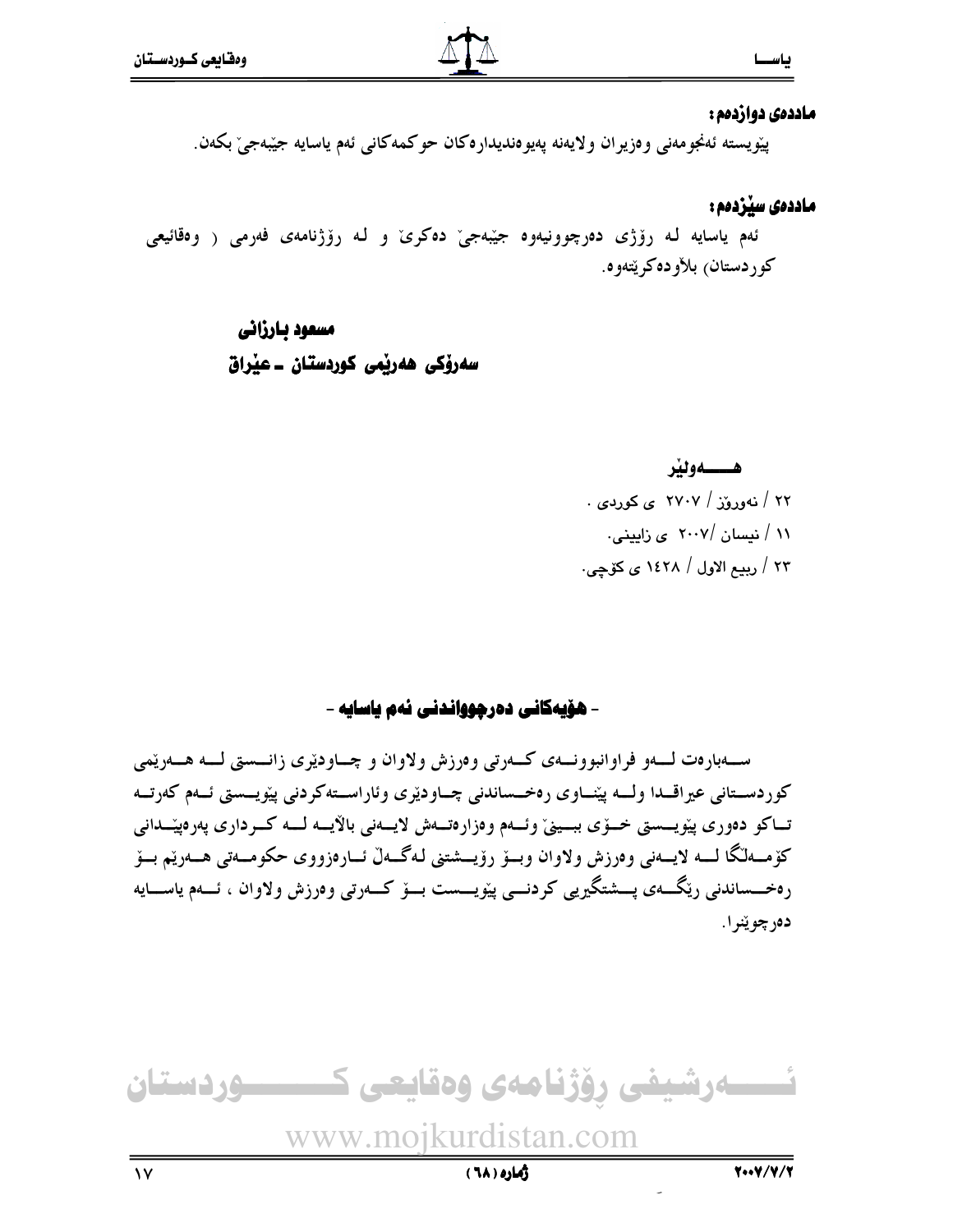#### بهناوی خوای به خشنده و میهرهبان

هەرنمى كوردستانى عنراق سەرۆكايەتى ھەرنم سەرۆك

## بەناوي گەلەوە بریباری ژماره ( ٤ )له سالی ٢٠٠٧

بــه یێــی ئــهو دهســهلاّتهی لــه برگــهی (۱) ی مــاددهی (۱۰) ی (یاســای ســهرزکایهتی هــهریّمی کوردسـتان – عێـراق)ی ژمـاره (۱)ی سـالّی ۲۰۰۵ پێمـان دراوهو، بــه پاليــشتی ئــهو ياســاکاری يــهی ئەنجومــەنى نيــشتمانى كوردســتان – عيّــراق لـــه دانيــشتنى ژمــارە (١٤)ى رۆژى (٢٠٠٧/٥/٧) ى خۆيدا كردويەتى بريارمان دا بە دەركردنى .

بەشى يەكەم ييناسەكان

ماددەى يەكەم :

مەبەست لەم زاراوانەي خوارەوە ماناكانى بەرامبەريانە بۆ مەبەستى ئەم ياسايە: پهکهم: هەريىم : هەريىمى کوردستان- عيراق . دووهم:ئەنجومەنى وەزيران: ئەنجومەنى وەزيرانى ھەرپىمى كوردستان ــ عيراق. سټيهم: دهزگا : دهزگاي گشتي کاروباري (مين) لـه ههريمي کوردستان ــ عيراق. چوارهم: سەرۆكى دەزگا : دەزگاي گشتى كاروبارى (مين) لـه هەرپىمى كوردستان ــ عيراق. **پينجهم:** ئەنجومەن: ئەنجومەنى بەريوەبردنى دەزگا. **شەشەم:** سەرۆكى ئەنجومەن : سەرۆكى ئەنجومەنى بەرێوەبردنى دەزگا. <sup>ء</sup>َحەوتــــەم: (مـــثْين) : أكەرەســتەي تەقابدىسەوە، كــدە بەشــلـێوەيەكى ئاســايى لــــە قوتوۆيــىك دا ئامـــادە، دەكـــرى بــــە ئامـــانجى كوشـــتنى كەســـان وبرينــــداركردنيان وتێكـــشكاندنى ئۆتۆمبێـــل

 $\lambda$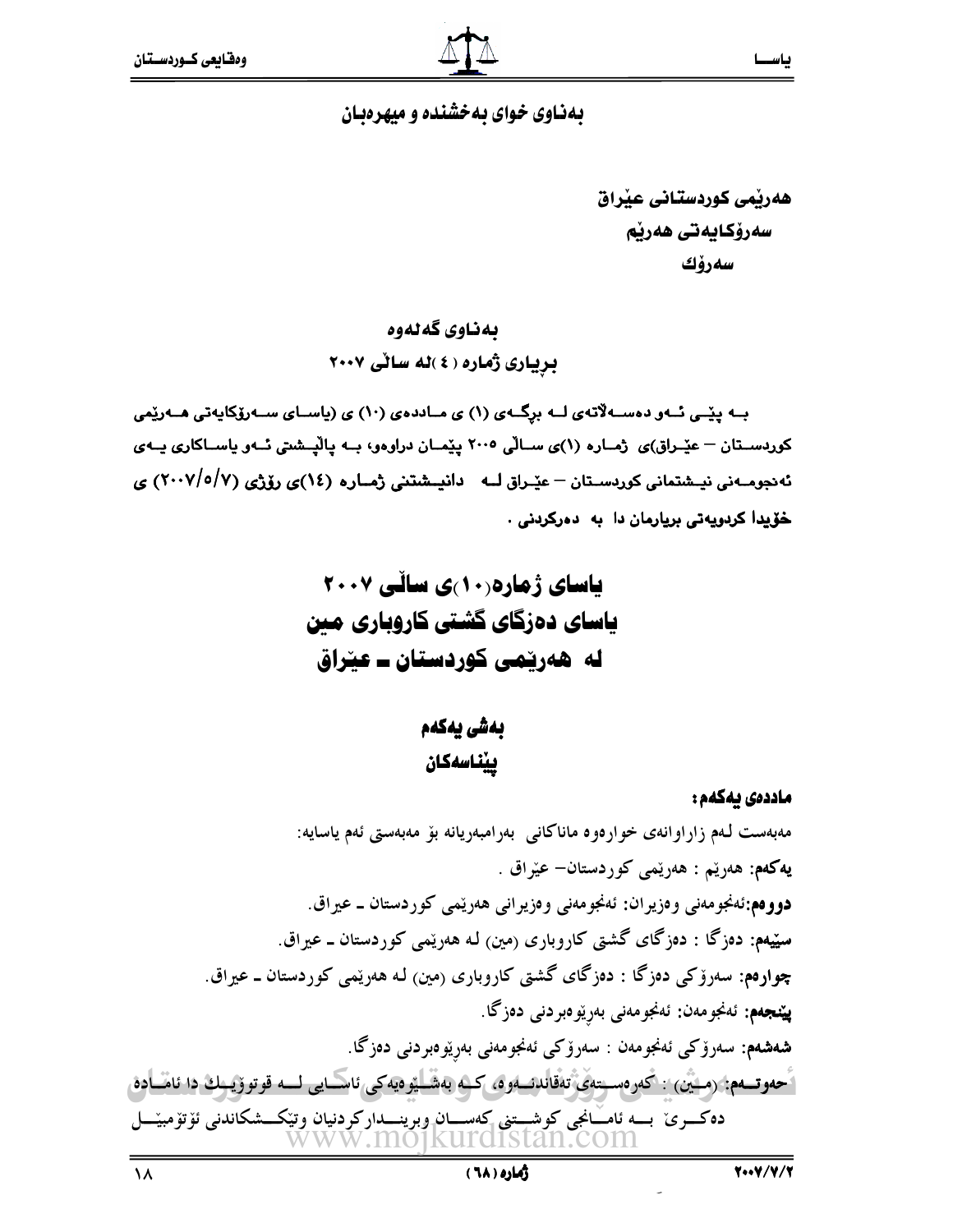وويرانکردنے مولـّـك ومـالّـي ديكـه وبـههوّ ي ئـهو كهسـه ، پـان ئـهو ئوّتوْمبيّلـهي كـراوه به ئامانج دەتەقپندرپنەوە، ياخود بەھۆپ بەسەرچوونى كات.

بەشى دووەم دامەزراندن وئاما نحەكان

ماددەى دوومم :

ياسحا

بەيپى ئــهم ياســايە دەزگايــەك دادەمــەزرى ييّــى دەگــوترى (دەزگــاي گــشتى كاروبــارى مــين لـــە هـــهرينمي كوردســتان ــ عيراقــدا) وبارەگاكـــهي لـــه هـــهولـيْر دەبـــيْ فەرمانبـــەريّك بـــه يلــــهي وەزيــر سەرۆكايەتى دەكات وبە ئەنجومەنى وەزيرانەوە دە بەسترپتەوە.

#### ماددەى سێيەم :

دەزگا كەسايەتييەكى مەعنەوي وسەر بەخۆييەكى دارايى وكارگێرى ھەيە.

## ماددهي چوارمم: ئامانجى دەزگا بەديھێنانى ئەمانەى خوارەوەيە: يەكــەم: كــاركردن لــــه پێنـــاوي پاككردنـــهوهي هـــهموو ناوچـــهكاني هـــهرێم لـــهو مينانـــهي چسپندراون وئسهو تهقهمهنیپانسهی کسه لسه جهنگسهکانی پیششوو دانسراو نهتسهوه و نەتەقيو نەتەو د. دووهم: کپارکردن لبه پيّنساوي هوشـنارکردنهوهو رۆشـنبيرکردنې هاوولاتيسان لسه ههريمسدا لسه بــارەي مەترســييەكانى (مــين) لـــه رێگــهي هۆپــه جياجياكــانى راگەيانــدن وبەرنامــەكانى خويندن دا. سپیمم: پیشگەش كردنى يارھەتى پلويست بۆ قوربانىيەگانى (مين).كىس ــــوردستان چــوارەم: هاويكـــارى وبەشـــداريى كــِـردن لـــه قەدەغـــەكردنى بـــهكارهيّنانى (مــين)ى دژه كـــهس

 $\mathcal{A}$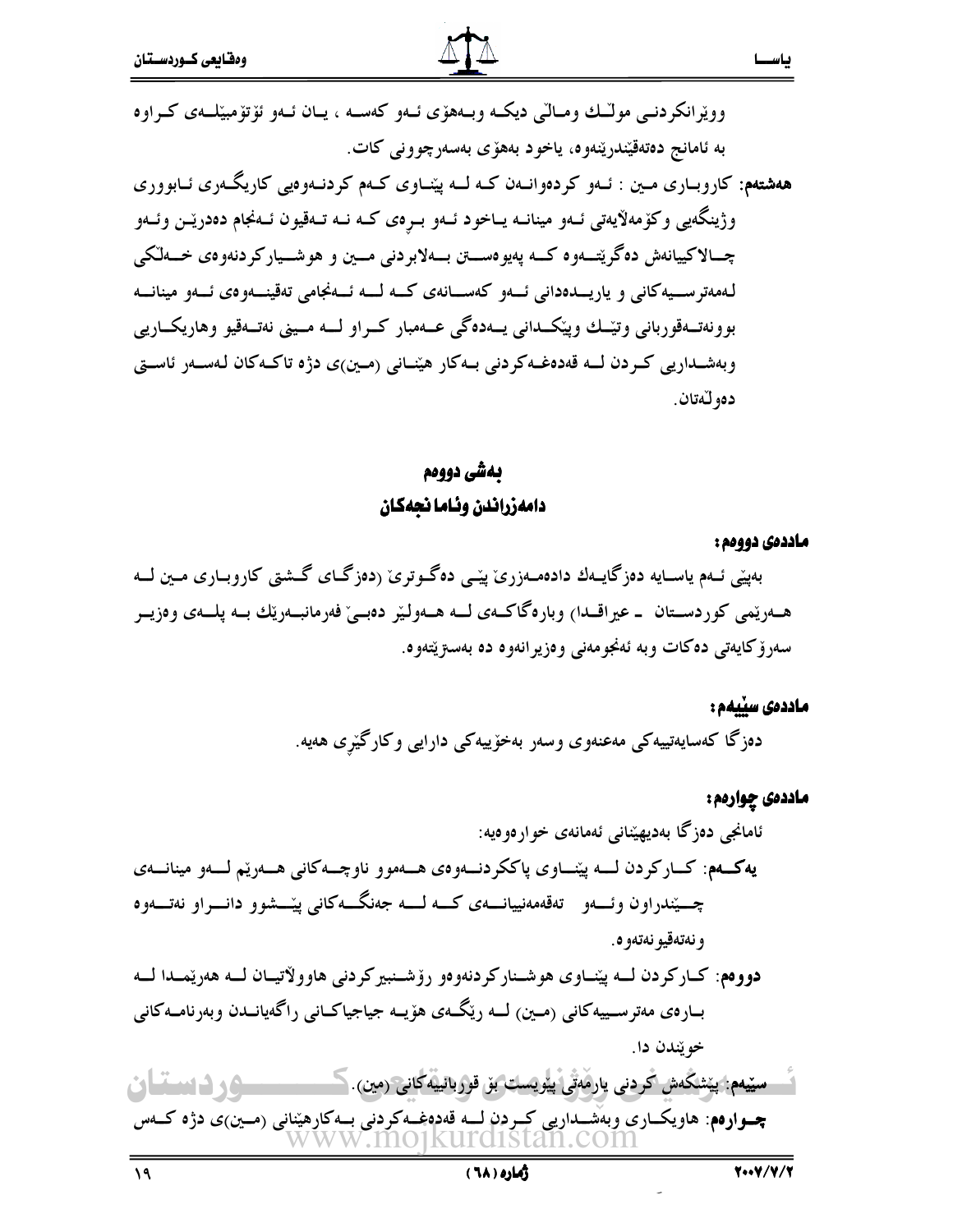وبەشداریی کردن لـه کۆنگرە وکۆرى نێودەولـٚەتى پەيوەنديدار بەکاروبارى (مين). **پێنجەم**: ھــاو ئاھــەنگى وھاريكــارى كــردن لـەگــەلّ رێكخــراوو مەلّبەنــدە خــاوەن پــسپۆرييەكانى هاو شـێوی دەزگـا لــهناو هــهرێم ودەرەوەيــدا بــه جـۆرێکى وا کــه ئامانجــهکانى دەزگــا بێنێتەدى.

## بەشى سێيەم ييكهاتهكان ودمسته لأتهكان

#### ماددەى يينجەم:

دەزگا لـەمانە پێك دىٰ :ــ يەكــەم: ســەرۆكى دەزگـــا: ســەرۆكى بەرپوەبــەرى دەزگايــە ودەبــىّ بروانامــەى بــەرايى زانكــۆى هـمهيّت وشـارەزايى پسپۆريـــشى لــــهو بـــوارەدا هــــهبيّت وبـــهبرِيارى ئەنجومــــەنى وەزيــــران دادەمزريّت.

- دووهم: جيْگــرى ســــهروْكي دەزگـــا: دەبـــيْ بروانامــــهى بـــهرايي زانكـــوّي هــــهبيّت ولــــهم بـــوارەدا شــارەزا بێـت وجێگــەی ســەرۆك لـــەكاتى ئامــادە نــەبوونى دەگرێتــەوەو بــەبريارى ئەنجومــەنى و دزیر آن و بهیلهی تایبهت دادهمز ریّ.
- ســــێپهم: بەرێوەبەرايــــەتى گـــشتى كاروبـــارى ودارايــــى: فەرمانبـــەرێك بەپلــــەى بەرێوەبـــەرى گـــشتى ســهرۆکايەتى دەكـات كــه بروانامــهى بــهرايى زانكــۆى هــهبێت وخــاوەن شــارەزايى وپــسپۆرى
- چوارەم: بەرێوەبەرايــەتى گــشتى كاروبــارى ھونــەرى: بەرێوەبــەرێكى گــشتى ســەرۆكايەتى دەكــات که بروانامهی بهرایی زانکوّی ههبیّت وخاوهن شارهزایی وپسپور بیّت.
- **پێنجـەم**: دەزگــا لـەھــەر پاريزگايــەك لـــە پارێزگاكــانى ھــەرێم بەرێوەبــەرێكى گــشتى بــۆ كاروبــارى (مین)ی دەبىيٌ وهـــەر يەكـــەيان بەرێوەبـــەريكى گـــشتى ســـەرۆكايەتى دەكــات كـــە بروانامـــەي بەرايى زانكۆي ھەبێت وخاوەن شارەزايى وپسپۆرى بێت.

ماددەى شەشەم : ده;گا ئەنجومەنىڭكى كارگىرىيى دەبىت ولـەمانەي خوارەوە يېكىدى:۔ پهکهم : سهرۆکى دەزگا / سەرۆكە. دووهم: جَيْكَرى سەرۆكى دەزگا ر ئەندامە ولەكاتى ئامادە نەبوونى سەرۆك سەرۆكايەتى www.moikurdistan.com ئەنجو مەن دەكات.  $\mathsf{r}$ .

ژماره ( ٦٨)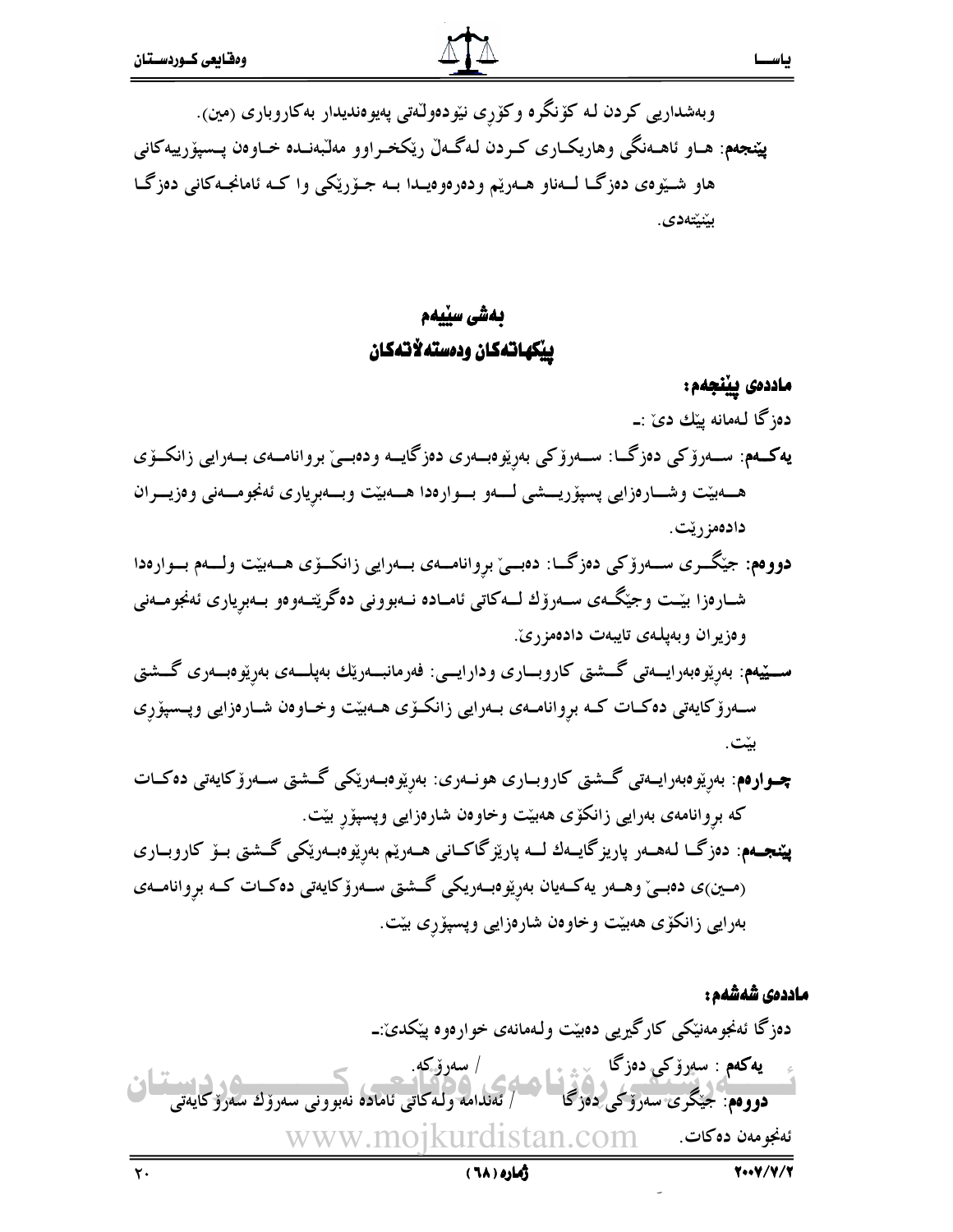

سێیەم: بەرێوەبەرە گشتیەکانی دەزگا ∕ ئەندامن. **چوارەم**: ھەر شارەزايەك يان راوێژكارێك سەرۆك دەزگا دەستيشانى بكات لـەناو دەزگا يا لـە دەرەوەيدا، بەبئ ئەوەي مافى دەنگدانى ھەبێت.

#### ماددەى حەوتەم :

سەرۆكى دەزگا ئەم دەستەلاتانەي خوارەوەي دەبێت: **بیهکهم**: بەرێوەبردنى کاروبارى دەزگا. **دووم**م: پەسندكردنى مولّەتدانى كارى رێكخراو وكۆمپانيا( ناوخويى وبيانيەكان) ئەوانەى كار لـه بوارى كاروباري (مين) دەكەن، ولـەلاي وەزارەتە پەيوەنديدارەكانى حكومەتى ھەرپم تۆماركراون. **سِپْیِهم**: بەستنی گریْبەست لـهگەلْ کەس وریْکخراوی ناوخۆیبی کەکار لـه بواری کاروباری مین دەکەن ولـهگەلٌ كۆمپانيا ولايەنى بيانى وئەمەش بەرەزامەندى ئەنجومەنى وەزيران دەبێت. **چواردم**: کارکردن له پیناوی ئالوگۆرکردنی شارەزایی وزانیاریی لـهگەلْ دەولىّەتان وریْکخراوە پەيوەنديدارەكان لـه بوارى كاروبارى مين وئەمەش بەرەزامەندى ئەنجومەنى وەزيران دەبيّت. **يينچەم**: پێشنيازكردنى دامەزراندنى فەرمانبەران لـه دەزگادا.

شدشدم: پهسندکردنی قەرەبووکردنەوە بۆ ئەو ھاوکارانەی دەزگا کە تووشى پێکان يان مردن دەبن لە ئەنجامى جيّبەجىؒ كودنى ئەركى سەرشانيان يان بەھۆپەوە.

ههو**نشه**: دەرچوواندنى رێنمايى پێويست بۆ ئاسانكارى جێبەجىٚ كردنى حوكمەكانى ئەم ياسايە. **هەشتەم**:سەرۆك بۆى ھەيە بەشێك لـە دەستەلاتەكانى بەجێگرەكەى يا بەرێوەبەرە گشتيەكانى دەزگاكە بسپێرێت.

#### ماددەى ھەشتەم :

ئەنجو مەنبى كارگىرىي ئەم كارو تايبەقمەندىيانەي خوارەوميان دەبى ٘:-يەكــەم: ئامــادەكردنى ھــەموو زانيارييــەكى پەيوەنديــدار بــە كاروبــارى (مــين) ودەستنيــشانكردنى گرنگۃ پنیان لـه بواری نههپشتنی (مین) دا. دووهم: كــاركردن لـــه پێـــاوي هــاو ئاهـــهنگي ورێكخـــستني پرۆســـهكاني لابردنــي (مــين) لـهگــهلّ هەموو فەرمانگە ودەزگا حكومەتيە پەيوەنديدارەكان لـە حكومەتى ھەرێمدا. سټیهم: نهخشهکێشانې سیاسهتي گشتي دهزگا لـه مهیدانې کاروباری مین لـه چوارجیوهي حوكمەكاش ئەم ياسايەدا، بۇ ساھىلىكى 166 كاملىكتىن ك ـــــود دستان چــوارەم: ئامــادەكردنى راپــۆرتى ســالانه وبەرزكردنــەوەى بــۆ ئەنجومــەنى وەزيــران كــە ھــەموو WW.MO1KUIT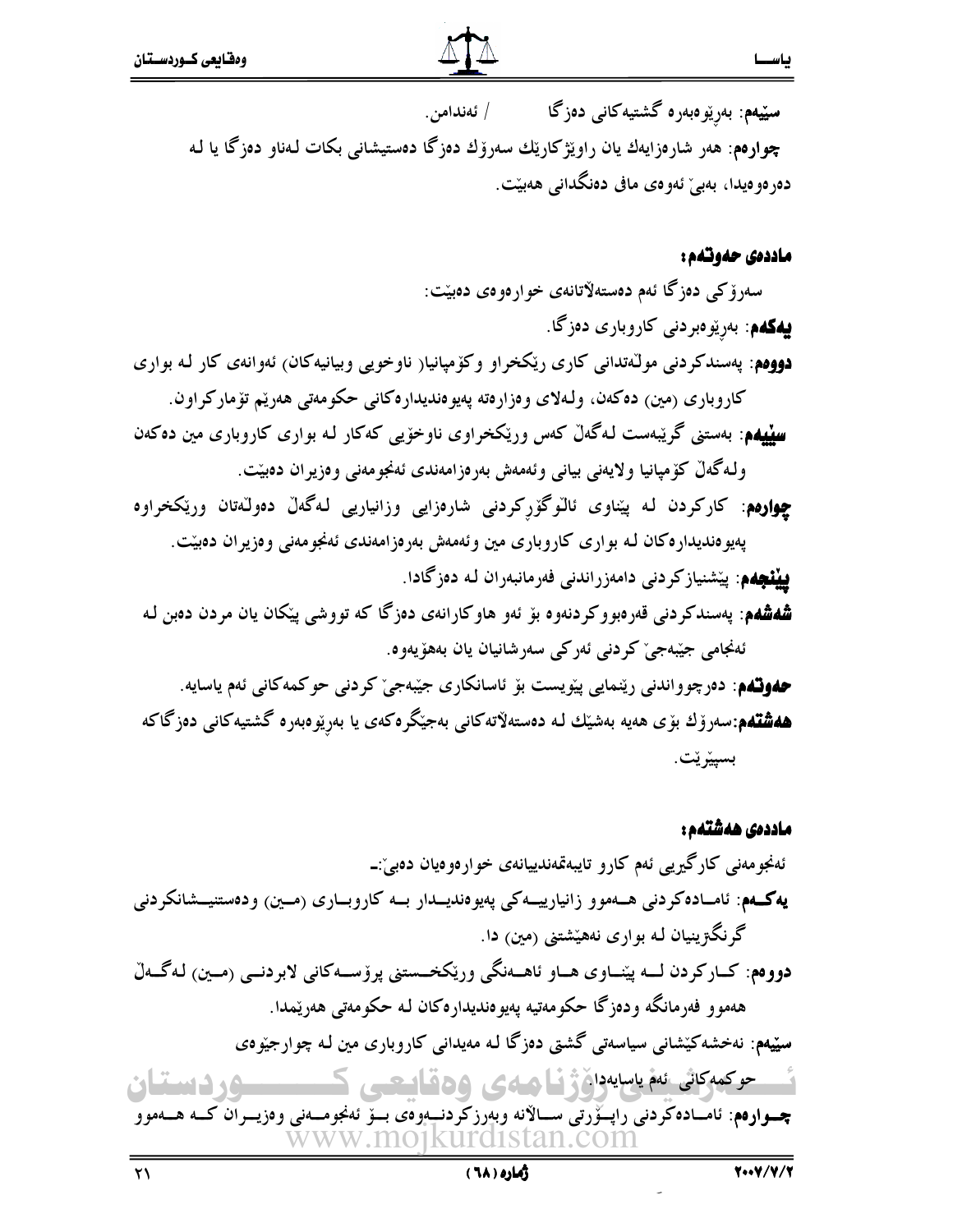چالاکی وکاری جیّبهجی٘ کراو وکی٘شه وپی٘شنیازەکانی دەزگای تیّدا دیاری دەکری٘ت. **پێنجەم**: دانانى پلانێكى سالانە و پێنج سالى ودرێژ خايەن بۆ دەزگاكە. شەشــەم: ئامــادەكردنى بودجــەى گــشتى دەزگاكــە وبەرزكردنــەوەى بــۆ ئەنجومــەنى وەزيــران بــۆ ڊ يەسندكر دني. ړ

ماددەى نۆيەم :

!33,33-3333' !33B!:-33
,-:-33
- -330--33 -33- )- &B!'5-&6'5 ! - |3333
-3333B!:-33
/33'F6 -33 33
-'33+-33 -330- ! -''33
 !-33
-33;:-33
 !-33
--33 ' !-33H-33 O335 ) - ' !
-'+- !&/' <'9-B @- 333' ! -333, @333--333=: !333-33 -3330-333
! 2-''333 3 <3-,3-3L3B! !336!-3 :-3 3& ) ! @',6!;:--&!@=
-9--H- --6!

بەشى چوارەم حوكمەداراييەكان

نــــــەرشیفی رۆژنامەی وەقايعی كـــــــــوردستان www.mojkurdistan.com ماددەى دەيمە : داهاتهکانی دەزگا لـهمانەی خوارەوە پێکدێ:ــ ۹کمهم : ئــهو پارانـــهي كــه حكومـــهتي فيـــدرال وحكومـــهتي هـــهريْم لـــه بودجــهي گـــشتي l بۆى تەرخان دەكات. دووهم : ئــــهو بهخــــشين وپيتاكانــــهى كــــه رێكخــــراوه نيودەولّەتيــــهكان ورێكخــــراوه ســـــهر ڊ بــه نەتـــەوه يـــەككرتووەكان ورێكخـــراوه دەولـــەتى ونــا حكوميـــەكان بـــۆ ھـــەرێمى  $\mathcal{O}(\mathcal{O})$ تەرخان دەكەن. **;** ســـێيەم: ئــــەو بەخــــشش ويارمەتيــــە خــــۆ جێيانــــەی كـــە بـــۆی ديـــت بەمـــەرجێك بيـــانى بـــن ڔ ڊ وبەرەزامەندىي ئەنجومەنى وەزيران بێت. ڔ í ماددەى يازدەم :

زماره ( ٦٨ )

\*\*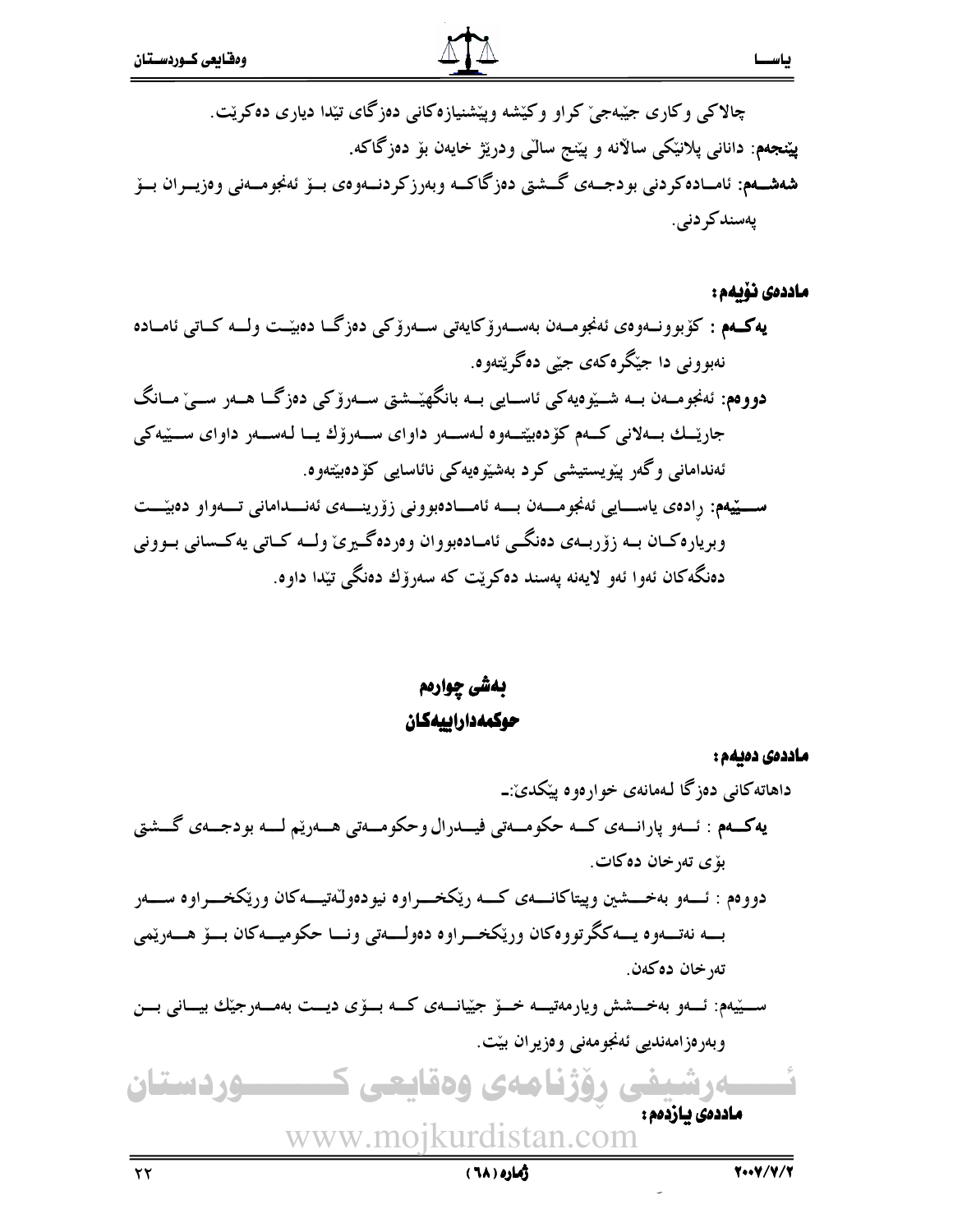دەزگا لـەباج ورەسمەكان دەبووردرىّ.

#### مادده دواردهم : **هکهم**: لـه وەرگرتنەوەى قەرزەکانى دەزگا ، ياساى وەرگرتنەوەى قەرزەکانى حکوومەت پيادە 2 )&! دووهم : ژمیْریاریی دەزگا دەكەوپتە بەر پشكنینی چاودێری دارایی. ڊ

## بەشى يينجەم حوكمەكۆتاييەكان

### ماددەى سێزدەم :

دەزگا مافى ئەوەي ھەيە، كەس يان ئەو لايەنانەي كە بى مۆلەت ورەزامەندىيى فەرمى دەچنە ناو کێڵگەکانی مین، هەروەها ئەو لايەنانەی نیشانە دیاریکراوەکان بۆ نیشانکردنی ناوچەپیس بووەکان بە ڊ (مين) دەگۆرِن بداتە دادگا بمەوناوەي كە ئەو نيشانانە لـە مولَّك ومالَّى ھەرێمن.

#### ماددەى چواردەم : دەزگاى بۆى ھەيە:ــ **4كەم**: دەرمالەى مەترسى بۆ فەرمانبەرانى دەزگا تەرخان بكات بە پێى سروشتى كارى ھەر يەكێكيان ڔ ė **) هو خوّ . المستقرر المستقرر المستقرر المستقرر المستقرر المستقرر المستقرر المستقرر المستقرر المستقرر المستقرر** ورِادەى كاريگەرىي راستەوخۆ وناراست **دووهم** : دلنیایی کردنهوهی هاوکارانی دهزگا له دژی مهترسی رووداوی (مین) ولهکاتی پرۆسهکانی کاروباری (مین)دا.

#### ماددەى پازدەم :

خزمـــــهتكردن لـــــــه رێكخراوهكــــاني ســـــهر بهنهتــــهوه يـــــهككرتووه كــــان ورێكخـــــراوه ڊ نــــاوخۆيي وخۆجێــــــهتي وبيـــــاني كـــــه كــــار لـــــه بــــوارى كاروبــــارى (مــــين) لـــــه هەرێمـــــدا دەكەن بۆ مەبەستى خزمەتى فرمان بۆ كارمەندانى دەزگا حيساب دەكرێت. ڔ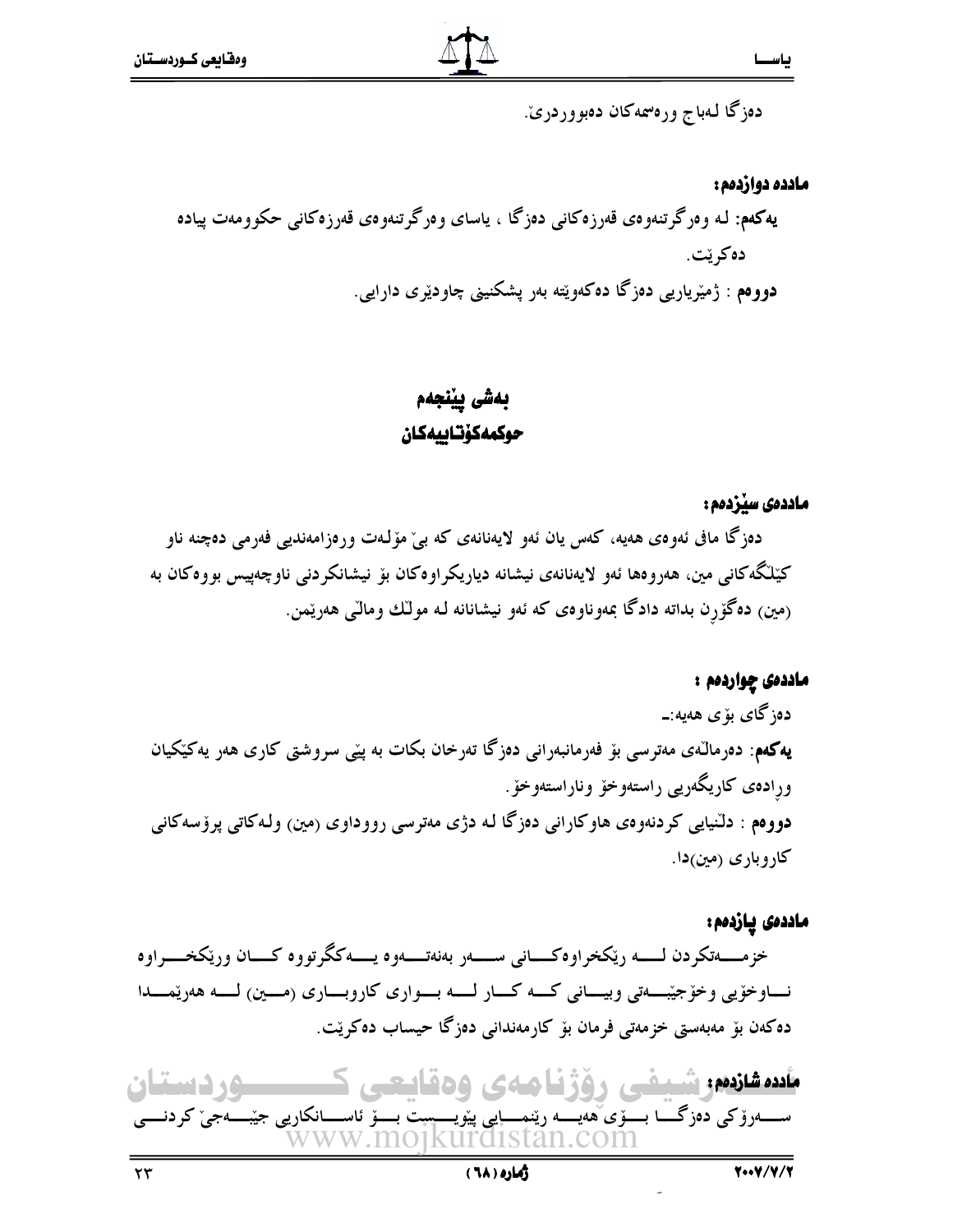حوكمەكانى ئەم ياسايە دەربچوێنى.

#### مادده حەڤدەم:

كاربـــــەهيچ دەقێكـــــى ياســـــايى يـــــا برياريــــك نــــاكرىّ گــــەر لـهگــــەلّ حوكمـــــه كانى ئـــــەم ياسايه ناكۆك بێت.

#### مادده هەژدەم :

پێکهاتهکانی دەزگا بەپێرەو دەسنیشان دەكرێن.

#### ماددەى ئۆزدەم :

دەبىٰ ئەنجومەنى وەزيران حوكمەكانى ئەم ياسايە جێبەجىٰ بكەن.

## ماددەى بيستەم: ئــــــــهم ياســـــــايه لــــــــه رۆژى دەرچــــــوواندنيەوه جيّبـــــــهجيّ دهكريّـــــت ولـــــــه رۆژنامــــــهي فهرمي(و هڦائيعي کوردستان) بلاوده کريّتهوه.

## مسعود بارزاني سەرۆكى ھەرپمى كوردستان ـ عيراق

هـــــــهونير ۲۲ / نهوروز / ۲۷۰۷ ی کوردی . ۱۱ / نیسان /۲۰۰۷ ی زایینی. ۲۳ / ربیع الاول / ۱٤۲۸ ی کۆچی.

# ئــــــەرشيفى رۆژنامەى وەقايعى كــــــــــوردستان

www.mojkurdistan.com

رهاره ( ٦٨)

 $Y\xi$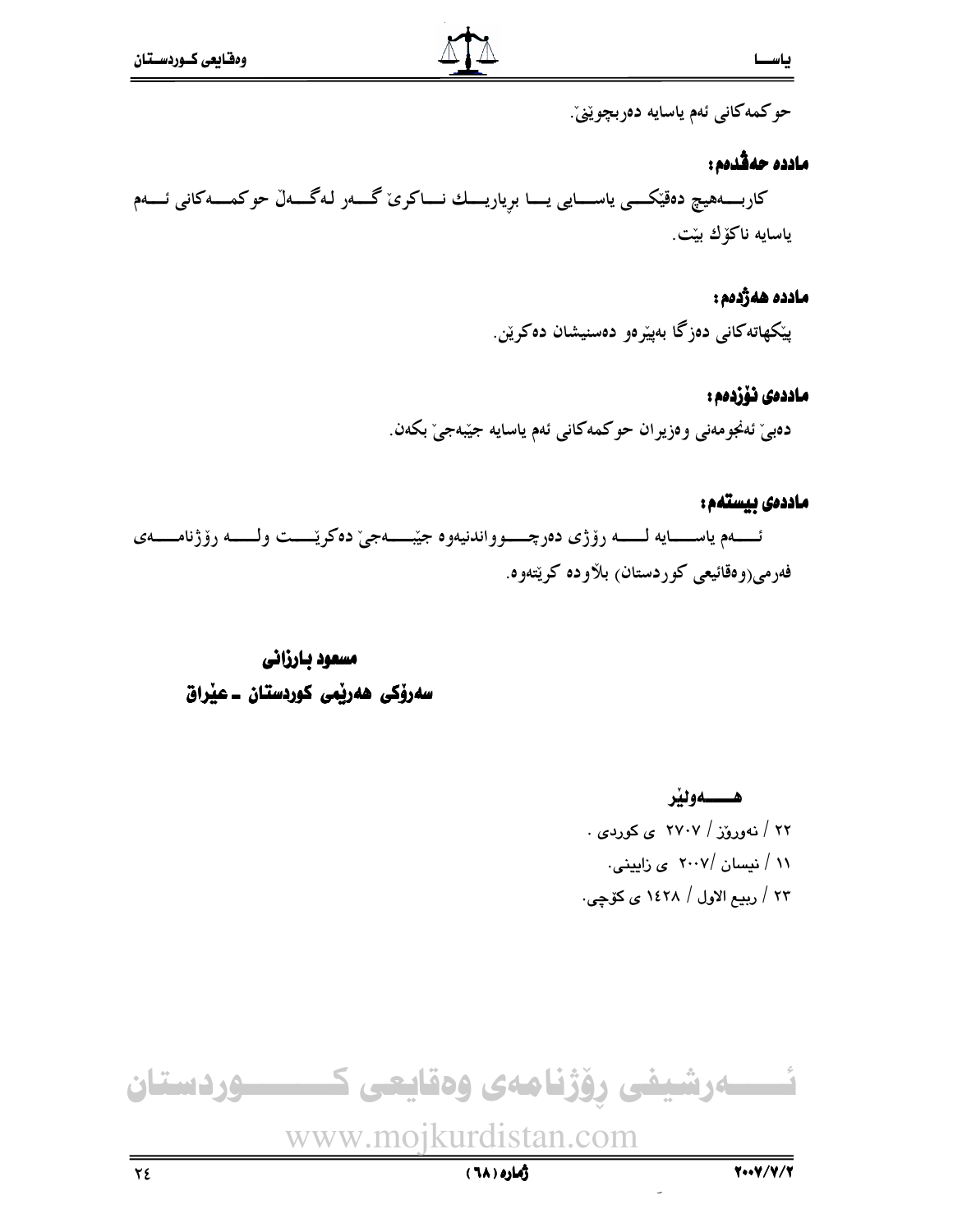## – هۆيەكانى دەرچوواندنى ئەم ياسايە –

لەبــەر ئــەو بارودۆخــە نائاســاييەى كــە عــيراق بەگــشتى وكوردســتان بەتايبــەتى پێــدا تێپــەرِين ڔ ڊ که خۆی لــه حکوومەتــه دکتاتۆرییــه یــهك لــه دوای یهکهکانــدا دەنوانــد، بەتايبــەتی رژێمــی بەعــسی ڊ ڊ لــه ناوچــوو بــههۆی هەڭگيرســاندنى چــەندەھا جــەنگ لـــە دژی گــەلی كوردســتان وهەلىمەتــەكانى جينۆسـايد، جگەلــه جــەنگى عێــراق ــ ئێــران وئــەوەى لێــان كەوتۆتــەوە لـــە بــلاو بوونــەوەى کێڵگــهى مــين وتەقەمـــەنى لــــە گـــەلـێك شـــوێنى هـــەرێم دا بـــە شـــێوەيەكى چـــڕ، ئەمانـــەش بـــوو ەتەمايـــەى دروســـتكردنى مەترســـى گـــەلـێك ترســـناك وتراژيـــدى بـــۆ ھاوولاتييـــان وبـــۆ ئـــەوەى į حکومـەتى ھــەرێمى کوردىســتان بتــوانىٚ ئــەو ئەركەكانــەى ســەر شــانى بەرامبــەر بــەو مەترســيانە ڊ جیّبهجی٘ بکـات وئاسـانکاریی بــۆ کــاری ریکخــراوه نیّــو دەولـّــەتی وحکومەتییــهکان بکــات بــۆ بەشــداريي كــردن لــــەم مەيدانــــە پڕبايـــەخ وزينـــدووه ولــــە پێنـــاوي پاككردنـــەوەي هـــەرێم لــــەو ڊ كەرەســتە ترســناكانەو لــــە دواپيـــشدا دوورخـــستنەوەى ھوولاتييـــان لـەمەترســـييەكانى، ئـــەوەش مەيدانەكــە لـەبــەردەم پرۆســەى گەشەســەندن وپەرەپيــدانى ژێرخــانى ھــەرێم فــەراوانىز دەكــات، بۆيە ئەم ياسايە دەرچووێنرا.

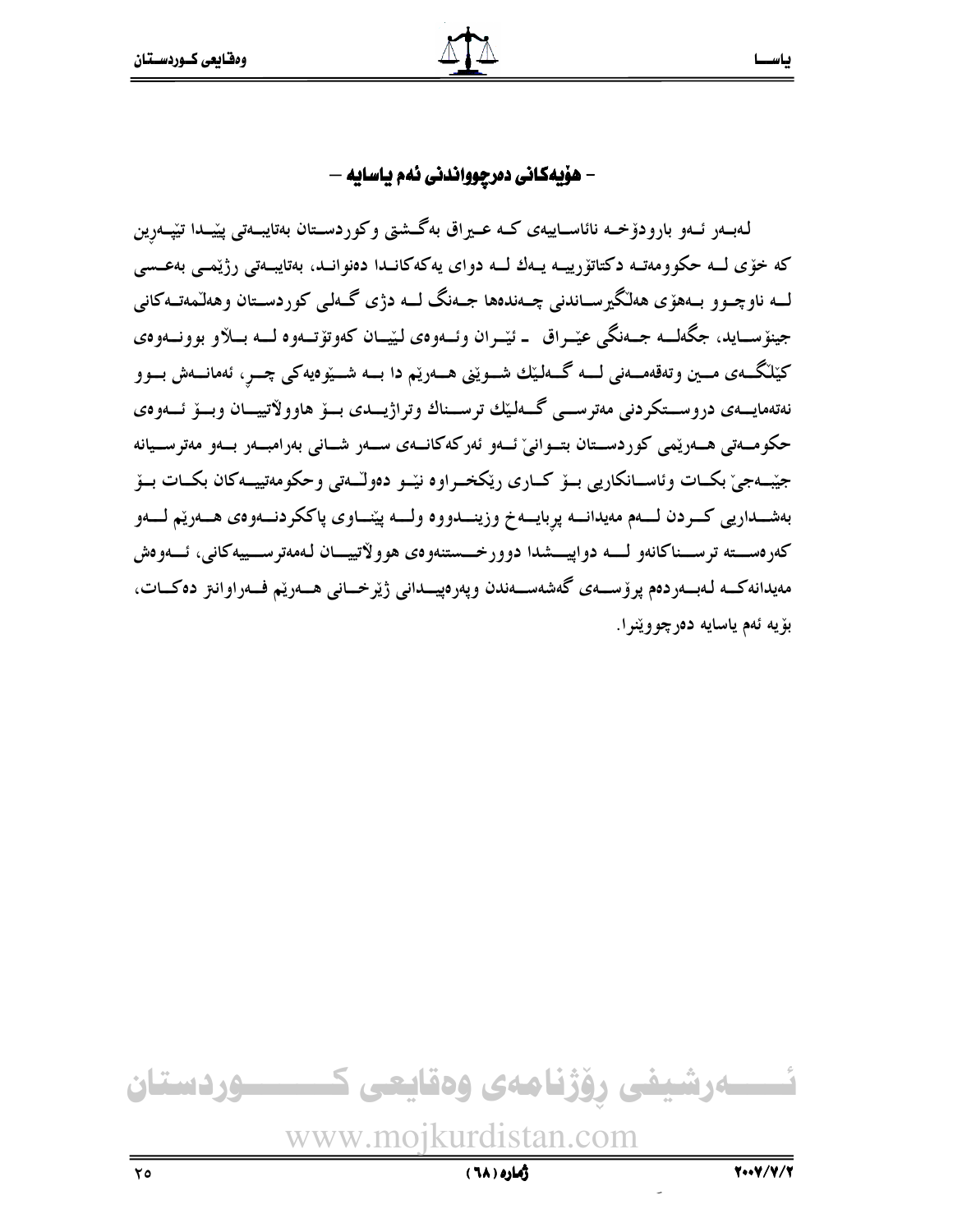

وهزارهتی کار و کاروباری کوْمەلاپەتی بەرێوەبەرايەتى گشتى ديوان بهشی کار و باری پاسایی

## رینمایی ژماره ( ۱ ) بۆساڵی ۲۰۰۷ دهستهدانهی کریکاری بیانی له ههریمی کوردستان – عیراق

پشت به بهندهکانی ماددهی (۲۳) له یاسای کار ژماره (۷۱) سالّی ۱۹۸۷ برِیاری دهرچوونی نُهو رِیْنمایانهی خوارهوهمان دا :

#### ماددەى بەكەم .

**يەكەم : بيانى : م**ەر كەسێك رەگەز نامەي عێراقى **م**ەلّنەگرتبێت و بيەوێت كار بكات لە ھەرێمى کوردستان به پیشهی کرێکار له کهرتهکانی تایبهت و تێکهلأو و ههرهوهزی . **دووهم : کار : م**ەر کارێك ئەنجام بدرێت لە لايەن كەرتەكانى تايبەت و تێكەلأو و مەرەوەزى . **سٽِهه**م : **مۆلّەتى كار** : بەلگەنامەيەكى فەرميە لە وەزارەتى كارو كاروبارى كۆمەلآيەتى دەردەجێت بە يئي نموونهي هاويٽچ لهگهلٌ ئهم ريٽنماييه ٠

#### ماددهي دوومم .

مۆلەتى كار لە لايەن وەزىرى كارو كاروبارى كۆمەلأيەتى بان ئەو كەسەي سەرپشك دەكرێت لە لايەنيەوە دەبەخشرێت لە دواى فەراھەمبوونى ئەو مەرجانەي كە لەم رێنماييەوە ھاتوون .

#### ماددەى سۆمەم .

خاوەن كار لە كەرتەكانى تايبەت و تێكەلأو ھەرەوەزى بۆى نيە كرێكارى بيانى كار پێبكات ئەگەر مۆلّەتى كار وەرنەگرێت بە پىمّى مەرج و رێكارە ديارى كراو ەكانى ئەم رێنماييە .

#### مادددی چواردم :

لەكاتى دەرچوونى مۆلەتى كار ێويستە ئەم خالأنەي خوارەوە بكرێت :

**یهکه**م . چەندین پێویستی هەرێمی کوردستان بە دەستە کاری بیانی هەیە لە سەر رێشنایی داخوازی بازاری کارو به پیمی پیویستهکانی پاریزگاکانی ههریم له پاش دلنیابوون له لایهن بەرێوەبەرايەتيەكانى بەكار خستن .

**دووەم . پ**شتگیری فەرمانگەی ئاسايشى تايبەت تاوەكو رێگری ئاسايشى نەبێت بۆ بەكار خستنى کریکاری بیانی . پور کا کامکان **TEICE** 

www.moikurdistan.com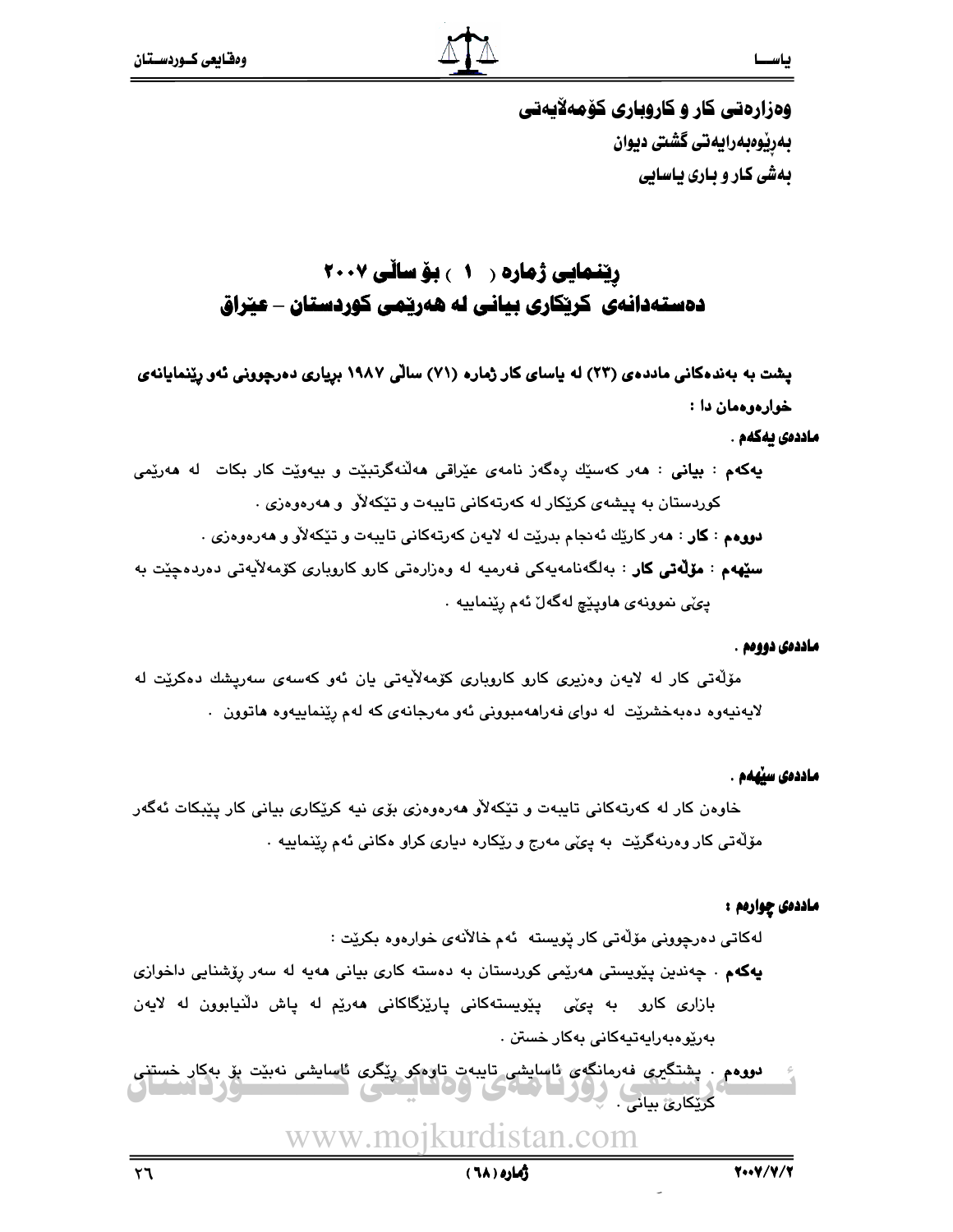#### ماددەى يېنجەم :

ماوەی مۆلّەتى كار يەك سالّە و نوێ دەكرێتەوە بە پێّى پێويستى لەگەلٚ رەچاو كردنى ناوەرۆكى له رِپْنمایىپەكە ، كرێكارى بیانى دەبێت لە رِپّگاى خاوەن كار داواى نوىّ كردنەوەى مۆلّەتەكەى بكات بهلايەنى كەم بەر لە مانگێك لە رێكەوتى بە سەراچوونى ٠

#### ماددەى شەشەم :

- **پهکهم:**له سهر کهسی بیانی له دهرهوهی **م**هرێم که دهیهوێت کار بکات له ههرێم پێویسته ئهم رێکارانهی خوارەوە بگرێتە بەر بە مەبەستى وەرگرتنى مۆلەتى كار كردن :
- اً. داواکاریهکی نوسراو بۆ وەزارەتی کارو کاروباری کۆمەلأیەتی پێشکەش بکات لە رێگەی نوێنەرایەتی عێراق له دهرهوه یان بریکاره فهرمیهکهی له عێراق یان به رِیٚگهی خاوهن کار که دهیهویٚت به كارى بخات.
- ب. پێویسته داواکاریهکه سهرجهم زانیاریهکان بگرێته خۆ که پهپوهنددارن به شیاوی کرێکار ، پشت به بروانامهو ئهو بهلگهنامهي كه ههيهتي لهگهلٌ ديار كردني ناو ٍ و رِهگهز و جۆر ٍ و ماوهي كار لهگهلٌ ناو نيشاني خاوەن كار
- ت. بەرێوەبەرايەتى بەكار خستن لە يارێزگاكان ھەڵدەستێت دڵنيابوون مەرجە ياسايىييەكان و وەرگرتنى رەزامەندى كار كردن لە ھەرپّم لە دوايدا دواندنى لايەنى يەيوەندى دار بۆ بەخشىنى کارتی فیزا بۆ کەسی بیانی ، کە ھاتە ناو ھەرێم دەبێت سەردانی بەرێوەبەرايەتيەکانی ناوبراو بکات له ماوهي حهوت روِّژ له روِّژي هاتنه ناوهوهي ههرێم بوّ مهبهستي ناو نووس کردن و تهواو کردني رێِکارِي مۆڵەت وەرگرتن .
- **دوومم** : ئەو بيانيەي كە لە ناو مەرپەەو دەپەوپت كار بكات لە مەرپم دەبپت رەچاوى ئەم رپكارانە بكات بۆ وەرگرتنى مۆلەتى كار :
- اً. يَيْشكهش كردنى بهلگهنامهى ياسايى كه ئاماژه دهكات به هاتنه ناوهوهو جيّ نشين بوونى له هەرێم بە شێوەپەكى ئاسايى ياخود رەوا ٠
- ب. داواکاریەکی نوسراو یێشکەش بە بەرێوەبەرایەتی بەکار خستن لە پارێزگاکان بکات یان بە رێگەی ئهو خاوهن کار می که دمیهویّ کاری ییّ بکات له لای خوّی . .
- ج. پێویسته داواکاریهکهی سهرجهم زانیاری یهیوهندیدارهکان بگرێته خۆ ئەویش به دڵنیابوون به بروانامهو دۆكۆمنێت كه هەپەتى لەگەل دىيار كردنى ناو و رەگەز و جۆر و ماوەی كارو ناونىشانى خاوەن كار .

سندم :

لَّ . ئەو كۆمپانىيانپەي كە ناويان تۆمار كراوە لە ھەرێم و دەيانپەوێت كرێكارى بىيانى بھێنن و كاريان پێپكەن له هەرپىم ، دەببىت مۆلەتى كار وەربگرن بە يېمى ئەو نموونەي كە فەرمانگەي كارو دەستەبەريى بۆ ا ئەم مەبەستە ئامارىمى كرىيوم www.mojkurdistar

 $\mathsf{Y}\mathsf{V}$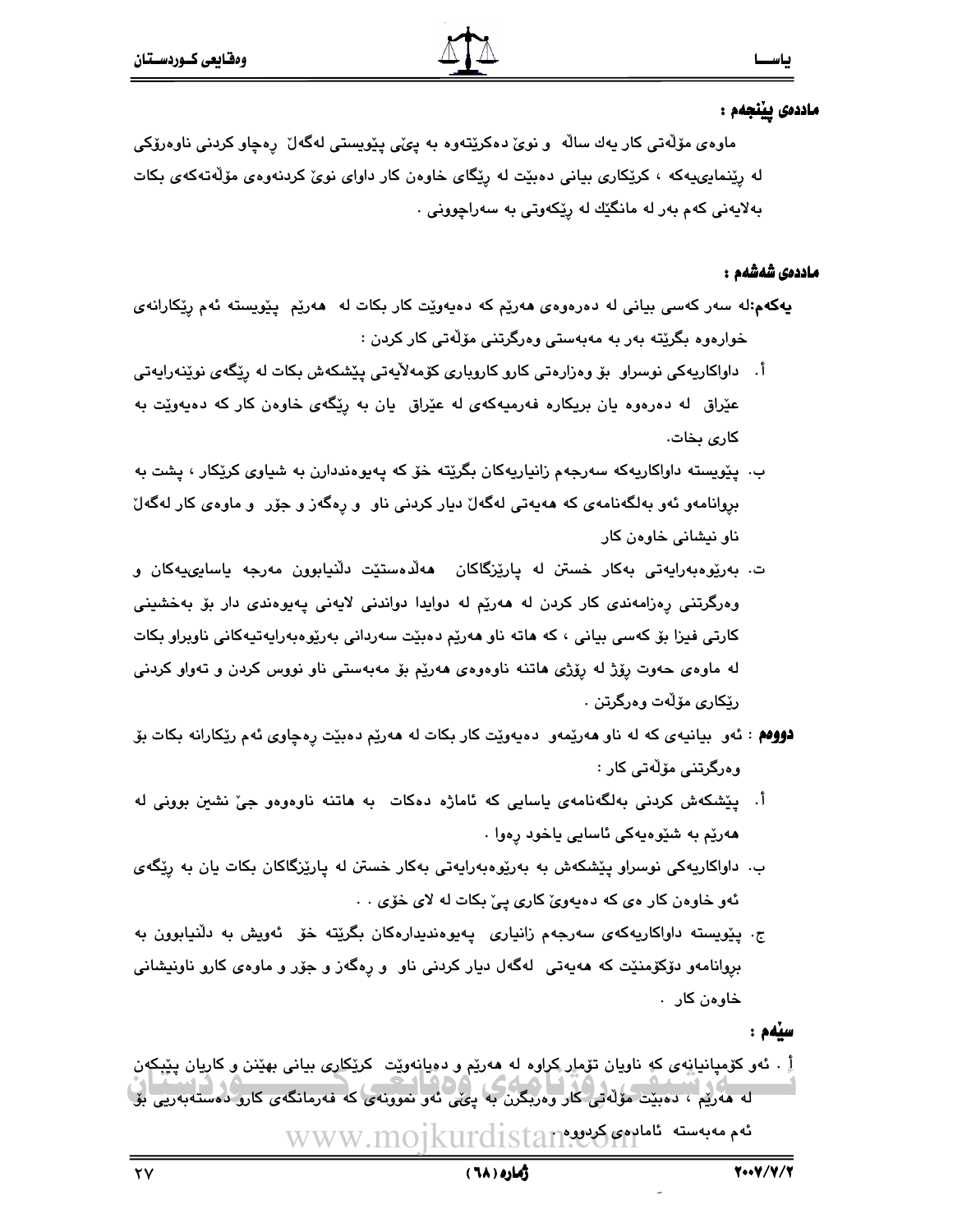زانياريەكى تەواو لەسەر شياوى كرێكارە بيانيەكان ديار بكەن كە دەيانەوێ بۆ ناو ھەرێم بيانھێنن .

- ۲. له کاتی رەزامەند بوونی بەرێوەبەرايەتپەکانی بەکار خستن لە پارێزگاکان ، نوسراوێِکپان یپدەدریت بۆ فەرمانگەی نشینگە بۆ پیدانی كارتی فیزای ماتنەناوەوەی مەریم .
- ج. لەسەر ئەو كۆميانيانەي كە نيازى ھێنانى كرێكارى بيانيان ھەيە بۆ ناو ھەرێم يێويستە رێكەوتنامەي بەكار خستن لە نێوان لايەنە يەيوەندىدارەكانى مەبەست يێشكەش بكەن .
- د. كۆميانيا مۆلەت دارەكان لێيسراون بەرامبەر ھاتنى كرێكارە بيانيەكان لە كاتى ھاتنە ناوەوەي خاكى ھەرێم ، لێپسراويەتەكەش نامىنێت كاتێك لايەنى تر بيەوێ بەكاريان بھێنن .
- ه. له سەر ئەو لايەنەي كە كرێكارى بيانى بەكار دەھێنێت ئاگادارى بەرێوەبەرايەتيەكانى بەكار خستن لە پارێزگاکان بکهن به ییؒ ی ماددهی ۲۳ له یاسای کار ی ژماره ۷۱ی سالّی ۸۷ ، داواکاری تایبهت پێشکهش بکهن بۆ وەرگرتنى مۆلّەتى کار به پىِّي ئەو رێکارانەي ھاتووە لە رێنمايىپەکان .

#### ماددەي حەوتەم :

بياسيسيا

#### کرێِکار*ی* بياني پێويسته ئهمانهي خوارهوه جيّ بهجيّ بکات :

**پهگهم** .واز له کارهکهی بهێنێت له کاتی به سهر چوونی ماوهی مۆلّهتهکه ئهگهر نویٌی نهکرایهوه .

- **دوومم** . مۆلەتەكەى بە خارەن كار بدات لە كاتى كۆتايى ماتنى گرێبەستى كار بە مەر مۆيەكى ياسايى.
- **سلیلهم** . بهلٌینامهپهك پیّشكهش بكات به راهیّنانی سهرجهم كریّكارانی پروّژه له سهر ئهو كارهی كه دەيكات لە ماوەي مۆلەتەكەي .

#### ماددەى ھەشتەم .

له سەر خاوەن كار يێويسته ئەمانەى خوارەوە بكات : :

- **يەگەم** : ئاگادارى بەرێوەبەراپەتپەكانى بەكار خستن لە پارێزگاكان بكات لە كاتى جێهێشتنى خزمەتى کرێِکاری بيانی له کارهکهی يان کۆتايی مۆڵەتەکەی يان جیٚ هێشتنی هەرێم ، پێویسته مۆلتەكەي بگەرينىيتەوە بۆ لايەنى سەرەوە .
	- **دووەم** : ئامادە كردنى تۆمارێك بۆ تۆمار كردنى زانيارى يێويست لەسەر كرێكارانى بيانى .
- **سییهم** : کریکاری خوّمالّی تەرخان بکات وەکو باریدەدەری کریکارانی بیانی تەکنیکار لە يروّژەکە توانایان بگونجیٌ له گهلٌ توانای کرێکاری بیانی بۆ رِاهێنان تاوهکو ۖ شارهزایی پێویست وهربگرن له ماوهى مۆلەتى كارى بيانيەكە .

#### مادىق نۆيەم يى شىمنى دۆژنا ھەي 150 مىسى ma 10 مۆلەتى كار ھەلدەوەشىتەۋە لە ھەركاتىك لەم بارانەي خوارەوە : :

www.mojkurdistan.com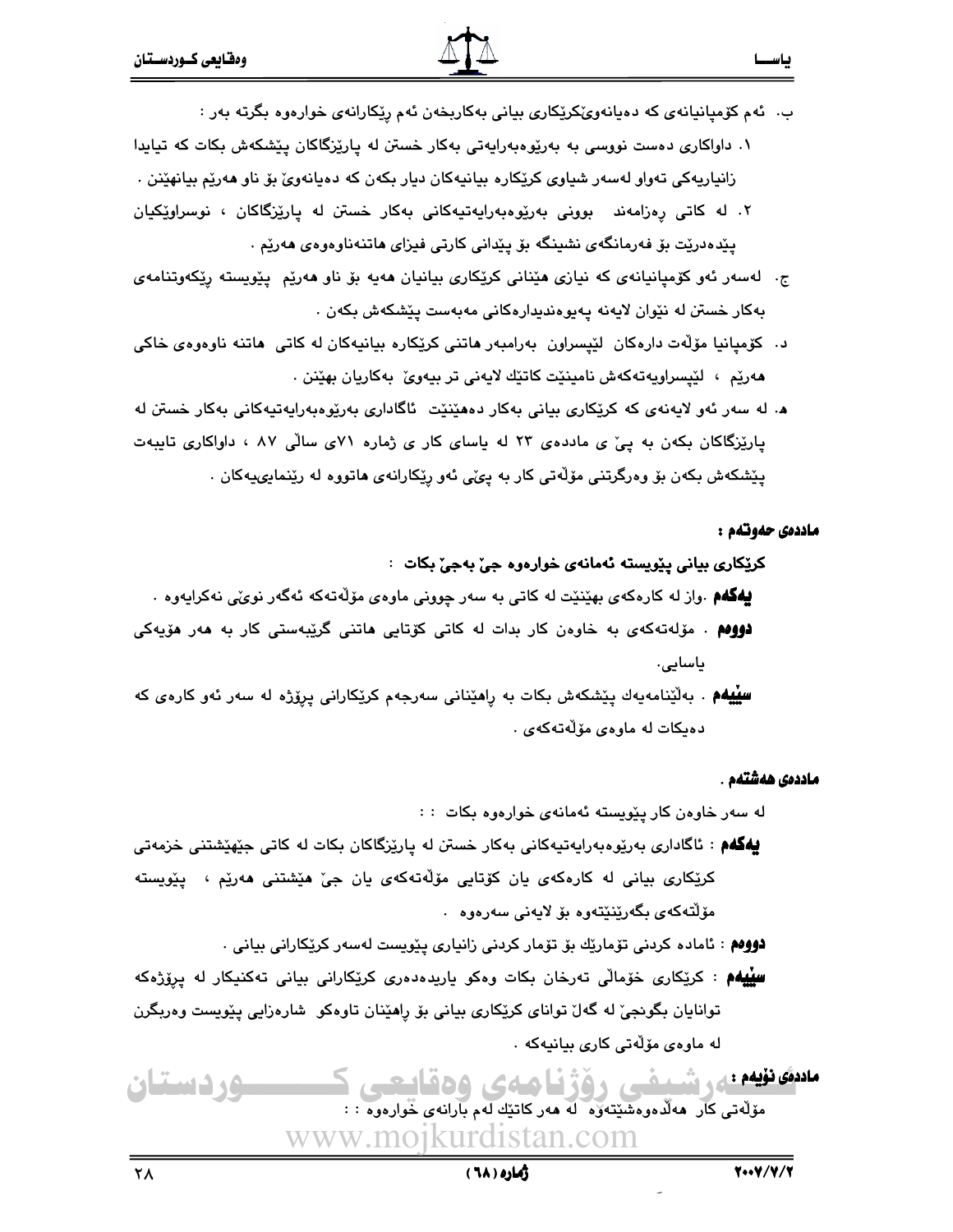- أ . ئەگەر ئەو زانيارىيو بەلگەنامانەي كە تيابدا داواي مۆلەتى كارى كردېوو دروست نەبوون .
	- ب. ئەگەر بوونى كرێكارى بيانى زيانى ھەبوو بۆ بەرژەوەندى گشتى.
- ج. ئەگەر خاوەن كار ھەلّسا بە كۆتايى ھێنانى گرێبەستى كارى كرێكارى خۆمالى بە پێچەوانەي ياسا و بهکار خستنی کرێِکاری بیانی له شوێنی ئهو که ههمان تواناو مهرجی کاری کرێِکاریٻیانی هەبە .
- **دووهم** . هەلوەشاندنەوەي مۆلەت رېيگر نيە لە بەر دەم رەوانە كردنى كريكارى بيانى يان خاوەن كار بۆ دادگا له لای سهریێچی کردنی ههر برگه یهك (أ ، ب) ئاماژه پێکراو له سهرهوه له لایانیانهوه .

#### ماددەى دەيمە :

ياســا

هەر كەسىيك سەريىيچى بەندەكانى ماددەي ٢٣ لە ياسا ئەو رێنمايىپانەي كە جێگاى گرتۆتەوە بكات سزا دهدری به یی ی بهندهکانی ماددهی (٢٤) دووهم له یاسای کار.

#### ماددەى يانزەم :

ئەمانەي خوارەوە بە دەرن لە بەندەكانى رێنمايىپەكە :

- **بیهگهم** :ئەو کرێکارانەی کە کار دەکەن لە لايەن دەستەی نيو دەولەتى و نوێنەرايەتى دېلۆماسى و قونسلگەرى بازرگانى و بيانى باوەر يێكراو لە ھەرێم .
- **دووهم** : ئەو بيانيانەي كە ياسا و ريكەوتنامەو يەيماننامە نيو دەولەتى يەكان كە حكومەت تيابدا لايەنە بە دەست دانە كار لە ھەرێم .

**سِيْيهُم**ِ : ئەو بېانانەي كە كار دەكەن لە لايەن چكومەت .

#### ماددەى دوائزەھەم .

رێِنمایی پهکانی ژماره ۱۸ ی سالّی ۱۹۸۷ کاری ییّ ناکریّت ۰

#### ماددەى سێردەھەم.

ئەو رِپْنمايي يانە جيّ بەجيّ دەكرێت لە رِۆژى بلاّوكردنەوي لە وەقايعى كوردستان .

#### عدنان معمد قادر وەزيرى كارو كاروبـارى كۆمەلأيەتى

## ےرشیفی روّژنامەی وەقايعی كـــــــــوردستان

## www.moikurdistan.com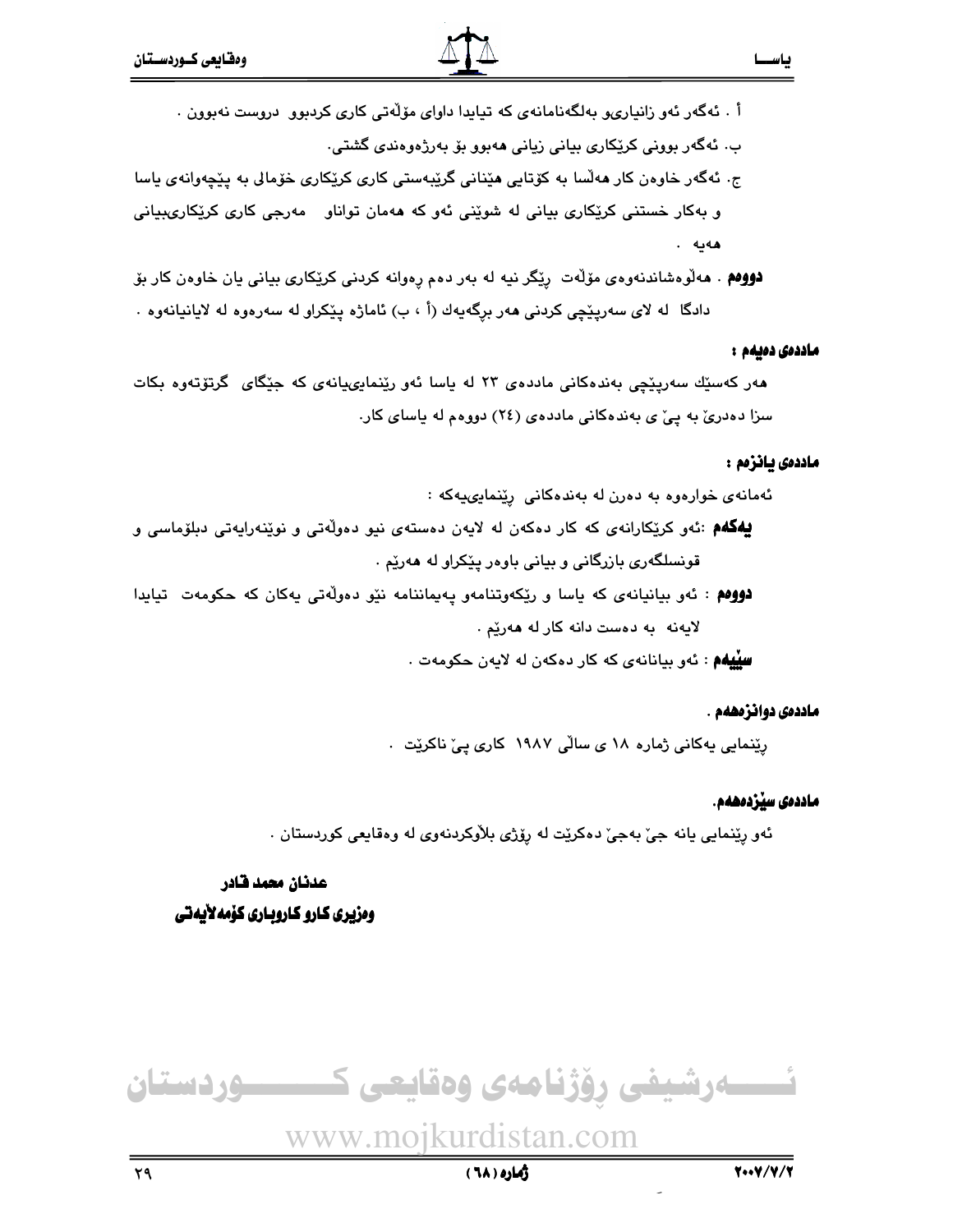يسم الله الرحمن الرحيم

إفليم كوردستان - العراق رئاسة إلاقليم السرئيس

بـاسم الشّعب القرار رفقه ( ٦) لسنة ٢٠٠٧

#### فانون وزارة البلديات لافليم كوردستان ـ العراق

وفقا للصلاحيات الممنوحة لنا في الفقرة الأولى من المادة العاشرة لقانون رئاسة إقليم كوردستان — العراق رقم (١) لسنة ٢٠٠٥ و بناء على ما شرعه المجلس الوطني لكوردستان - العراق في جلسته المرقمة ( ٢ ) و المنعقدة في ٢ /٤ /٢٠٠٧ قررنا إصدار:

## قانون رقم(2)لسنة 2007 قانون وزارة البلديات لاقليم كوردستان ـ العراق

المادة الاولى:

يقصد بالمصطلحات الاتية المعاني المبينة ازاءها لاغراض هذا القانون: أولاً– الاقليم : اقليم كوردستان ـ العراق. **ثـانيـأ**– الوزارة : وزارة البلديات في الاقليم. **ثَّاثِثًا**ً— الوزيو : وزير البلديات في الاقليم. **رابصاً**– وكيل الوزارة: وكيل وزارة البلديات في الاقليم. **نحامساً**– المجلس : المجلس الاستشاري لوزارة البلديات في الاقليم.

#### ( أهداف الوزارة )

المادة الثانية :

تهدف الوزارة الى مايلي: أولاً: تقديم الخدمات المحلية والبلدية لتأمين احتياجات السكان من الماء الصافي وتأمين متطلبات الصرف الصحى ومياه الامطار وبناء الطرق والجسور والانفاق داخل حدود البلديات أوالارتقاء بالخدمات البلدية المختلفق كمأ ونوعاً لتشمل المدن والقصبات والقرى وتلبيق 

 $\mathbf{r}$ .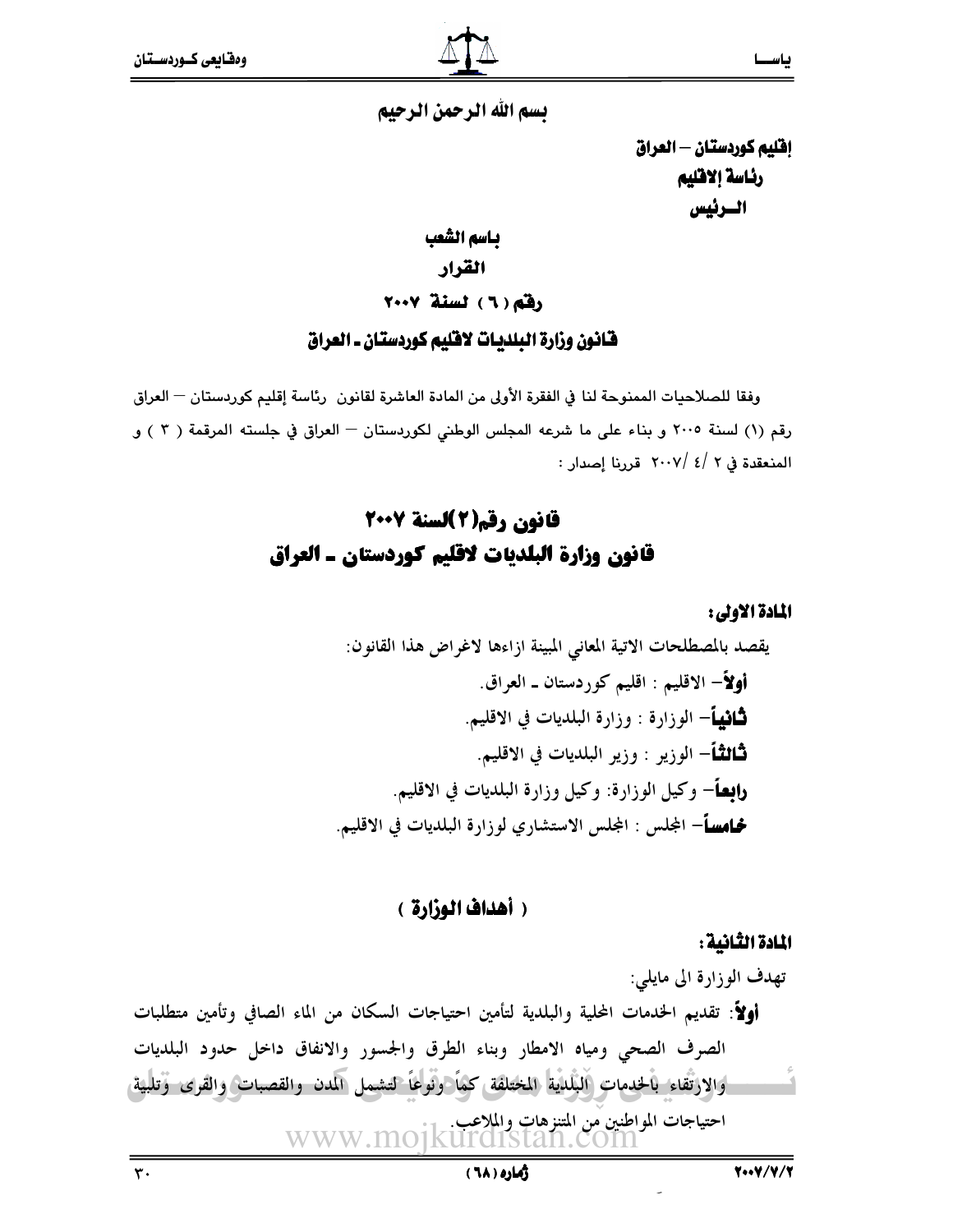القطاعــات ذات العلاقـــة باعمـــال الـــوزارة وذلـــك بالتنـــسيق مـــع هيئـــة الاســـتثمار في الاقليم.

(تشكيلات الوزارة)

#### المادة الثالثة :

ياســا

زهاره ( ٦٨)

 $\overline{r}$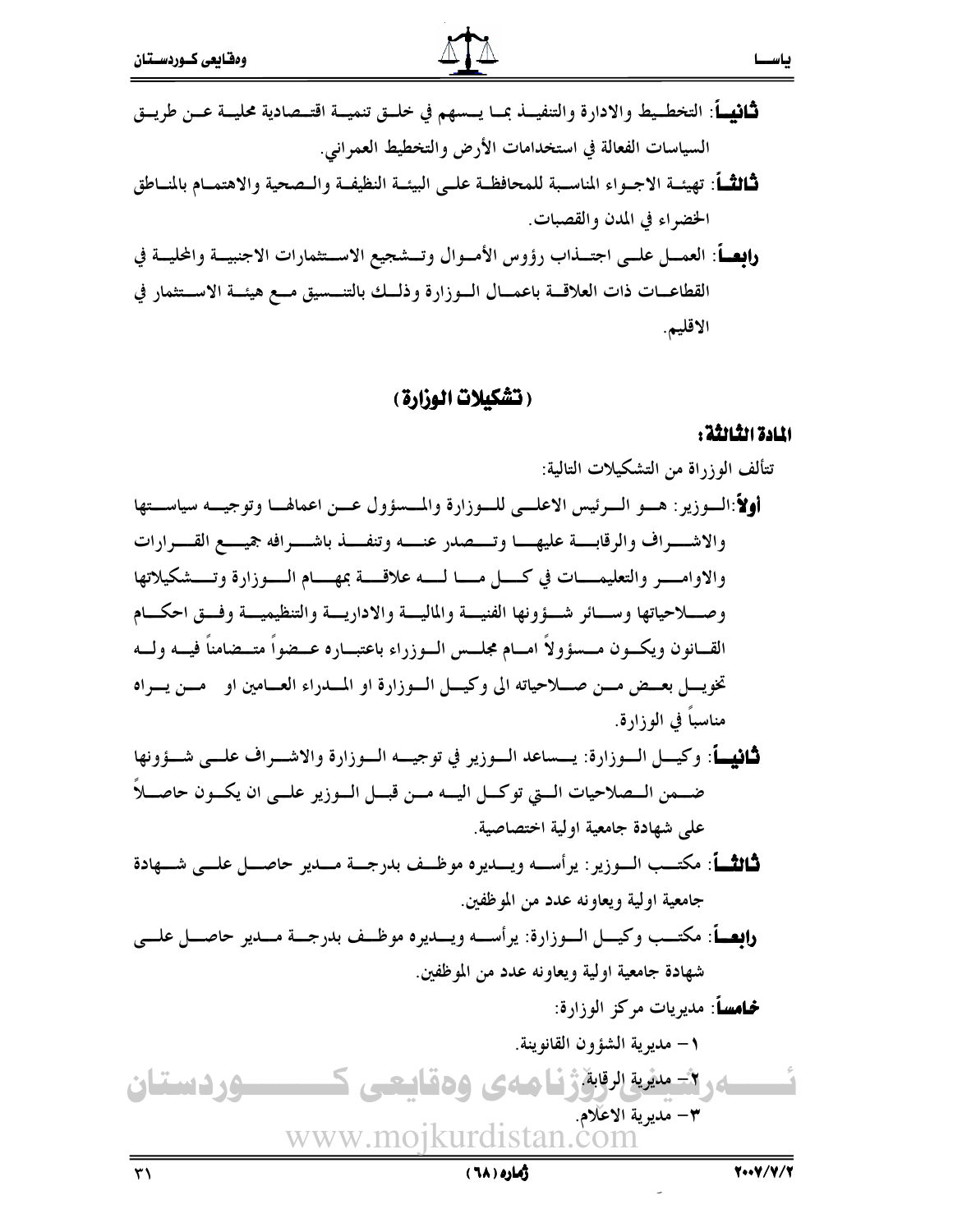٤ – مديوية العلاقات. 0– مديوية بنك المعلومات. ٦– مديرية التطوير الاداري والفني. √− مديرية البيئة. **سادسـاً**: المستـشارون: لا يزيــد عــددهم عــن اربعــة علــي ان يكونــوا مــن حملــة شــهادة جامعيــة اولية ومن ذوي الخبرة والممارسة ويتم تحديد اختصاصهم من قبل الوزير. **ســالـهـاً**: المديريــة العامــة للــشؤون الاداريــة والماليــة: يرأســها مــدير عــام حاصــل علــي شــهادة جامعية اولية ومن ذوى الخبرة والممارسة. **ثَـامنـاً**: المديرية العامة للتخطيط والمتابعــة: يرأســها مــدير عــام حاصــل علــي شــهادة جامعيــة أوليــة ومن ذوي الخبرة والممارسة. لسلم عليه اللديويسة العامسة للتخطيط العمرانسي: يو أسسها مسديو عسام حاصل علمي شـهادة جامعيــة أولية ومن ذوي الخبرة والممارسة. عاشراً :المديرية العامــة للمــشاريع: يرأســها مــدير عــام حاصــل علــى شــهادة جامعيــة أوليــة ومــن ذوي الخبرة والممارسة. حمادي عشو:المديريــة العامــة للمــاء والمجـاري: يرأســها مــدير عــام حاصــل علــي شــهادة جامعيــة أولية من ذوى الخبرة والممارسة. **ثَـاني عشر:**المديرية العامة للبلــديات في محافظــات الاقلــيم: يــرأس كــلاً منهــا ويــديرها مــدير عــام حاصل على شهادة جامعية أولية اختصاصية ومن ذوى الخبرة والممارسة. **ثَـالَتْ عشر:**رئاسة البلديــة في مركــز كــل محافظــة مــن محافظــات الاقلــيم: يرأســها في كــل محافظــة رئيس بلدية منتخب بدرجة (مدير عام).

المادة الرابعة : أولاً: يكون للوزارة مجلس استشاري يتألف من :ـ ١– الوزير \_\_\_\_ رئيساً. ٢– وكيل الوزارة ـ نائباً للرئيس ويرأس المجلس في حالة غياب الوزير . ٣- ممثل عن الوزارات ذات العلاقة على ان لا تقل درجتهم عن مدير عام ـ اعضاء. أ– المدراء العامون في الوزارة ـ اعضاء. ِب- أِي مستــشِلٍ أَو خــبير اختـــصاصي يختـــاره الــوزير مـــن داخـــل الـــوزارِة او

**ثـانيـــاً**: يتــولى المجلـــس تقـــديم الاستـــشارات والتواصـــيات الى السوزين وتكتـــسب صــفة القـــرار

#### رهاره ( ٦٨)

4رىتىيد<sub>ىدىك</sub>ۇنياھەي ۋەقايىتى

**مسئل د دستان**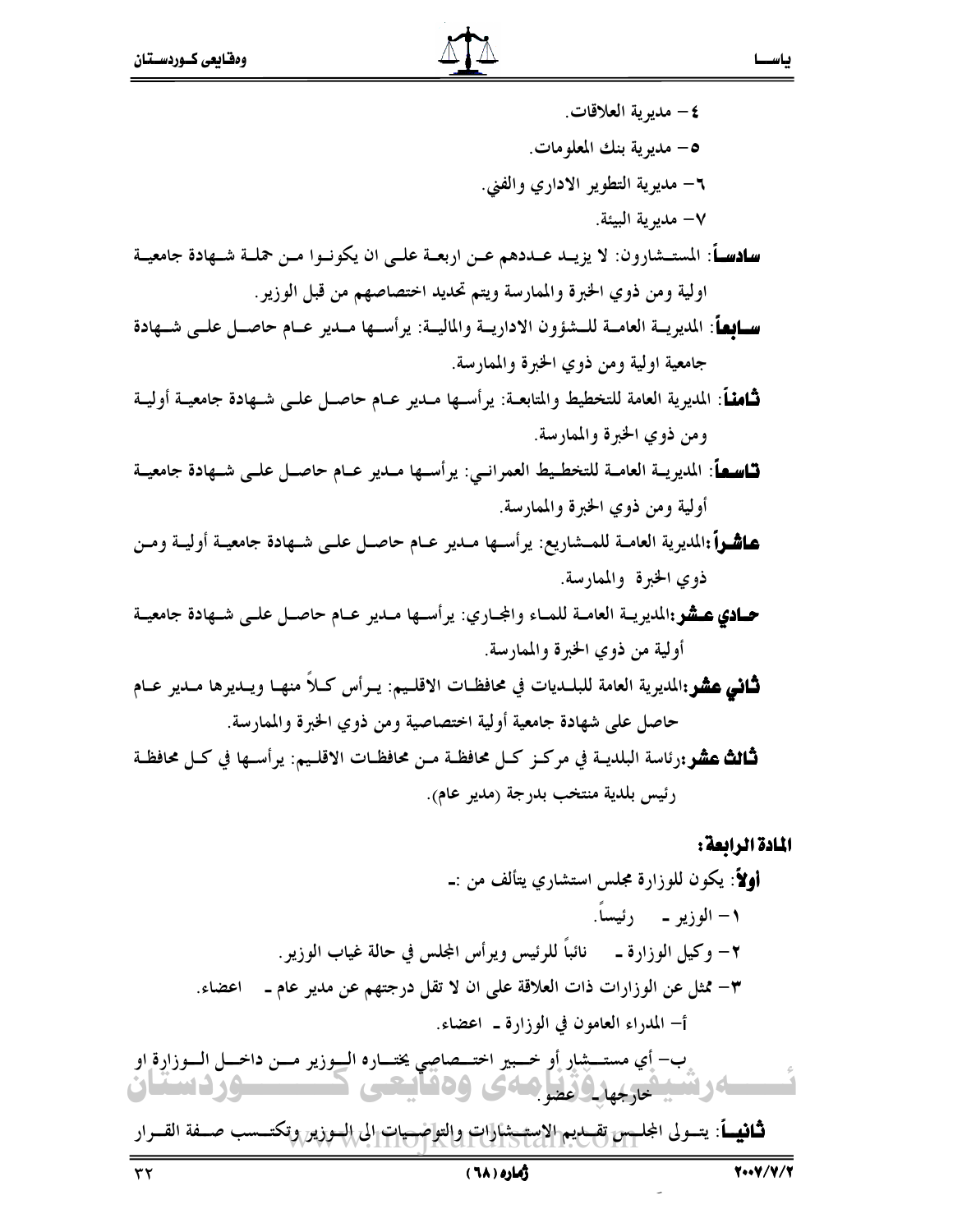الوزاري إذ نال تصديقه.

#### المادة الخامسة:

#### المادة السادسة :

## المادة السابعة:

#### المادة الثامنة :

لا يعمل بأي نص قانوني او قرار يتعارض مع احكام هذا القانون.

#### المادة التاسعة :

على مجلس الوزراء والجهات ذات العلاقة تنفيذ احكام هذا القانون.

#### المادة العاشرة:

ينفذ هذا القانون اعتباراً من تاريخ اصداره وينشر في الجريدة الرسمية (وقائع كوردستان).

## مسعود البارزاني رئيسس افليم كوردستان-العراق

ژماره ( ٦٨ )

 $\tau\tau$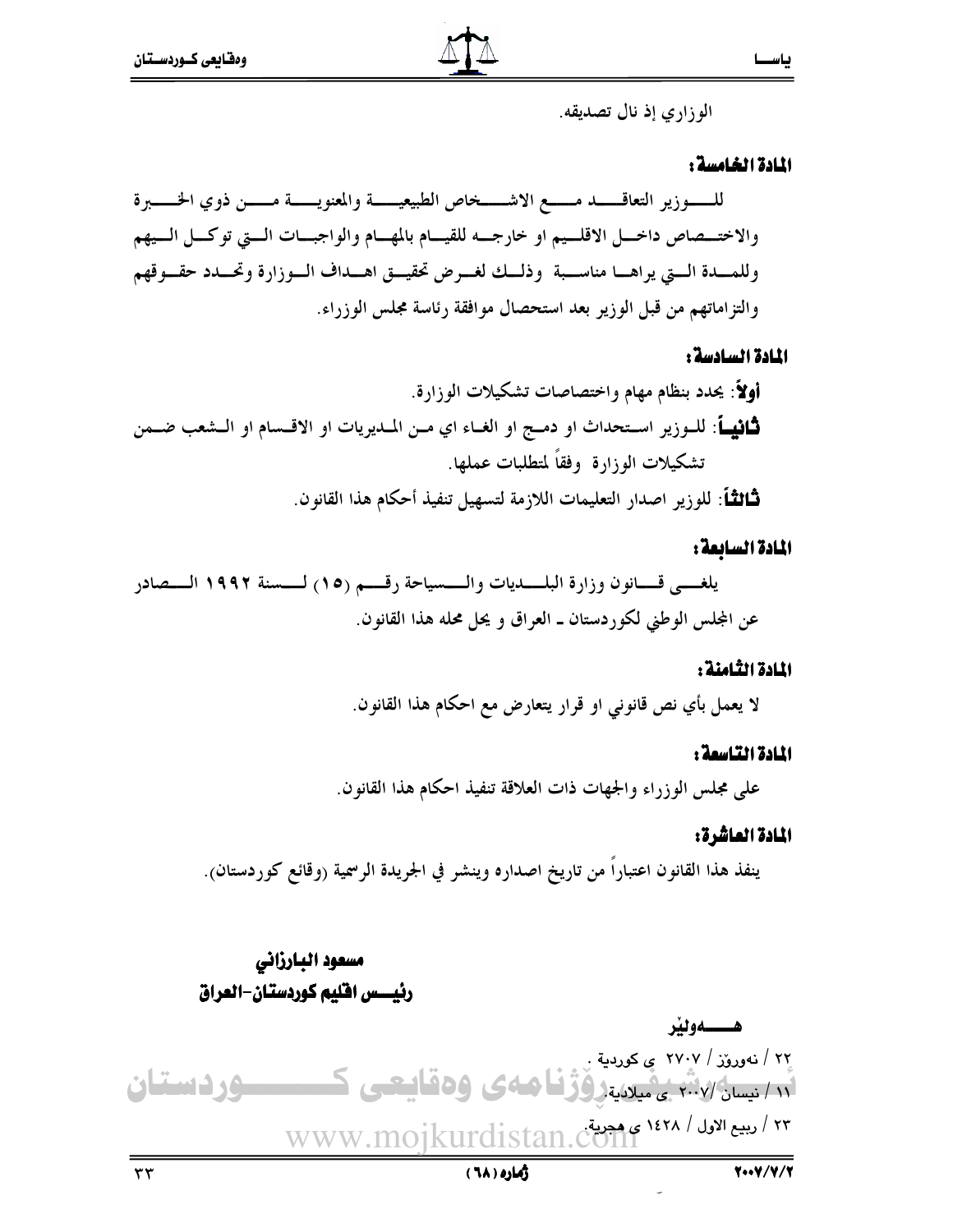## الاسباب الموجبة

نظـــــراً لاســـــتحداث وزارتــــــين بأســــــم وزارة البلـــــــديات واخـــــــرى بأســــــم وزارة الــــــسياحة بــــــــدلاً مـــــــن وزارة البلــــــديات الــــــسابقة وفـــــصل هيئـــــة الـــــسياحة عـــــن وزارة البلديات واستقلال مهامهما عن بعض،عليه فقد شرع هذا القانون.

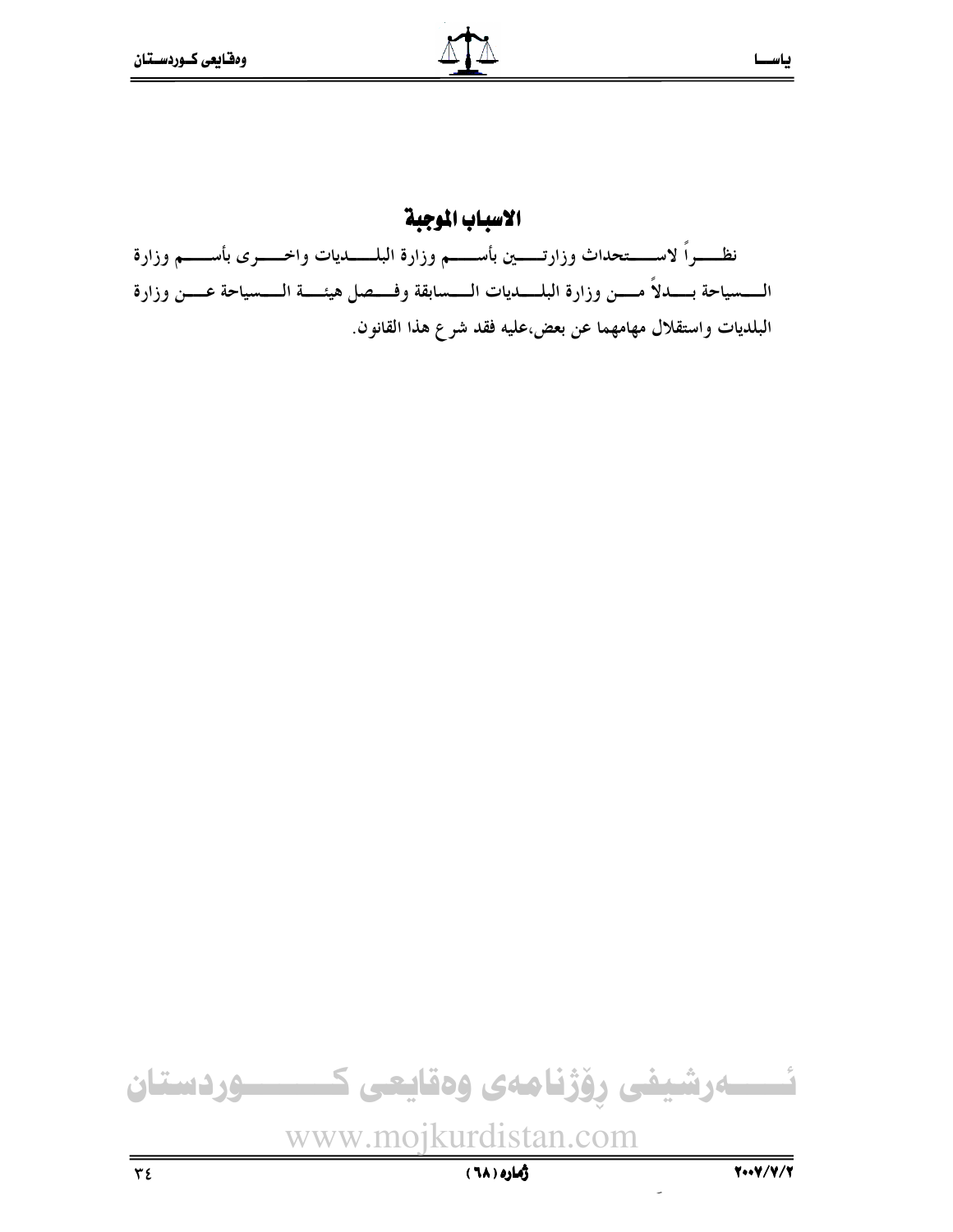## تسم الله الرحمن الرحيم

إفليم كوردستان – العراق رئاسة إلاقليم السرئيس

#### بـاسم الشعب

#### القرار

القرار رقم (١) لسنة ٢٠٠٧

وفقــا للــمـلاحيات الممنوحــة لنــا في الفقــرة الأولى مــن المــادة العاشــرة لقــانون برئاســة إقلــيم كوردستان - العـراق رقـم (١) لـسنة ٢٠٠٥ و بنـاء علـى مـا شـرعه المجلـس الـوطني لكوردسـتان - العـراق في جلسته المرقمة (٢٤) و المنعقدة في ٢٧ /١٢ /٢٠٠٦ قررنا إصدار :

## قانون رقم(3)لسنة 2007

#### المادة الأولى:

إيقاف العمــل في اقلــيم كوردســتان ــ العـراق بقــراري مجلــس قيــادة الشـورة (المنحــل) المـرقمين (١٦٣١ في ٢٠/٠/١٩٨٠) و (١٩٣٣ في ١٩/٢/٩/٢).

#### المادة الثانية :

يعساد العمسل بالعقوبسات المنسصوص عليهسا في المسواد(٤٤٠) و (٤٤١) و (٤٤٢) و (٤٤٣) مـن قـانون العقوبــات رقــم ١١١ لــسنة ١٩٦٩ المعــدل النافــذ قبــل وقــو ع التعــديل عليها بموجب القرارين المشار اليهما في المادة الاولى من هذا القانون.

#### اللادة الثالثة :

تسري أحكـام هــذا القــانون علــى القــضايا والــدعاوى الــتى في مرحلــة التحقيــق أو المحاكمــة أو التي صدر فيها قرار نهائي لم يكتسب درجة البتات.

#### المادة الرابعة :

ينفــذ هـــذا القـــانون اعتبـــاراً مـــن تـــاريخ إصـــداره وينـــشر في الجريـــدة الرسميـــة (وقـــائع کوردستان).

مسعود البارزاني ـه رشیفی روّژنا مهی وهقای<del>تی</del> ا<del>نگیم کردستان- ز</del>یران تان www.moikurdistan.com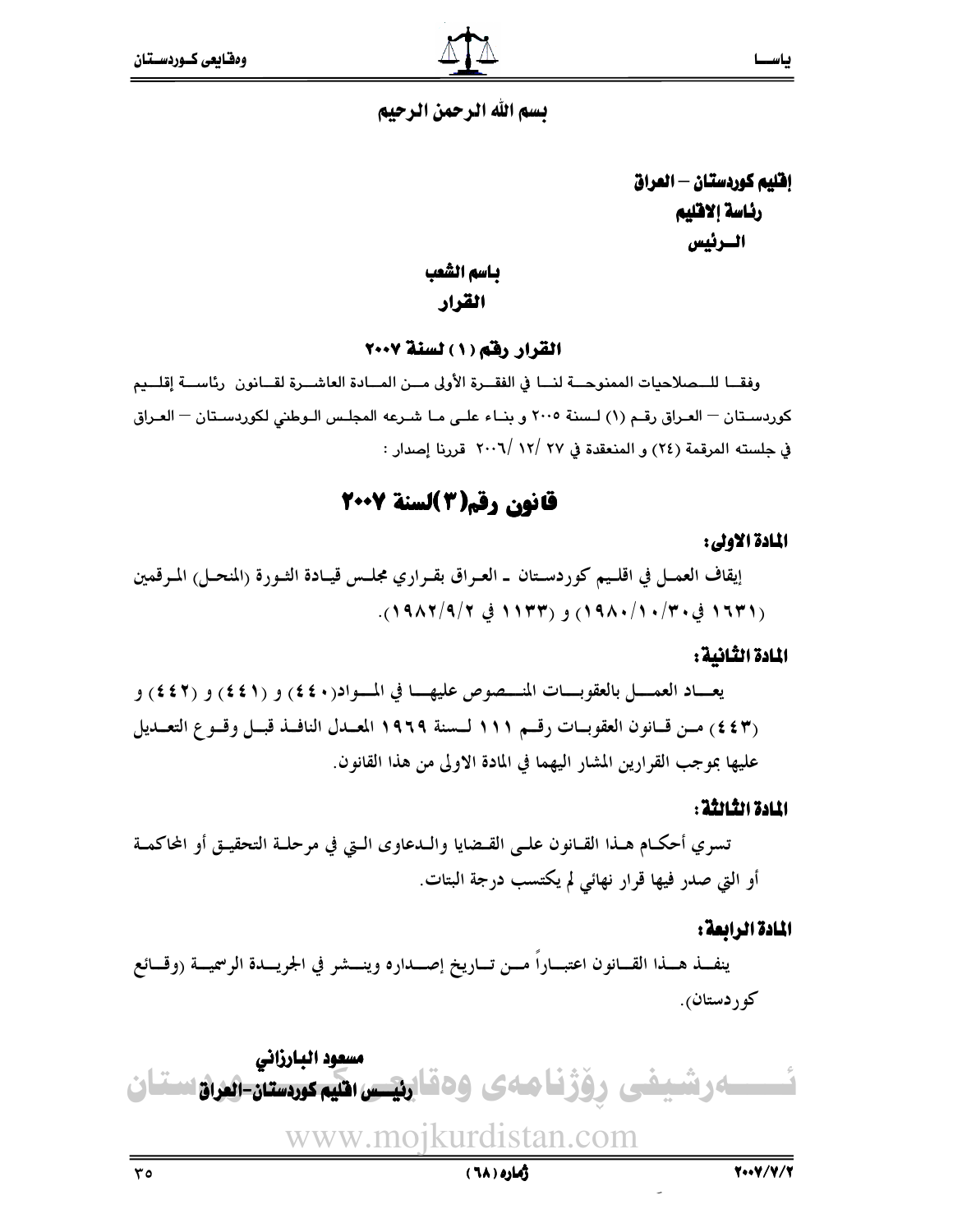#### الاسباب الموجبة

حيــث ان القــرارات المــشار إليهـــا في هـــذا القـــانون قـــد صـــدرت في ظــروف الحــرب العراقيـــة ــ الايرانيــة (المشؤومة) ولـزوال اسـباب وظـروف فرضـها مـن جهـة ولعـدم تـوازن العقوبـات الـواردة فيها مع جسامة الجرم في ظروف اعتيادية عليه فقد شرع هذا القانون.



**زماره ( ٦٨)**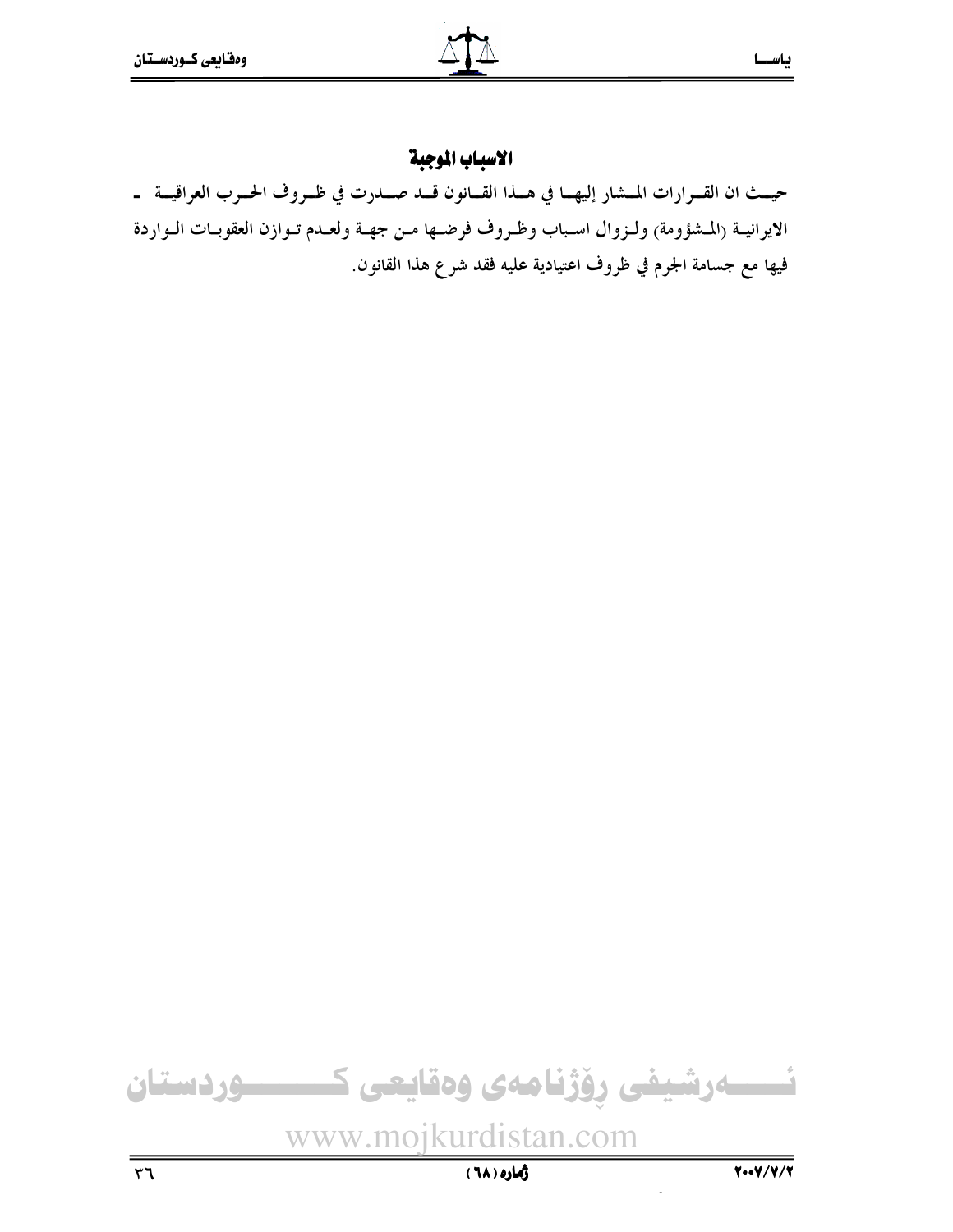يسم الله الرحمن الرحيم

إفليم كوردستان - العراق رئاسة إلاقليم السرئيس

## القرار رفق (١) لسنة ٢٠٠٧ قانون التعديل الثاني لقانون صندوق تقاعد المحاماين لاقليم كوردستان ـ العراق رقم(١٨)لسنة (١٩٩٩)

وفقا للصلاحيات الممنوحة لنا في الفقرة الأولى من المادة العاشرة لقانون رئاسة إقليم كوردستان — العراق رقم (١) لسنة ٢٠٠٥ و بناء على ما شرعه المجلس الوطني لكوردستان - العراق في جلسته المرقمة (٢٤) و المنعقدة في ٢٧ /١٢ /٢٠٠٦ قررنا إصدار :

## قانون رقم (٧) لسنة ٢٠٠٧ قانون التعديل الثاني لقانون صندوق تقاعد الحاماين لاقليم كوردستان ـ العراق رقم(١٨)لسنة (١٩٩٩)

المادة الاولى:

#### المادة الثانية :

زهاره ( ٦٨)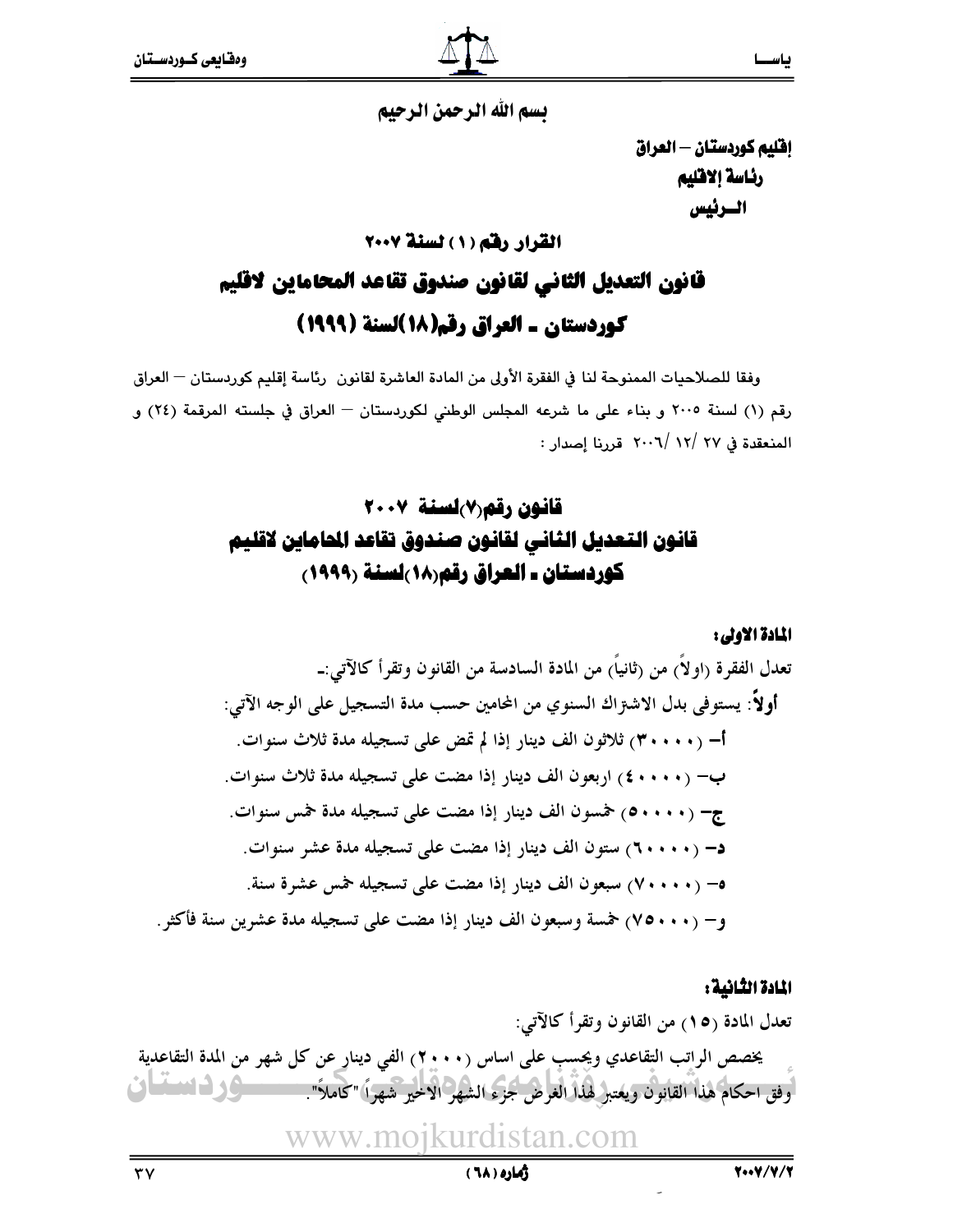#### المادة الثالثة :

تلغي المادة ( ١٦) من القانون ويحل محلها مايلي: يجوز الجمع بين الحقوق التقاعدية للمحاماة والوظيفة او العمل او اية حقوق تقاعدية من صندوق اخر على ان لا يزيد مجموعها على (٢٥٠٠٠) سبعمائة وخمسون الف دينار .

#### المادة الرابعة:

تلغي الفقرة ثانياً من المادة (٢٠) من القانون ويحل محلها مايلي: قدرها(١٥٠٠٠) خمسة عشر الف دينار، تعاد اليه اذا ظهر محقاً في اعتراضه.

#### المادة الخامسة :

#### المادة السادسة :

تسرى احكام هذا القانون على المحامين الذين سبق وان احيلوا على التقاعد في اقليم كوردستان قبل نفاذ هذا القانون وتعدل رواتبهم تبعاً لذلك.

#### المادة السائعة:

لا يعمل باي نص قانوني او قرار يتعارض مع احكام هذا القانون.

#### المادة الثامنة :

على الوزراء المختصين والجهات ذات العلاقة تنفيذ احكام هذا القانون.

#### المادة التاسعة :

ينفذ هذا القانون اعتباراً من تأريخ نشره في الجريدة الرسمية (وقائع كوردستان).



رهاره ( ٦٨)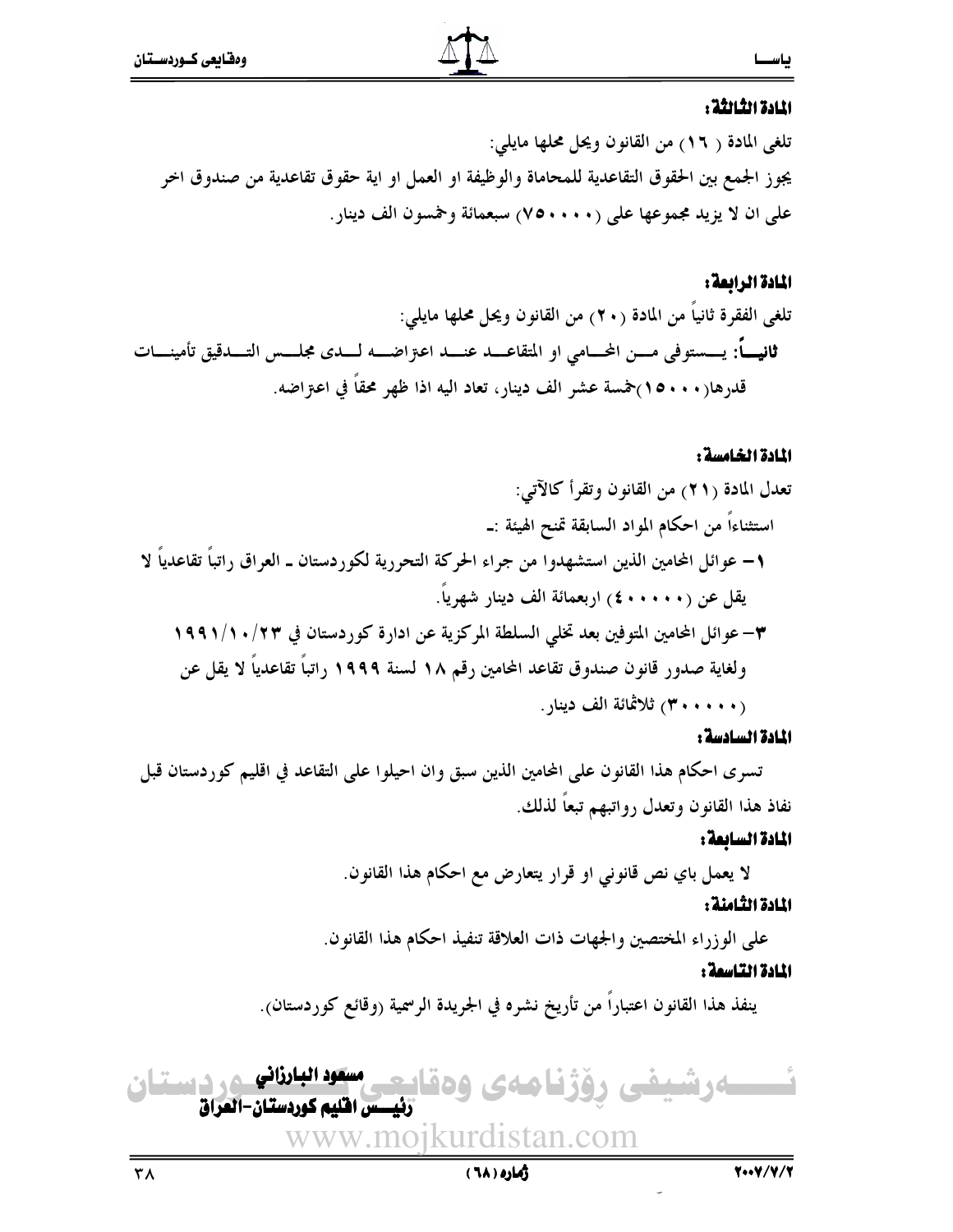تسم الله الرحمن الرحيم

إفليم كوردستان - العراق رئاسة إلاقلبم السرئيس

القرار رفم (١) لسنة

## قانون رقم (٨) لسنة ٢٠٠٧ قانون وزارة الرياضة والشباب لاقليم كوردستان ـ العراق

وفقا للصلاحيات الممنوحة لنا في الفقرة الأولى من المادة العاشرة لقانون رئاسة إقليم كوردستان — العراق رقم (١) لسنة ٢٠٠٥ و بناء على ما شرعه المجلس الوطني لكوردستان - العراق في جلسته المرقمة (٢٤) و المنعقدة في ٢٧ /١٢ /٢٠٠٦ قررنا إصدار :

## قانون رقم (٨) لسنة ٢٠٠٧ قانون وزارة الرياضة والشباب لاقليم كوردستان ـ العراق

#### المادة الاولى:

يقصد بالمصطلحات الآتية المعاني المبينة ازائها لاغراض هذا القانون: أولاً: الاقليم : اقليم كوردستان ـ العراق. ثانياً: الوزارة : وزارة الرياضة والشباب للاقليم. ثالثاً: الوزير : وزير الرياضة والشباب للاقليم. رابعاً: وكيل الوزارة : وكيل وزارة الرياضة والشباب للاقليم. خامساً:الشباب : هي الشريحة التي يمتد عمرها من ١٤ ولغاية ٣٠ سنة.

#### (مهام الوزارة)

#### المادة الثانية:

تتولى الوزارة تحقيق المهام والاهداف التالية: أولاً:نشر المفاهيم والمبادىء النبيلة للحركة الاولمبية والرياضية واشاعتها في المجتمع. ثَنَافِيهِاً:ابراز اهمية الحركة الرياضية وانشطتها بما تنسجم مع اهداف شعبنا في كوردستان. **ثَالثُـأ**:بناءِ الانسان بدنياً ومهنيّاً ونفسياً وتربوياً واجتماعياً ليكون عضواً صالحاً في المجتمع بالتنسيق ملع. الوزارات وألجهات المعنية في الاقليم. www.moikurdistan.com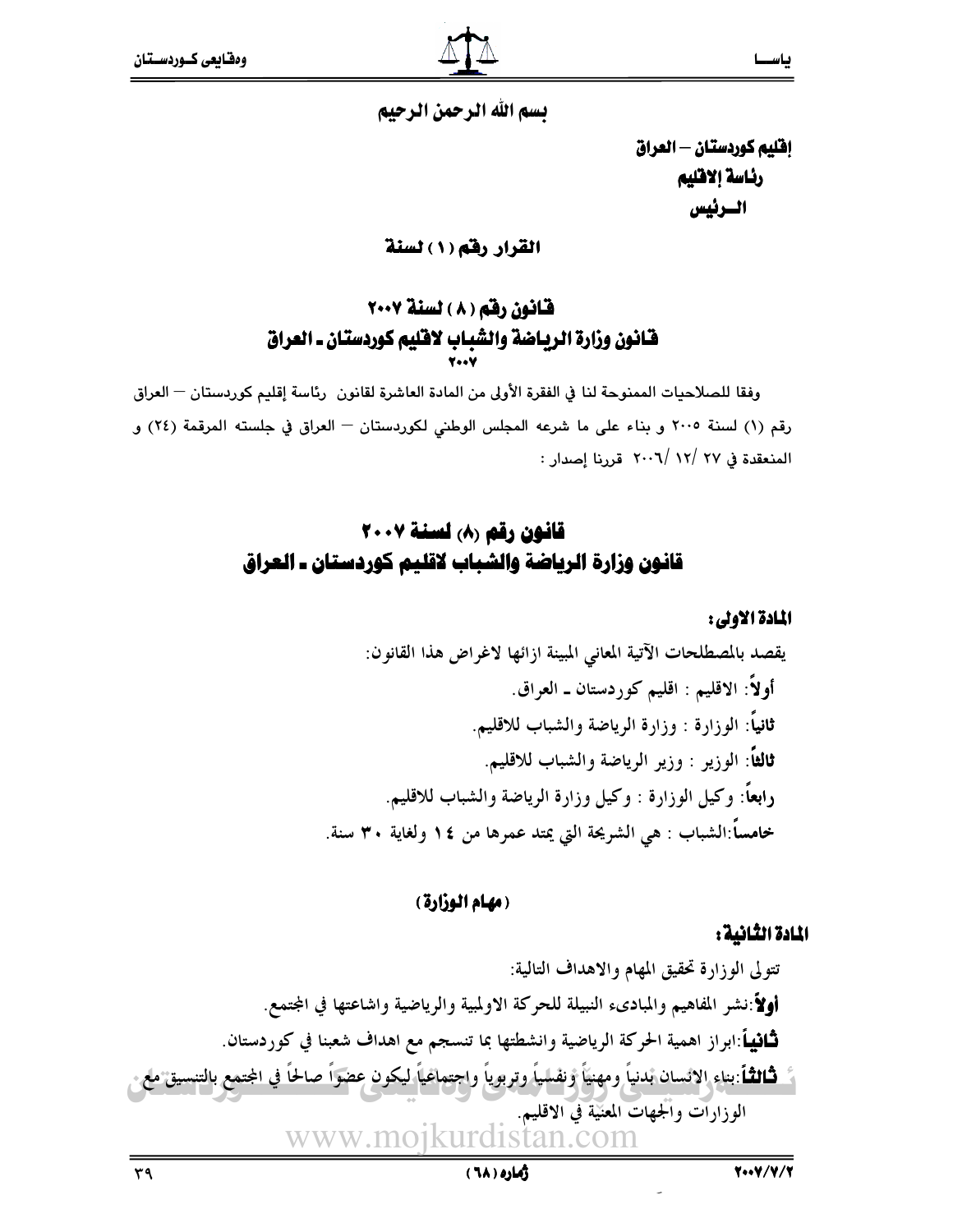| <b>رابِط</b> َ:التنسيق والتعاون مع وزارة الشباب والرياضة في الحكومة الفيدرالية لغرض خدمة الحركة              |
|--------------------------------------------------------------------------------------------------------------|
| الرياضيةوالشبابية في اقليم كوردستان والعراق.                                                                 |
| <mark>څـامسـاً</mark> :التنسيق والتعاون مع المجلس الاولميي الكوردستاني من اجل تطوير واقع الرياضة في كوردستان |
| العراق.                                                                                                      |
| <b>ادساً</b> :وضع البرامج والمناهج اللازمة لاحداث نهضة رياضية لجميع قطاعات الرياضة والشباب في                |
| الاقليم.                                                                                                     |
| <b>سابِعا</b> ً:العمل على توفير المستلزمات الضرورية للحركة الرياضية من الملاعب والقاعات والمنشآت وما         |
| يسهم في تطوير الحركة الرياضية.                                                                               |
| <b>ثـَّامنـأ</b> : الاهتمام بالشباب ذوي الاحتياجات الخاصة ورعايتهم والعمل على رفع مستوياتهم الفنية.          |
| <b>تــاسمــاً</b> : دعم الاندية والاتحادات الرياضية والفرق الشعبية والرياضية مادياً ومعنوياً بما يكفل تطوير  |
| مستوياتها.                                                                                                   |
| <b>عاشراً</b> : رعاية الرياضيين والموهوبين والمتميزيين والابطال وتوفير الظروف والسبل الملائمة لادامة         |
| عطائاتهم.                                                                                                    |
| حمادي عشر: اعداد الكوادر الفنية في المجال الرياضي وصقل خبراتهم بآخر المستجدات والمعلومات                     |
| العلمية.                                                                                                     |
| <b>ثاني عشر</b> : إحياء وتشجيع الالعاب والرياضة الشعبية والتراثية لكوردستان وتنظيمها.                        |
| <b>ثـالث عشو</b> :العمل على مد أواصر الصداقة والتعاون بين شباب الاقليم وبقية الشباب في العراق عن             |
| طريق اقامة وتوثيق العلاقات الرياضية مع المنظمات واللجان الدولية المعنية والعمل على                           |
| التضامن مع الرياضيين والشبيبة الكوردستانية في داخل وخارج الاقليم.                                            |
| <b>رابع عشر</b> : غرس المفاهيم الديموقراطية واحتزام حقوق الانسان وترسيخ روح الانتماء الكوردستاني             |
| بين الشباب وتربيتهم على حب الوطن.                                                                            |
|                                                                                                              |

**خماس عشر**:الاهتمام بالرياضة النسوية وتشجيعها والعمل على توسيعها وتطوير مستوياتها وتوفير فرص المشاركة الفعالة في ادارة شؤون الرياضة في الاقليم.

**سادس عشر**: توفير العناية الصحية للرياضيين وايجاد المستلزمات الضرورية لهم.

**سابع عشر**: الاهتمام بالبحوث التزبوية والرياضية والاستفادة من نتائجها في تطوير النظام الرياضي وزيادة كفائتها.

**ثـامن عشر**: الاشراف على الاندية والمدارس الرياضية والشبابية والمعاهد الاهلية وتوجيهها طبقاً ای للسیاسة المعتمدة مَنْ قَبْل الوزارة ، و 20 قاسمتسی ک ــوردستان

**تــاسع عشو**: محاربة استخدام المواد المنشطة والاساليب المجظّورة دولياً. www.moikurdistan.com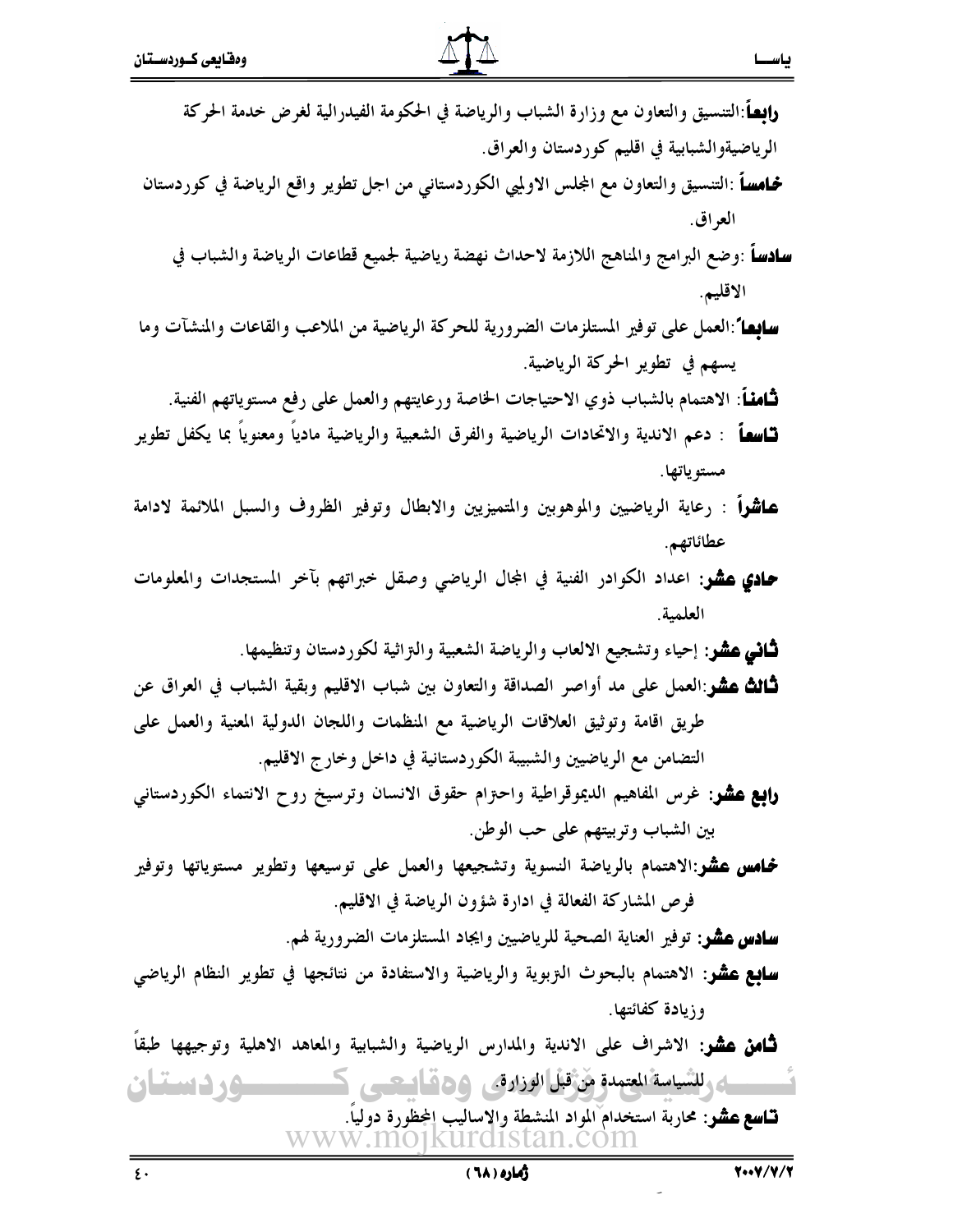**عشرون**: توجيه الاحتراف الرياضي بالشكل الذي ينسجم مع توجهات حكومة اقليم كوردستان من اجل تطوير الحركة الرياضية. **احدي وعشرون**: الاسهام في تطوير وسائل الاعلام الرياضي لتحقيق اهداف الوزارة. **الثَّنان وعشرون**: العمل على ضمان تمثيل اقليم كوردستان العراق في المؤتمرات واللقاءات الرياضية والشبابية والاقليمية والقارية والدولية والمشاركة في نشاطاتهم. **ثلاثة وعشرون**: منح الاجازات للاندية والمدارس والمعاهد والملاعب والقاعات الرياضية الاهلية بعد مو افقة و زارة الداخلية و لها مسائلتها وفق القانون. **اربِعة وعشرون** :تشجيع القطاع الخاص في مجال الرياضة والشباب وفقاً للقانون. خهسة وعشرون: التعاون والتنسيق مع وزارة النزبية لدعم النشاطات الرياضية الطلابية. **سادس وعشرون**: نشر القيم الانسانية وروح العمل الجماعي في صفوف الرياضيين والشباب. **سابع وعشرون**: العمل على ترسيخ فكر العمل التطوعي عند الرياضيين والشباب. **ثــامن وعشرون**:تنمية وتوفير الفرص للمواهب العلمية والثقافية والفنية للشباب بغية تأهيل شريحة واثقة مثقفة ومبدعة.

قسعة وعشرون: العمل على تنظيم حركة شبابية واعية ومفعمة بالحيوية.

#### ( تشكيلات الوزارة )

المادة الثالثة :

تتألف الوزارة من التشكيلات الآتية: أولاً:الوزيو : هو الرئيس الاعلى للوزارة والمسؤول عن اعمالها وتوجيه سياستها وممارسة الاشراف والرقابة عليها وتصدر عنه وتنفذ باشرافه جميع القرارات والاوامر والتعليمات في كل ما له علاقة بمهام الوزارة وتشكيلاتها وصلاحياتها وسائر شؤونها الفنية والمالية والإدارية والتنظيمية وفق احكام القانون ويكون مسؤولاً امام مجلس الوزراء باعتباره عضواً متضامناً فيه وله تخويل بعض من صلاحياته الى من يواه مناسباً في الوزارة. **ثانياً:وكيل الوزارة**:يساعد الوزير في توجيه الوزارة والاشراف على شؤونها ضمن الصلاحيات التي

توكل اليه من قبل الوزير على أن يكون حاصلاً على شهادة جامعية أولية اختصاصية ومن ذوي الحيرة والممارسة.

اً - ثالثاً: المستشارون: أيكون للوزيز أمستشارون علي ان لا يزيد عددهم عن اربعة يساعدونه في أدارق شؤون الوزارة وتنفيذ مهامها بتقديم المشورة والمقترحات الضرورية له يختارهم الوزير حسب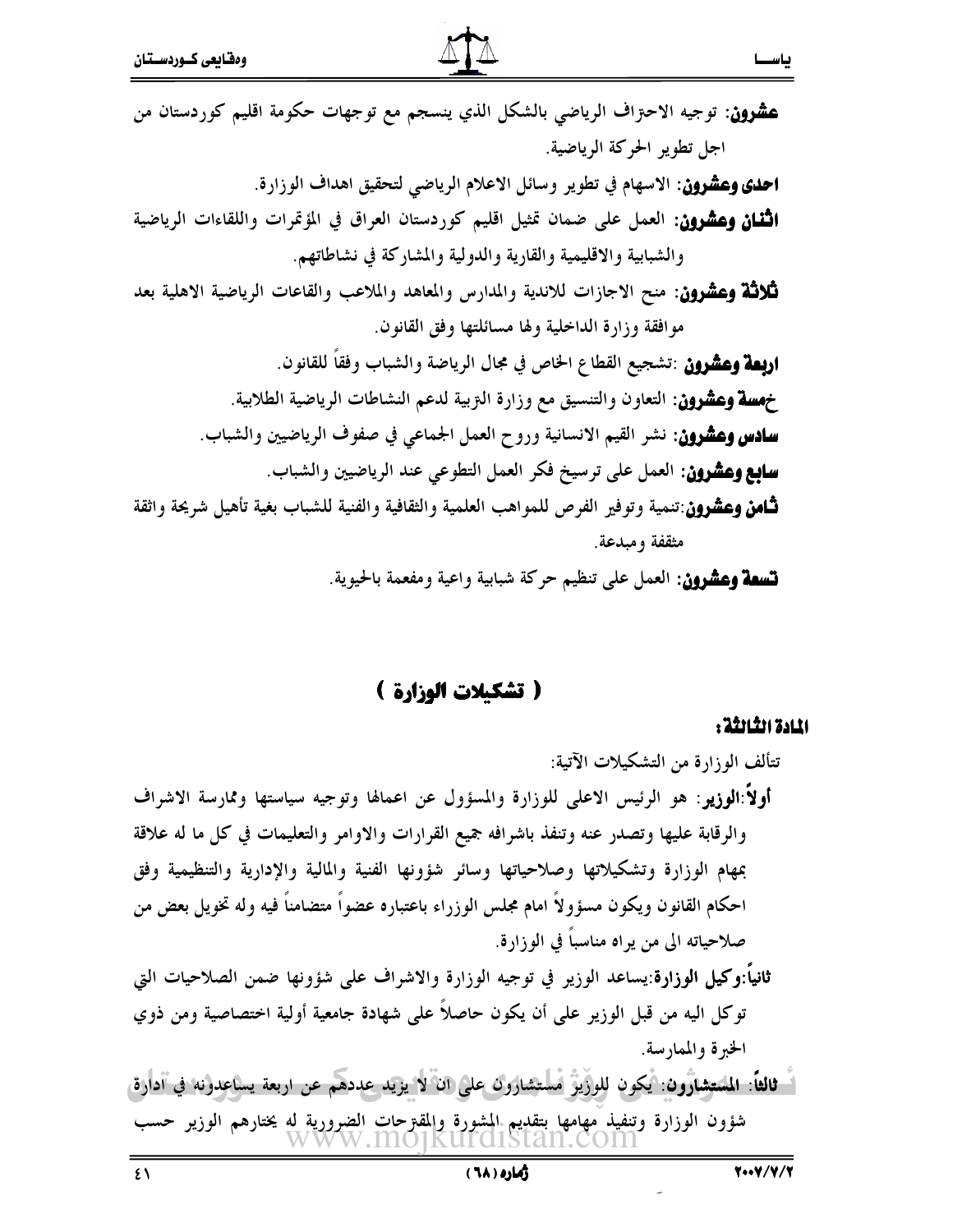

#### المادة الرابعة:

#### المادة الخامسة :

للوزارة وضع نظام بكيفية التعامل مع الاندية الرياضية بما ينسجم مع التوجهات الديموقراطية لحكومة فسادتها وتسيفي ووزناهاى ودقايعي 

www.moikurdistan.com

#### ژماره ( ٦٨)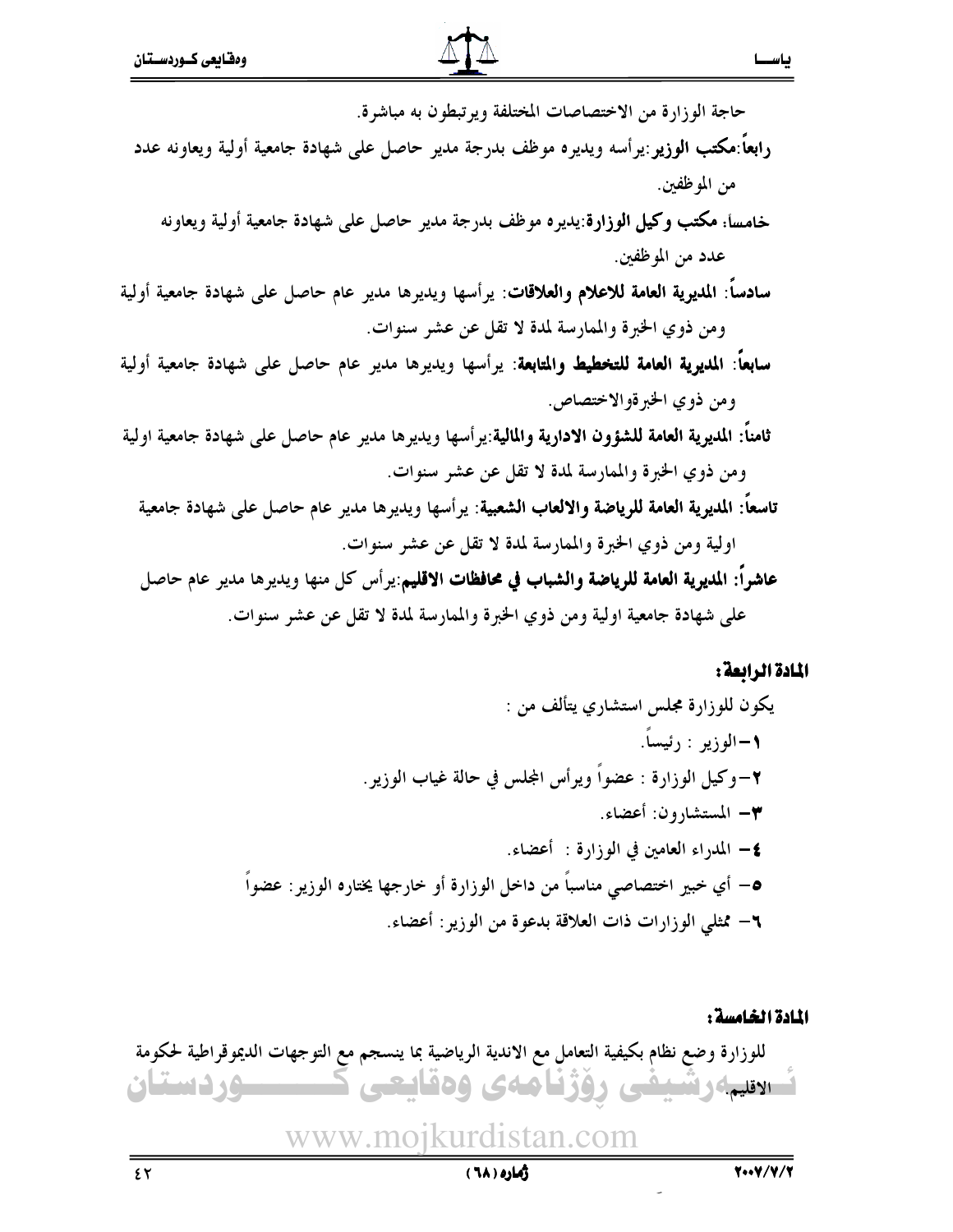#### المادة السادسة :

للوزير التعاقد مع الاشخاص الطبيعية والمعنوية من ذوي الخبرة والاختصاص داخل الاقليم او خارجه للقيام بالمهام والواجبات التي توكل اليهم وللمدة التي يراها مناسبة وذلك لغرض تحقيق اهداف الوزارة وتحدد حقوقهم والتزاماتهم من قبل الوزير بعد استحصال موافقة رئاسة مجلس الوزراء.

#### المادة السابعة :

#### المادة الثامنة :

للوزير تشخيص ممثل له كعضو فعال في المجلس الاولميي الكوردستاني كذلك يعين له ممثلاً للمشاركة في (كونفدراسيون) الرياضة والشباب.

#### المادة التاسمة :

للوزارة منح المساعدات المادية للمنظمات الرياضية والشبابية سنوياً حسب نشاطاتها لكل منها وعلى المنظمات تقديم مشاريعها الرياضية والشبابية سنوياً،حسب الارشادات والتعليمات الخاصة بالوزارة بما ينسجم مع المفاهيم الديموقراطية.

#### المادة العاشرة:

تؤول جميع المنشآت والملاعب الرياضية العائدة للحكومة المركزية السابقة في الاقليم الي وزارة الرياضة والشباب.

#### المادة الحادية عشر:

لا يعمل بأي قانون او قرار يتعارض واحكام هذا القانون.

#### المادة الثانية عشر:

على مجلس الوزراء والجهات ذات العلاقة تنفيذ احكام هذا القانون.

#### المادة الثّالثّة عش :

ينفذ هذا القانون اعتباراً من تاريخ اصداره وينشر في الجريدة الرسمية (وقائع كوردستان).

سەرشىفى رۆژنامەي وەقايتىسكوسىرەنى ودىستان رديسيس افليم كوردستان-العراق<br>1kur stan.com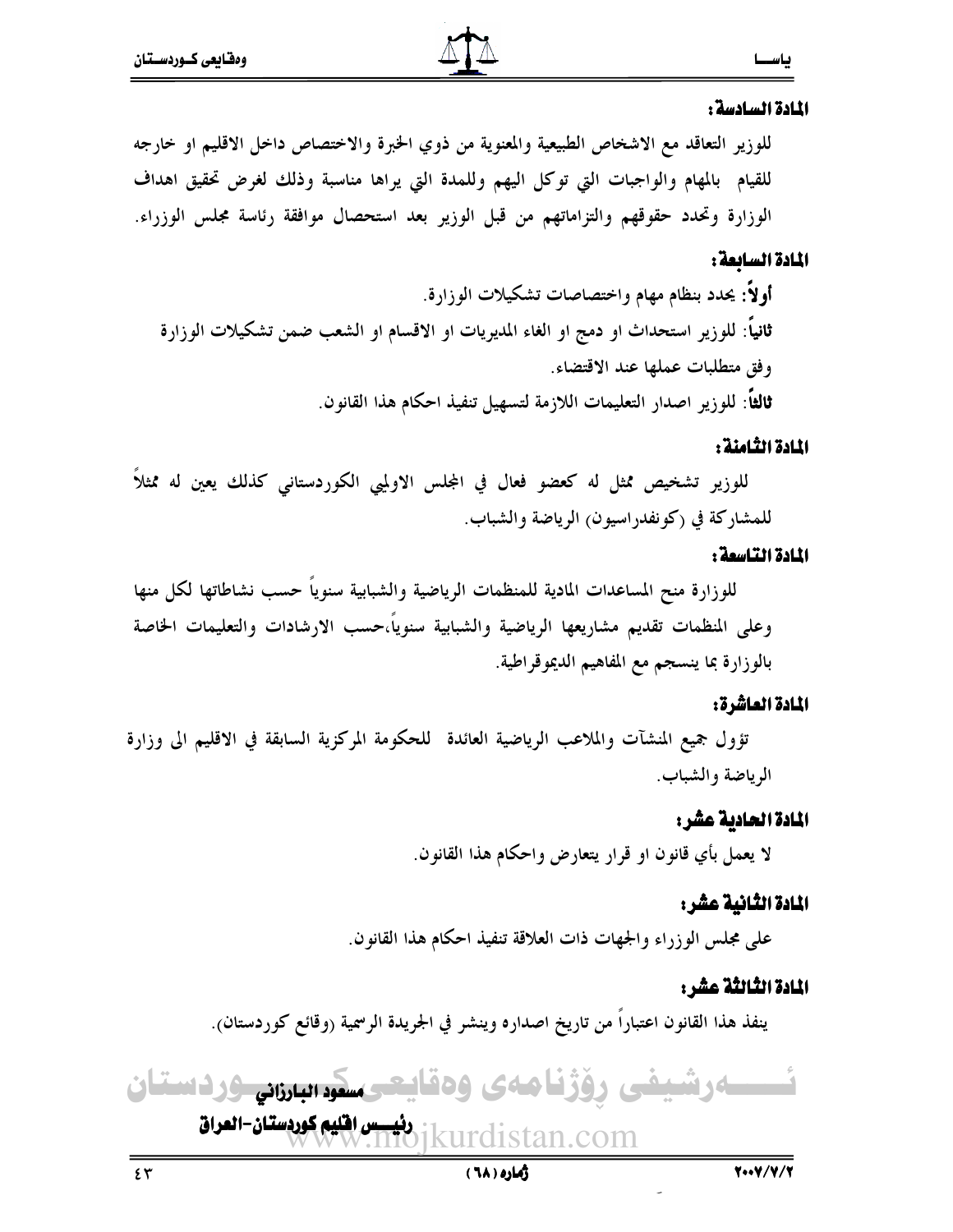الاسباب الموجبة

نظراً للتوسع الذي يشهده قطاع الرياضة والشباب والرعاية العلمية في اقليم كوردستان العراق وبغية توفير الرعاية والتوجيه اللازمين لهذا القطاع لكي يؤدي دوره المطلوب تكون هذة الوزارة هي الجهة العليا في عملية تطوير المجتمع من الناحية الرياضية والشبابية،وتماشياً مع رغبة حكومة الاقليم في توفير سبل الدعم المطلوب لقطاع الرياضة والشباب شرع هذا القانون.

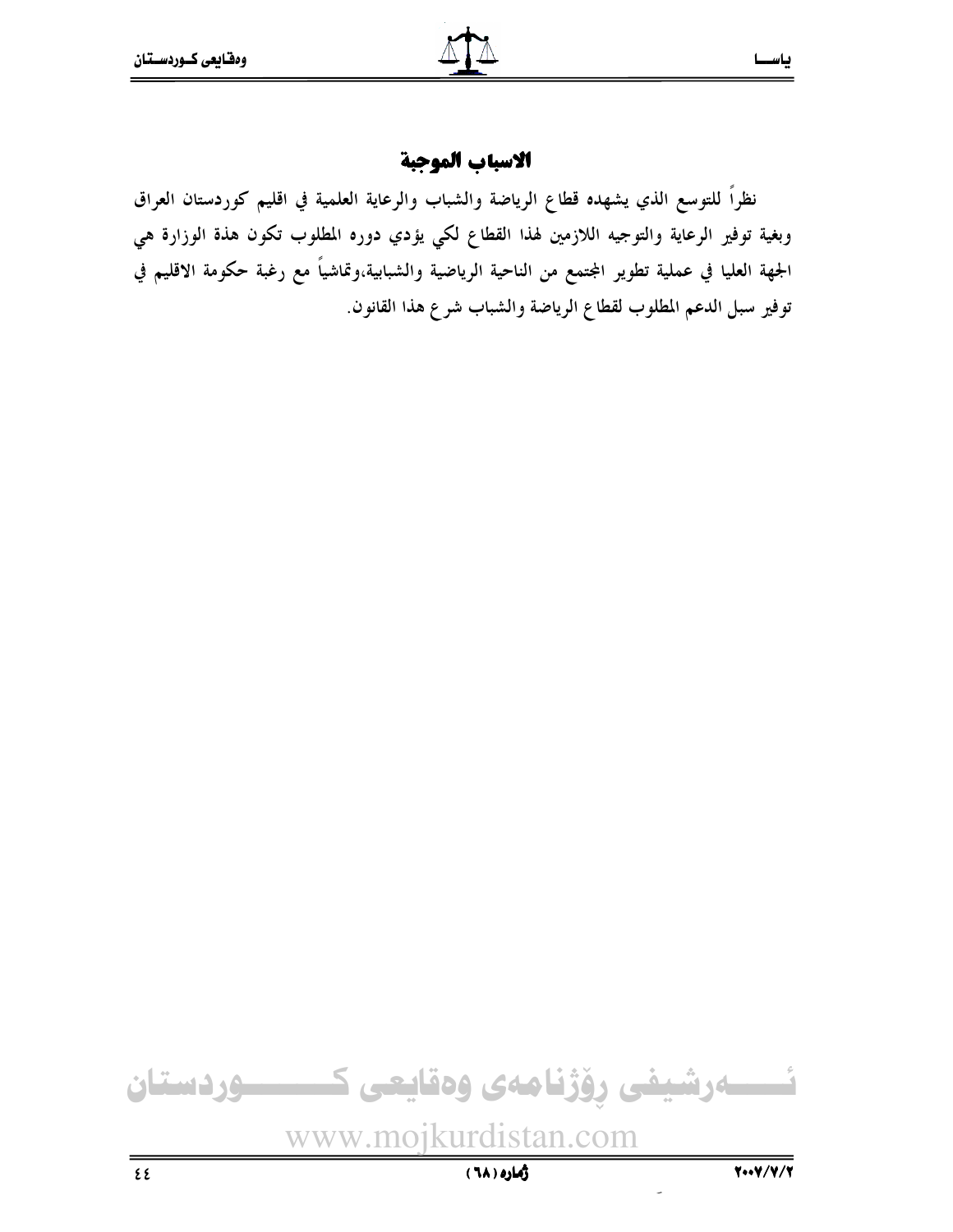تسم الله الرحمن الرحيم

إفليم كوردستان — العراق رئاسة إلاقليم السرئيس

القرار رقم (١) لسنة ٢٠٠٧

قانون رقم ( ١٠ )لسنة ٢٠٠٧

#### فَّـانـون المؤسسة العـامة لشؤون الالغـام في افتَّليم كوردستـان ـ العـراق

وفقا للصلاحيات الممنوحة لنا في الفقرة الأولى من المادة العاشرة لقانون رئاسة إقليم كوردستان — العراق رقم (١) لسنة ٢٠٠٥ و بناء على ما شرعه المجلس الوطني لكوردستان - العراق في جلسته المرقمة (٢٤) و المنعقدة في ٢٧ /١٢ /٢٠٠٦ قررنا إصدار :

## قانون رقم ( ١٠ )لسنة ٢٠٠٧ فَّانُونَ المؤسسةَ العامةُ لشَّؤونَ الالغام في افْلِيم كوردستان ـ العراق

## الفصل الاول التعاريف

المادة الأولى:

يقصد بالمصطلحات الآتية المعاني المبينة ازائها لاغراض هذا القانون:ــ أو لاًـ الاقليم : اقليم كوردستان ـ العراق. ثانياً ـ مجلس الوزراء : مجلس وزراء اقليم كوردستان ـ العراق. ثالثًا ـ المؤسسة : المؤسسة العامة لشؤون الالغام في اقليم كوردستان ـ العراق. رابِعاًــ رئيس المؤسسة : رئيس المؤسسة العامة لشؤون الالغام في اقليم كوردستان ــ العراق. خامساًـ المجلس : مجلس ادارة المؤسسة. **سادساًـ** رئيس المجلس : رئيس مجلس ادارة المؤسسة. **سابعاًـ** الالغام : مواد متفجرة تكون عادة في علب وتهدف الى قتل الاشخاص او اصابتهم او تدمير المركبات والممتلكات الإخرى ويتم تفجيرها بواسطة الشخص المستهدف او العجلة المستهدفة البراسيس روزنامهى وهطيعي كمستقوردستان

ثامناًـ شؤون الالغام ٦الفعاليات التي تهدف إلى تقليل التأثير الاقتصادي والبيئي والاجتماعي للالغام

دهاره ( ٦٨)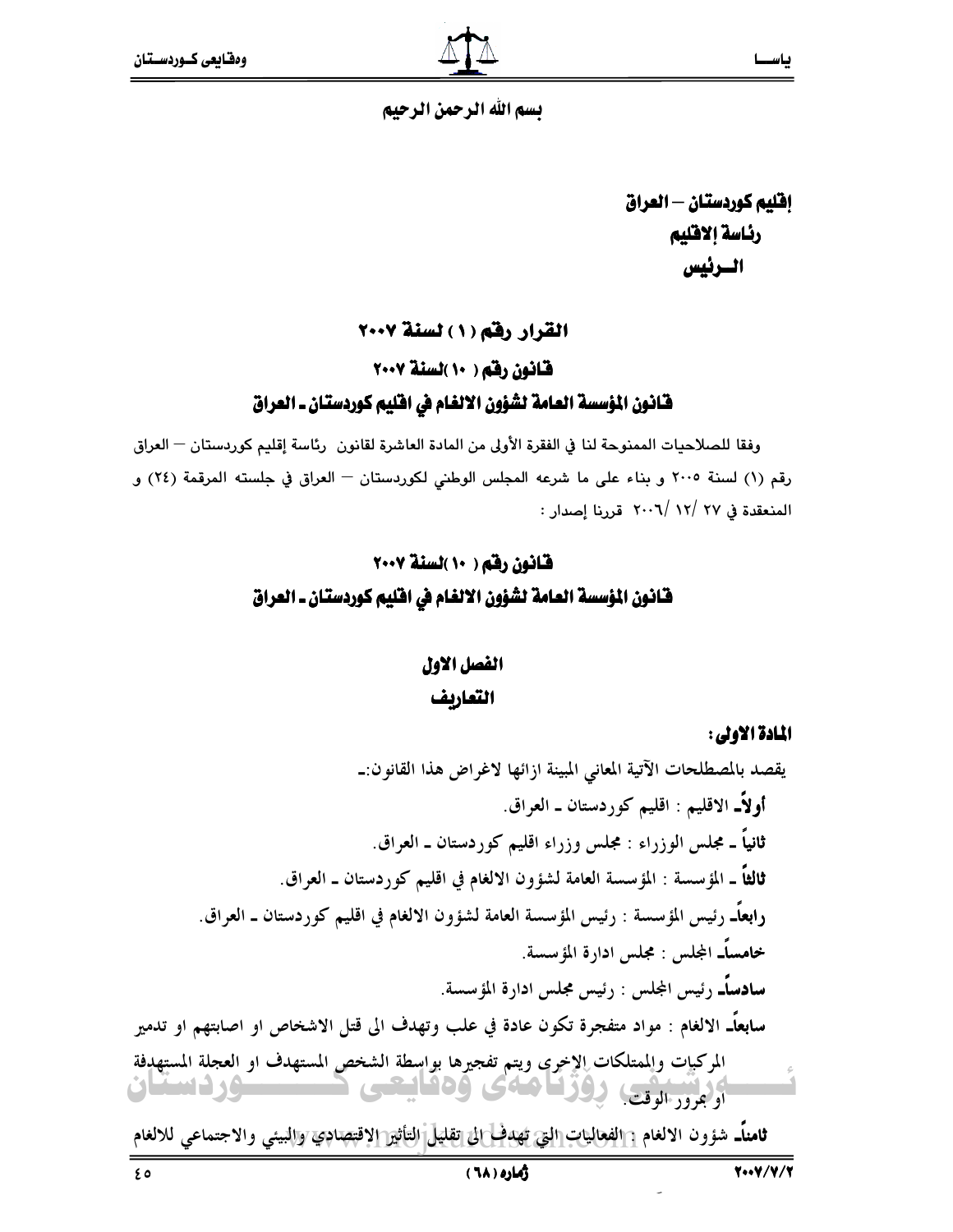والعينات غير المنفلقة والتي تشمل الانشطة المتعلقة بازالة الالغام والتوعية بمخاطرها ومساعدة الضحايا الناجمة اصابتهم عن الالغام وتدمير المخزون الاحتياطي للذخائر غير المنفجرة والتعاون والمساهمة في حضر استخدام الالغام المضادة للافراد دولياً.

## الفصل الثانى التأسيس والأهداف

#### المادة الثانية :

ياســا

تؤسس بموجب هذا القانون مؤسسة تسمى(المؤسسة العامة لشؤون الالغام في اقليم كوردستان ـ العراق) ويكون مقرها في اربيل ويرأسها موظف بدرجة وزير وترتبط بمجلس الوزراء.

#### المادة الثالثة :

للمؤسسة شخصية معنوية واستقلال مالي واداري.

#### المادة الرابعة:

## الفصل الثالث التشكيلات والصلاحيات

المادة الخامسة :

تشكل المؤسسة من :ــ .<br>**أولاً:** رئيس المؤسسة: هو الرئيس الاداري للمؤ يسة ويشترط فيه ان يكون حاصلاً على شهادة جامعية أولية وله خبرة في هذا المجال ويعين بقرار من مجلس الوزراء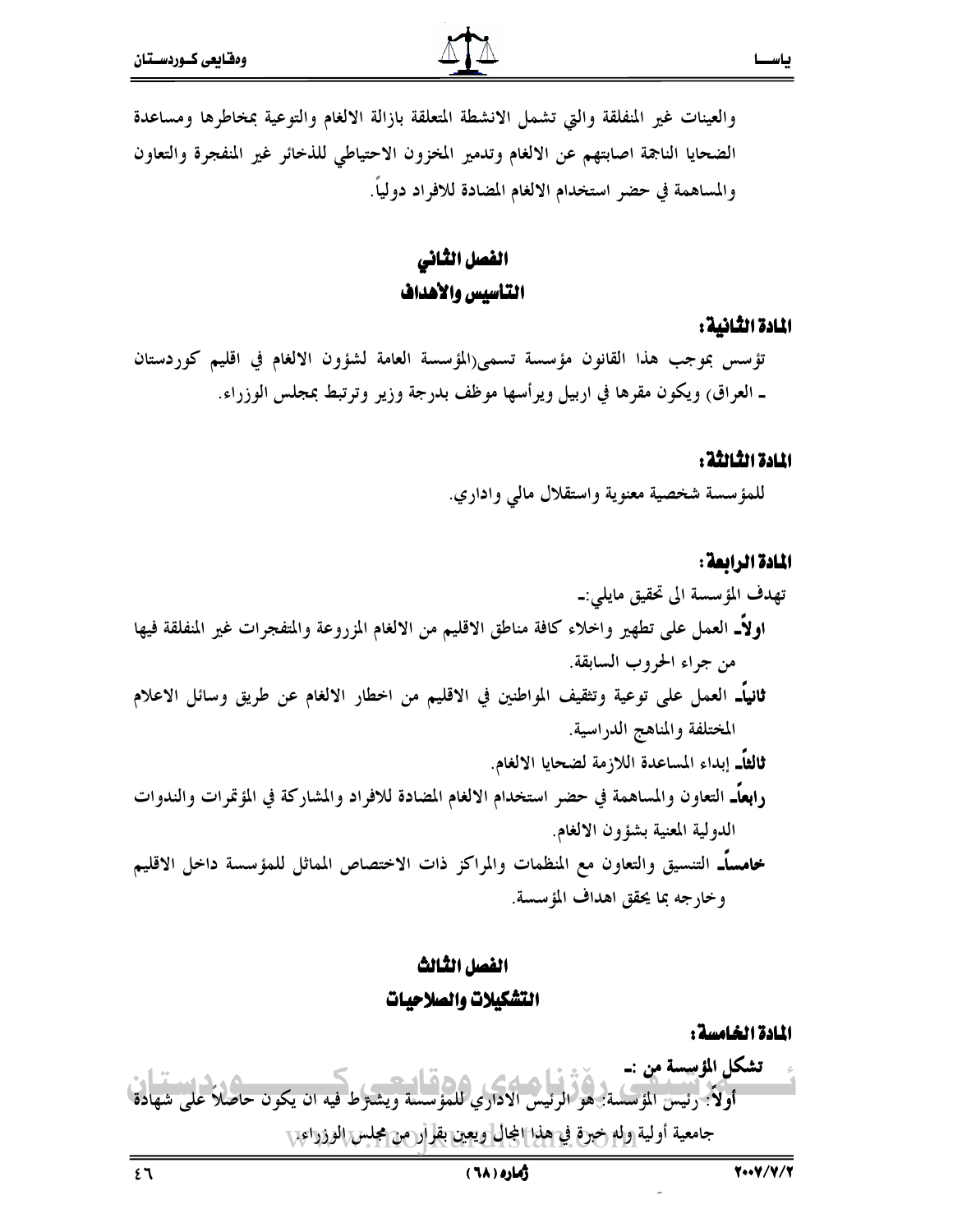#### المادة السادسة:

ياســا

المادة السابعة :-

سابعاًـ اصدار التعليمات اللازمة لتسهيل تنفيذ احكام هذا القانون.<br>WWW.MOJKUICIISLAN.COM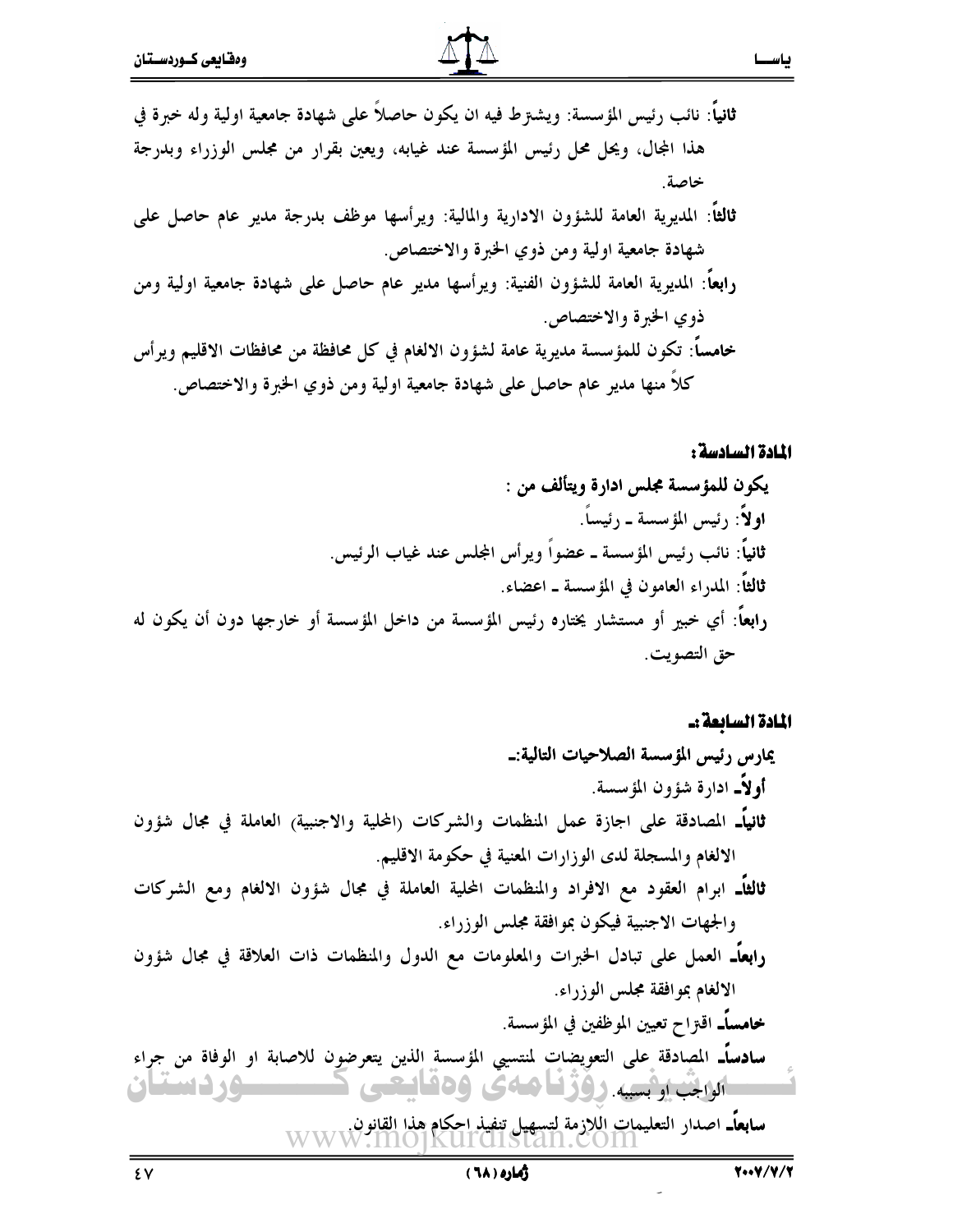**ثامناً\_ ل**لرئيس تخويل بعض صلاحياته الى نائبه والمدراء العامون في المؤسسة.

#### المادة الثامنة :

## يمارس مجلس الادارة الاختصاصات التالية:۔ اولاًــ توفير جميع المعلومات القطاعية والمعنية بشؤون الالغام وتحديد الاولويات في مجال ازالة الالغام. ثانياًـ العمل على تنسيق عمليات ازالة الالغام مع كافة الدوائر والمؤسسات الحكومية المعنية في حكومة الاقليم. ثالثاً\_ رسم السياسة العامة للمؤسسة في ميدان شؤون الالغام ضمن احكام هذا القانون. رابعاًـ اعداد تقرير سنوي الى مجلس الوزراء يتضمن نشاطات وانجازات ومشاكل واقتراحات المؤسسة. خامساًـ وضع الخطط السنوية والخمسية وبعيدة المدى للمؤسسة. سادساًـ اعداد الميزانية العامة للمؤسسة ورفعها الى مجلس الوزراء للمصادقة عليها.

#### المادة التاسمة :

### القصل الرابع الاحكام المالية

#### المادة العاشرة:

تتكون ايرادات المؤسسة من :۔ أولاً: المبالغ المرصدة لها من قبل الحكومة الاتحادية وحكومة الاقليم ضمن الميزانية العامة. ثانياً: ما يخصص للاقليم من المنح والتبرعات المقدمة من الدول كافة والمنظمات التابعة للامم المتحدة والمنظمات الدولية وغير الحكومية. ثالثاً: الهبات والمساعدات المحلية عِلى ان تكون الاجنبية بموافقة مجلس الوزراء.

www.moikurdistan.com

ـــەرشىفى رۇژنامەي وەقايعى كـــ

**وردستان**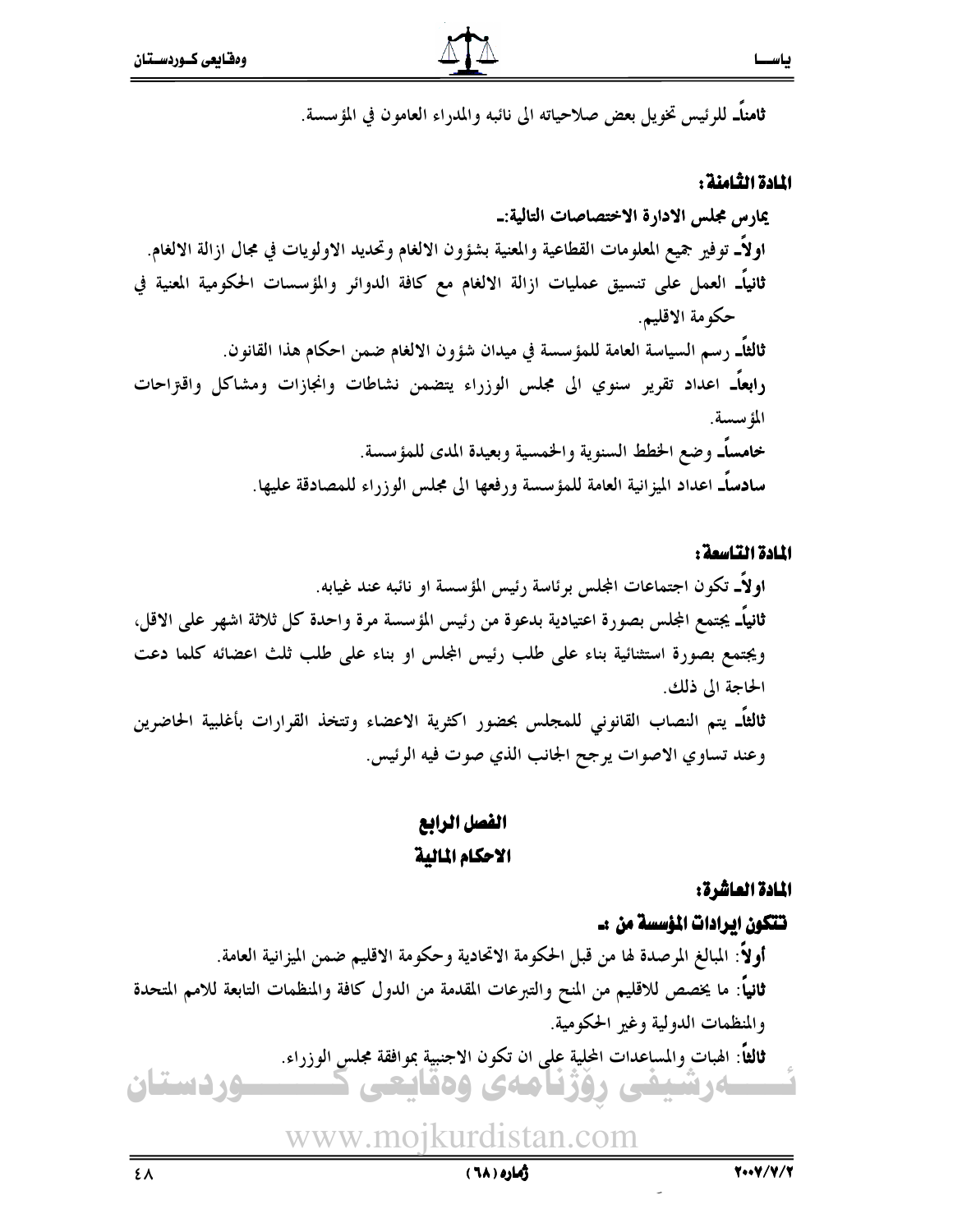#### المادة الحادية عشرة:

تعفي المؤسسة من الضرائب والرسوم.

## المادة الثانية عشرة: اولاًــ يطبق في جباية ديون المؤسسة قانون جباية الديون الحكومية. **ثانياًـ** تخضع حسابات المؤسسة للرقابة المالية.

## الفصل الخامس الاحكام الختامية

#### المادة الثالثة عشرة:

للمؤسسة الحق في مقاضاة الاشخاص والجهات التي تقوم بدخول حقول الالغام بدون اجازة او موافقة رسمية وكذلك الجهات التي تقوم بتغيير العلامات المحددة لتأشير المناطق الملوثة بالالغام واعتبار تلك العلامات من ممتلكات الاقليم.

#### المادة الرابعة عشرة: للمؤسسة :

أولاً: تخصيص مخصصات خطورة لموظفى المؤسسة وفق طبيعة عمل كل منهم ومدى تأثره المباشر وغير المباشر . ثانياً: تأمين منتسيى المؤسسة ضد مخاطر حوادث الالغام وذلك جراء عمليات شؤون الالغام.

#### المادة الخامسة عشرة:

تحتسب الخدمة في المنظمات التابعة للامم المتحدة والمنظمات المحلية والاجنبية العاملة في مجال شؤون الالغام في الاقليم للخدمة الوظيفية لمنتسبي المؤسسة.

#### المادة السادسة عشرة:

لرئيس المؤسسة اصدار التعليمات اللازمة لتنفيذ احكام هذا القانون.

#### المادة السابعة عشرة: لا يعمل بأي نص قانوني او قِرار يتعارض واحكام هذا القانون. ـــەرشىفى رۇژنامەي وەقايعى ك وردستان

www.moikurdistan.com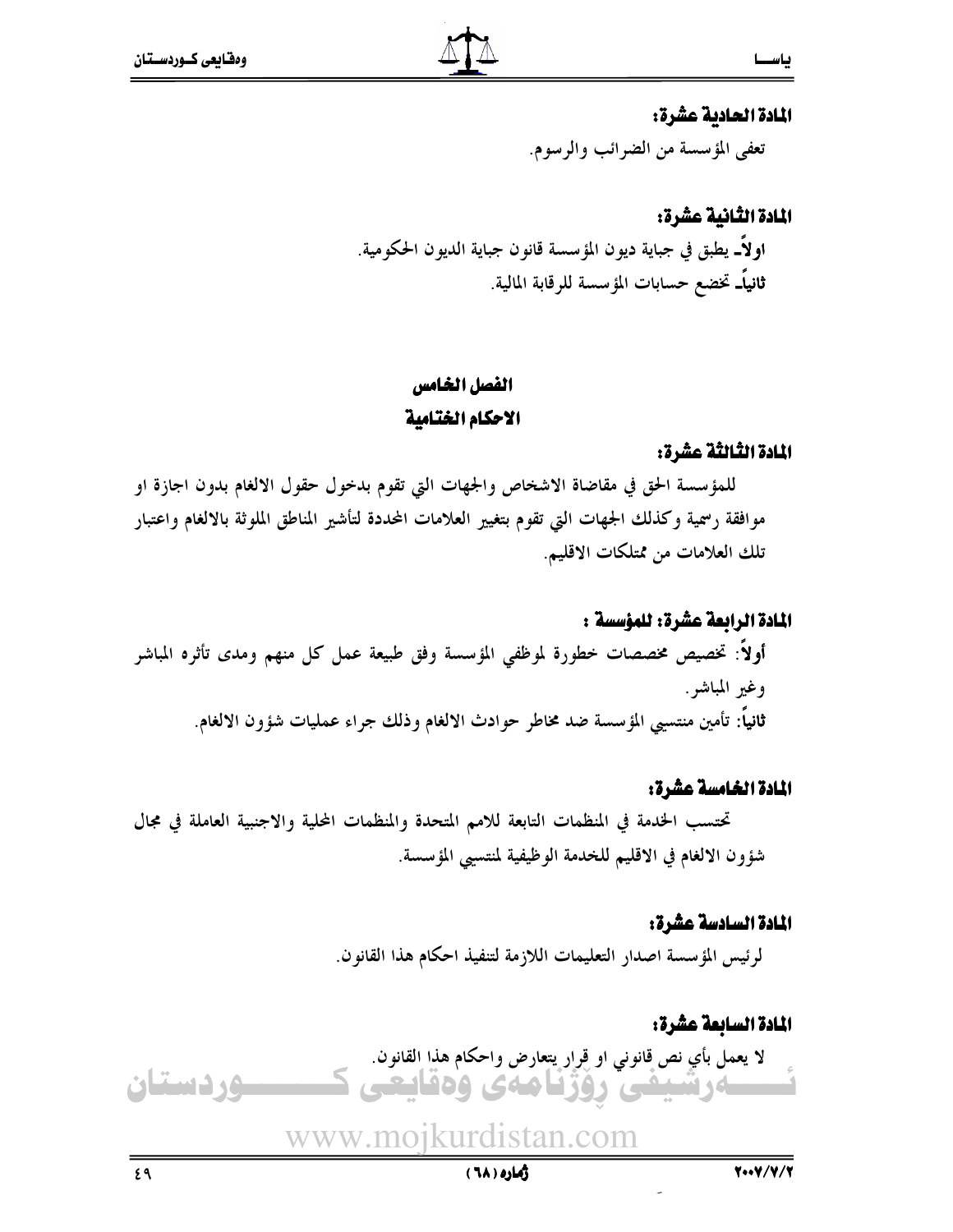#### المادة الثامنة عشرة:

تحدد تشكيلات المؤسسة بنظام.

#### المادة التاسعة عشرة:

على مجلس الوزراء تنفيذ احكام هذا القانون.

#### المادة العشرون:

ينفذ هذا القانون اعتباراً من تأريخ اصداره وينشر في الجريدة الرسمية (وقائع كوردستان).

مسعود البارزاني رئيسس اقسليم كوردستان ـ العراق

> هـــــــهولير ١٤/ بهفرانبار/ ٢٧٠٦ كوردية ٢٠٠٧/٠١/٠٤ مىلادىة ١٤/ ذو الحجة / ١٤٢٧ هجرية

#### الاسباب الموجبة

بالنظر للظروف الغير الطبيعية التي مر بها العراق عامة واقليم كوردستان خاصة والتي تمثلت في قيام الحكومات الدكتاتورية المتعاقبة وخاصة النظام البعثي البائد بشن حروب عديدة ضد شعب كوردستان وحملات الجينوسايد اضافة الى الحرب العراقية الايرانية وما نجم عنها من انتشار حقول الالغام والمتفجرات بصورة كثيفة في انحاء مختلفة من الاقليم وما ينزتب على ذلك من مخاطر مروعة ومأساوية للمواطنين ، ولغرض تمكين حكومة اقليم كوردستان من ممارسة المهام الملقاة على عاتقها ازاء تلك المخاطر وتسهيل مهمة المنظمات الدولية وغير الحكومية من المساهمة في هذا الميدان الحيوي بغية اخلاء الاقليم من هذه المواد الحطرة وبالتالي تجنيب المواطنين من التعرض لاخطارها مما يفسح المجال امام عملية تنمية وتطوير البنية التحتية للاقليم، فقد شرع هذا القانون.

نسسەرشيفى رۆژنامەى وەقايعى كـــــــوردستان www.moikurdistan.com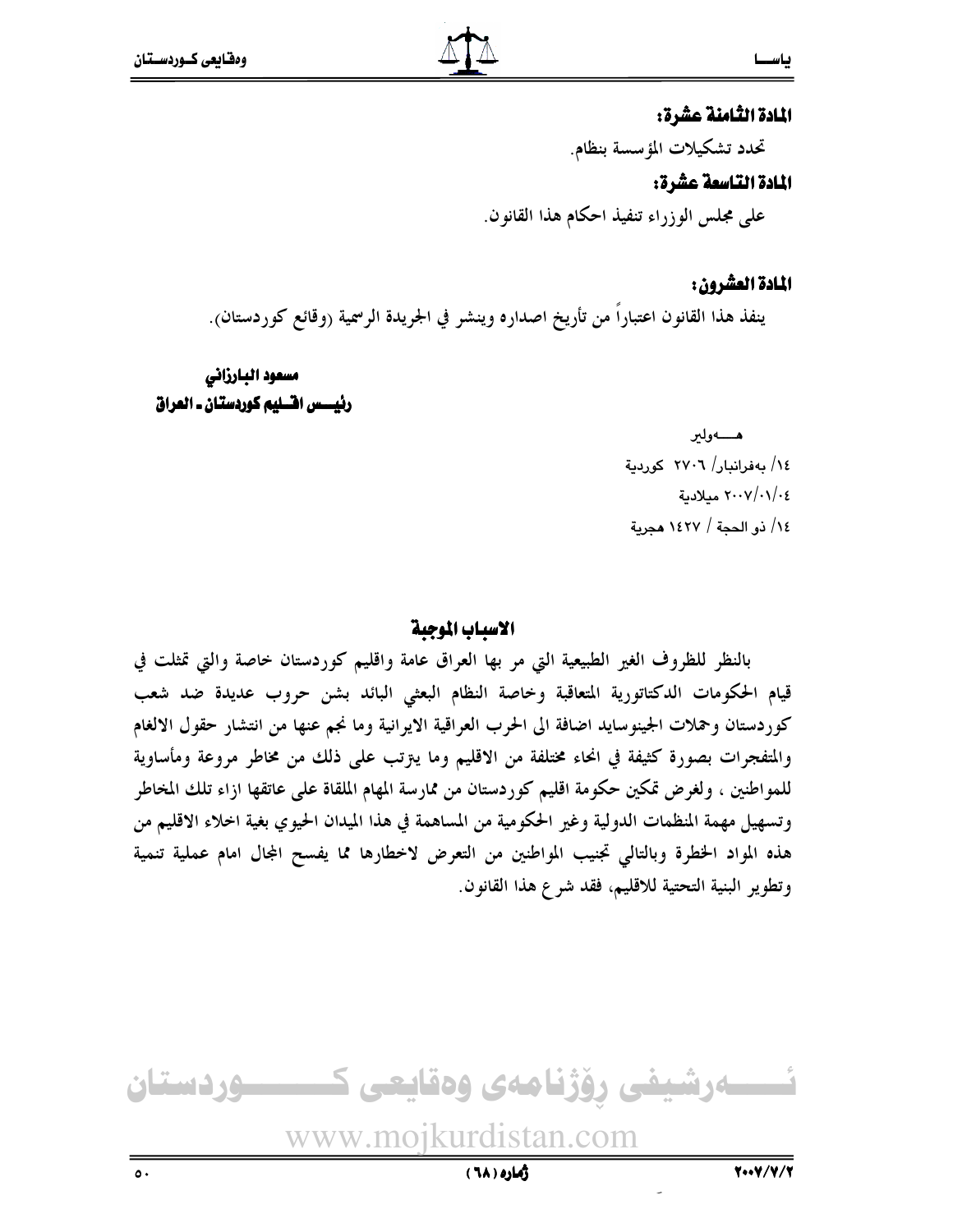

## وزارة العمل و الشؤن الجماعية مليرية العامة للديوان فسم الشؤن القانونية

### تعليمات ( 1 ) لسنة ٢٠٠٧ ممارسة الاجانب العمل في اقليم كوردستان- العراق

استنادالاحكام المادة (٢٣) من قانون العمل رقم(٧١)لسنة ١٩٨٧ قررنا اصدار التعليمات الاتية:

#### المادة ألاولى:

اولا— الاجنبي : كل شخص لايحمل الجنسية العراقية ويرغب العمل في أقليم كوردستان —العراق بصفة عامل في القطاع الخاص والمختلط والتعاوني . ثانيا— العمل : كل عمل يمارس من قبل القطاع الخاص والمختلط والتعاوني . ثالثا— اجازة العمل : وثيقة رسمية تصدر من وزارة العمل والشؤون ألاجتماعية وفق النموذج المرفق ىھذە التعليمات.

#### المادة الثانية:

تمنح أجازة العمل من قبل وزير العمل والشؤون ألاجتماعية أو من يخوله بعد توفر الشروط الواردة في هذه التعليمات .

#### المادة الثالثة

لايجوز لصاحب العمل في القطاع الخاص والمختلط والتعاوني تشغيل أي أجنبي مالم يكن قد حصل على أجازة العمل وفقا للشروط والاجراءات المحددة بهذه التعليمات .

#### المادة الرابعة :

يجب مراعاة مايلي عند أصدار اجازة العمل : **اولا**— مدى حاجة الاقليم الى الايدى العاملة ألاجنبية على ضوء ما يتطلبه سوق العمل وحسب متطلبات كل محافظة بعد التثبت من ذلك من قبل مديريات التشغيل . **ثانيا** — تأ ييد الدوائر ألامنية المختصة عدم وجود مانع أمنى من أشتغال الشخص ألاجنبي في ألاقليم .

#### المادة الخامسة :

مدة الاجازة سنة واحدة وتجدد وفق متطلبات الحاجة مع مراعاة ما ورد بهذه التعليمات∙وعلى الشخص ألاجنبي ، ان يطلب تجديد ها عن طريق صاحب العمل قبل شهر على ألاقل من تاريخ أنتهاء نفاذها ٠

### المادة السادسة

اولا. م، دستا، امەم، مەمايو على الشخص ألاجنبي الموجود خارج الأقليم والذي يريد مزاولة العمل فـي ألاقلـيم اتبـاع الاجـراءات التالية لغرض الحصول على اجازة العملى أن WWW.MOIkurd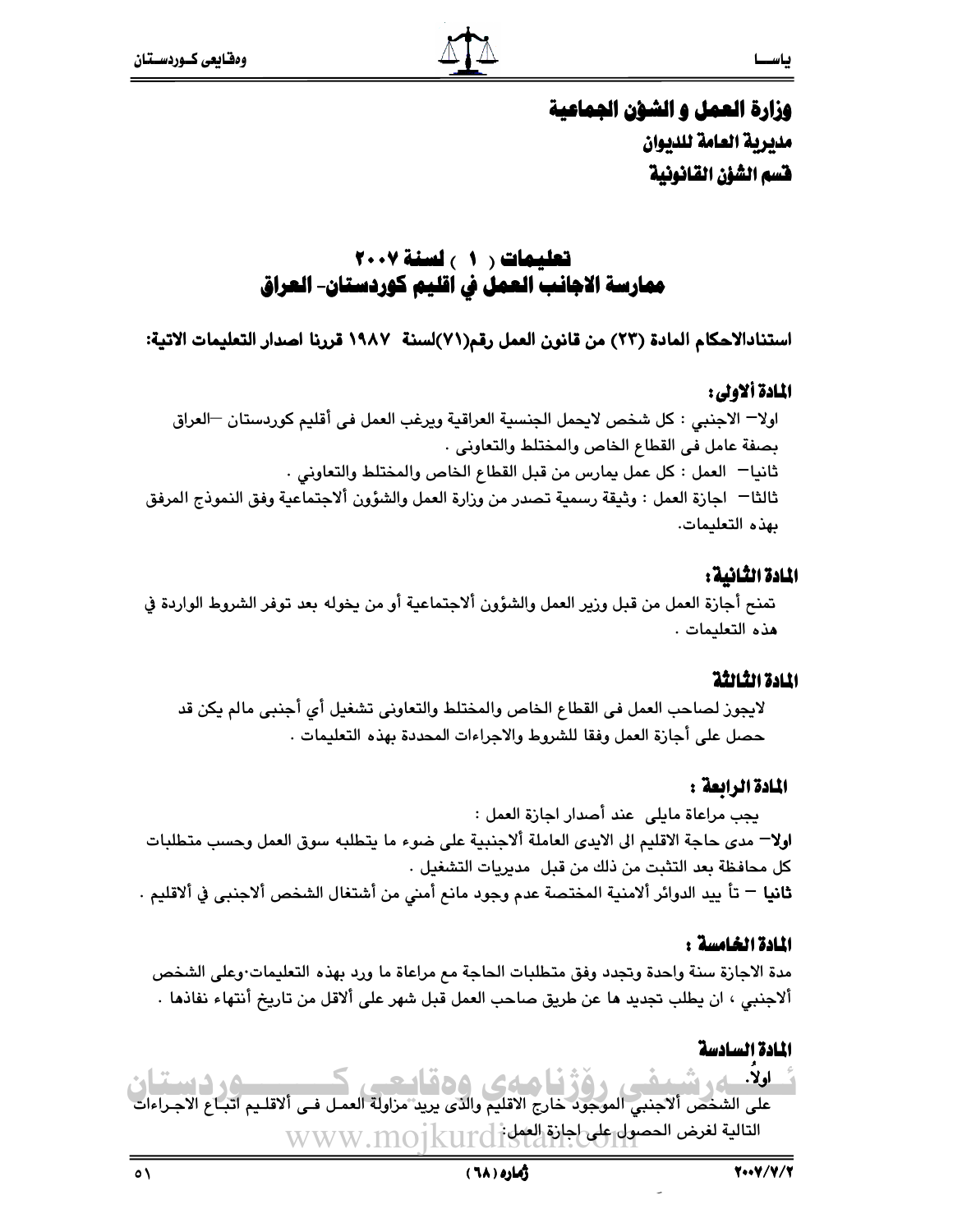أ. ان يتقـدم بطلـب تحريــرى الى وزارة العمــل والــشؤون الاجتماعيــة عــن طريــق الممثليــات العراقيــة فـي الخـارج او وكيلــه الرسمــي فــي العـراق او بواســطة صــاحب العمـل الـذي يـروم تشغيله نياية عنه . بِ. ۖ يجب أن يتــضمن الطلـب جميــع المعلومــات التــى تتعلــق بمؤهلاتــه موثقـا بالــشهادات والمستندات المتـوفرة لديــه مــع بيــان اسمــه وجنــسيته ونــوع العمــل ومدتــه واسـم صــاحب العمل وعنوانه الكامل. ج— تقوم مديريات التشغيل في المحافظات بالتثبت من الشروط القانونية وحصول الموافقة للعمل في الاقليم ومن ثم تفاتح السلطات المختصة لمنح سمه الدخول للشخص الاجنبي ، وعلى هذا ألاخير عند دخوله الاقليم مراجعة المديريات المذكورة خلال مدة سبعة ايام من تاريخ دخوله ألاقليم لغرض التأ شير واستكمال أجراءات منح الاجازة.

**ثانيا** — على الشخص ألاجنبي الموجود داخل ألاقليم والذي يريد مزاولة العمل في الاقليم ، أتباع الاجراءات التالية لغرض الحصول على أجازة العمل :—

أ – تقديم المستمسكات القانونية التى تثبت كون دخوله الاقليم وآقامته فيه بصورة مشروعة .

- بِ ۖ أن يتقدم بطلب تحريري الى مديريات التشغيل في المحافظات. أو بواسطة ۖ صاحب العمل الذي يروم تشغيله.
- ج- يجب أن يتضمن الطلب جميع المعلومات التى تتعلق بمؤهلاته موثقا بالشهادة والمستندات المتوفرة لديه مع بيان اسمه وجنسيته ونوع العمل ومدته واسم صاحب العمل وعنوانه الكامل.

#### . ไปเว

- أ على الشركات المسجلة في الاقليم والتي تروم استقدام الايدي العاملة الاجنبية وتشغيلها في الاقليم الحصول على اجازة العمل وفق النموذج الذي تعده دائرة العمل والضمان الاجتماعي للعمال .
	- ب. على الشركات التي تقوم بتشغيل الايدي العاملة الاجنبية اتباع الاجراءات التالية :
- ١. ان يتقدم بطلب تحريري الى مديريات التشغيل في المحافظات مرفقا بقائمة تتضمن المعلومات الكاملة عن العمال الاجانب ومؤهلاتهم للذين يروم استقدامهم الى الاقليم .
- ٢. عند موافقة مديريات التشغيل في المحافظات على الطلب المقدم توجه كتابا الى دائرة الاقامة لمنحهم سمة الدخول للاقليم .
- ج. على الشركات التي تروم استقدام العمال الاجانب تقديم نسخة من اتفاقية التشغيل بين الاطراف المعنية .
	- د . تكون الشركات المرخصة مسؤولة عن العمال المستقدمين عند دخولهم الى اراضي الاقليم وتنتهي مسؤليتها باستخدامها من قبل الاطراف التي ترغب تشغيلها .
- هـ. . على الجهة التي تقوم بتشغيل العمال الاجانب اخبار مديريات التشغيل في المحافظات وفقا للمادة ٢٣ من قانون العمل رقم ٧١ لسنة ٨٧ و تقديم الطلبات الخاصة للحصول على اجازة **ن د د سياران**

## www.moikurdistan.com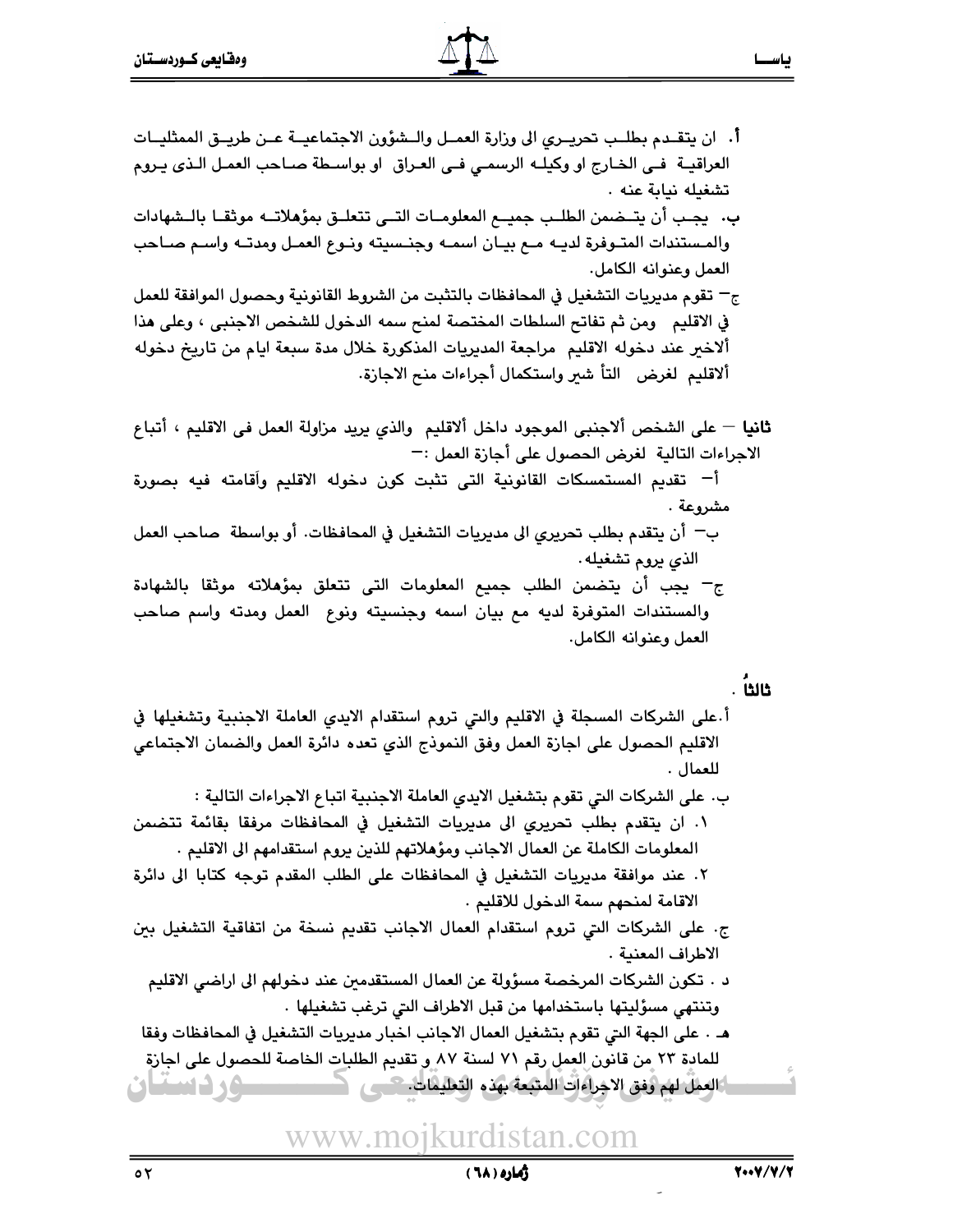#### المادة السابعة

يتوجب على العامل الاجنبي ما يأتي: **أولا** : التخلي عن العمل عند أنتهاء مدة نفاذ الاجازة ما لم تجدد. **ثانيا**: ان يسلم الاجازة الى صاحب العمل عند انتهاء عقد العمل لاى سبب قانونى . **ثالثا**: ان يقدم تعهدا خطيا بتدريب عدد كاف من عمال المشروع على العمل الذي يمارسه خلال مدة الاحازة .

#### المادة الثامنة :

يتوجب على صاحب العمل ما يأتي : أولا : اخبار مديريات التشغيل في المحافظات عند ترك العامل الاجنبي العمل أو عند انتهاء خدمته وأنتهاء مدة أجازته أو مغادرته للاقليم ، وعليه اعادة اجازة العمل الى الجهات اعلاه. **ثانياً** : ان يمسك سجلا تدون فيه المعلومات اللازمة عن العمال الاجانب. ثالثا :ان يخصص عمالا محليين مساعدين للعمال الاجانب الفنيين من العاملين في المشروع تتناسب مؤهلاتهم مع مؤهلات العمال الاجانب للتدريب على عملهم خلال مدة الاجازة.

#### المادة التاسعة :

**أولا/** تلغي اجازة العمل في اي وقت كان في ألاحوال الاتية : أ— أذا ثبت أن المعلومات والمستندات عن طلب الاجازة غبر صحيحة . ب— أذا أصبح وجود العامل ألاجنبي مضرا بالمصلحة العامة. ج ۖ أذا أنهى صاحب العمل عقد عمل عامل محلي ۖ بصورة مخالفة للقانون وشغل محله عاملا أجنبيا وكان ألاول يتمتع بنفس كفاءة وشروط العمل التي يتمتع بها الثاني ٠

**ثانيا: /** لايمنع الغاء ألاجازة من أحالة ألعامل ألاجنبي او صاحب العمل الى المحاكم عند ثبوت مخالفتهما لاحدى الفقرتين ( أ،ب) أعلاه ..

### المادة العاشرة

يعاقب بموجب احكام المادة ٢٤(ثانيا) من قانون العمل النافذ كل من يخالف احكام المادة ٢٣ من القانون و هذه التعليمات او ما يحل محلها .

## المادةالحادية عشرة:

يستثنى من احكام هذه التعليمات : أولاً: العاملون لدى الهيئات الدولية والبعثات الدبلوماسية والقنصليات التجارية والا جنبية المعتمدة في الاقليم . ثانيا: الاجانب الذين تسمح لهم القوانين والاتفاقيات والمعاهدات الدولية التي تكون الحكومة طرفا فيها بممارسة ألاعمال في الاقليم · **ثالثا** . الاجانب المشتغلون لدى الحكومة .

#### تىدىكى كەن ئىرەنگى رۆژنامەي دەقايىمى ك وردستان

يوقف العمل بالتعليمات الصادرة بعدد ١٨ لسنة ١٩٨٧ www.moikurdistan.com